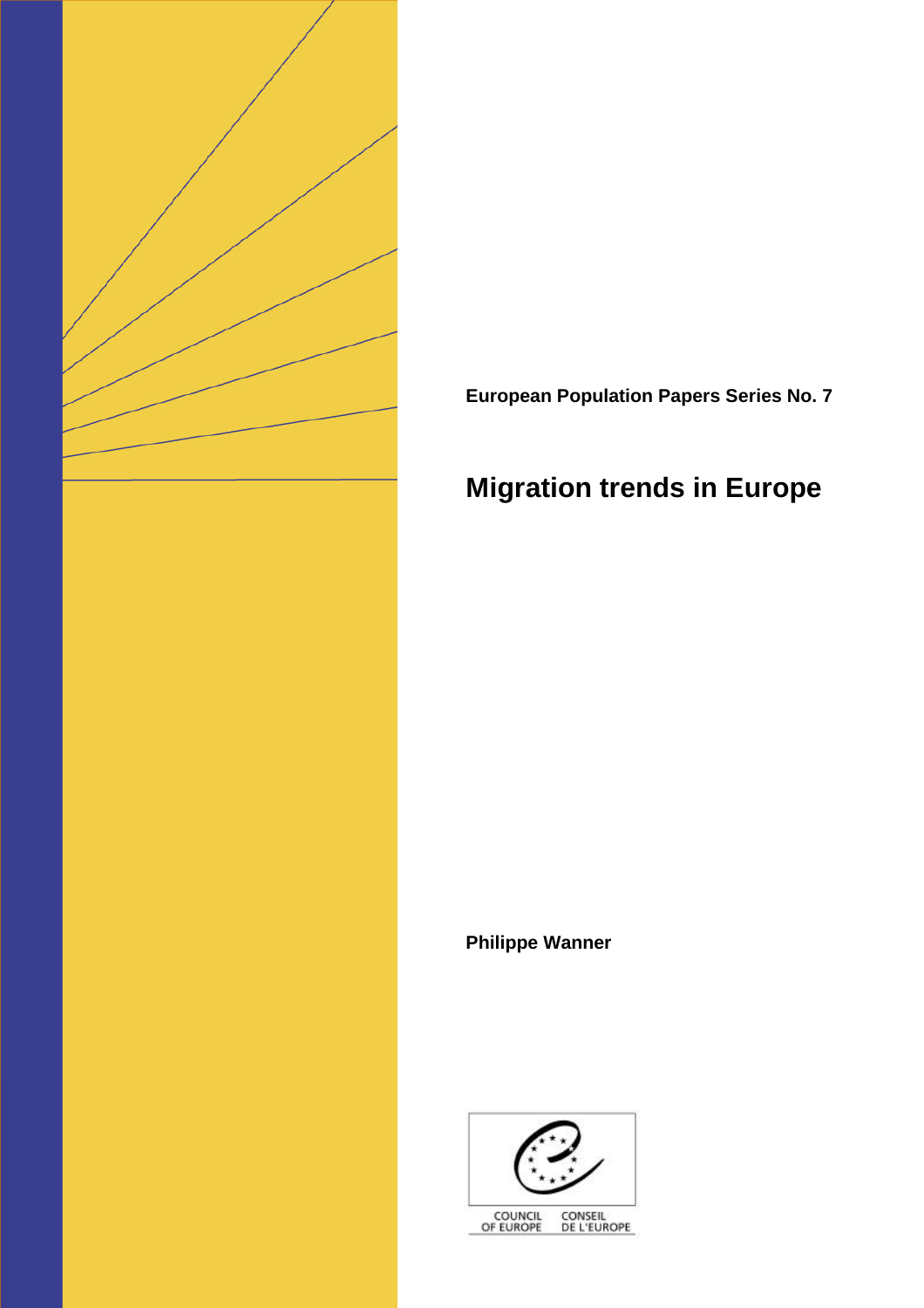European Population Papers Series No. 7

## **Migration trends in Europe**

Philippe Wanner

The European Population Papers Series is the European Population Committee's working papers series. In this series the Committee publishes shorter reports which have been prepared on request from other committees or bodies of the Council of Europe. Occasionally it also publi shes summaries of work appearing in the Population Studies Series or papers presented during the committee's meetings.

The content in these working papers is the responsibility of the author and it does not necessarily reflect the view of the Council of Europe. The authors are also responsible for the language editing.

Council of Europe

European Population Committee Directorate General III — Social Cohesion F-67075 Strasbourg Cedex

© Council of Europe, March 2002 ISSN 1683-2663 Printed at the Council of Europe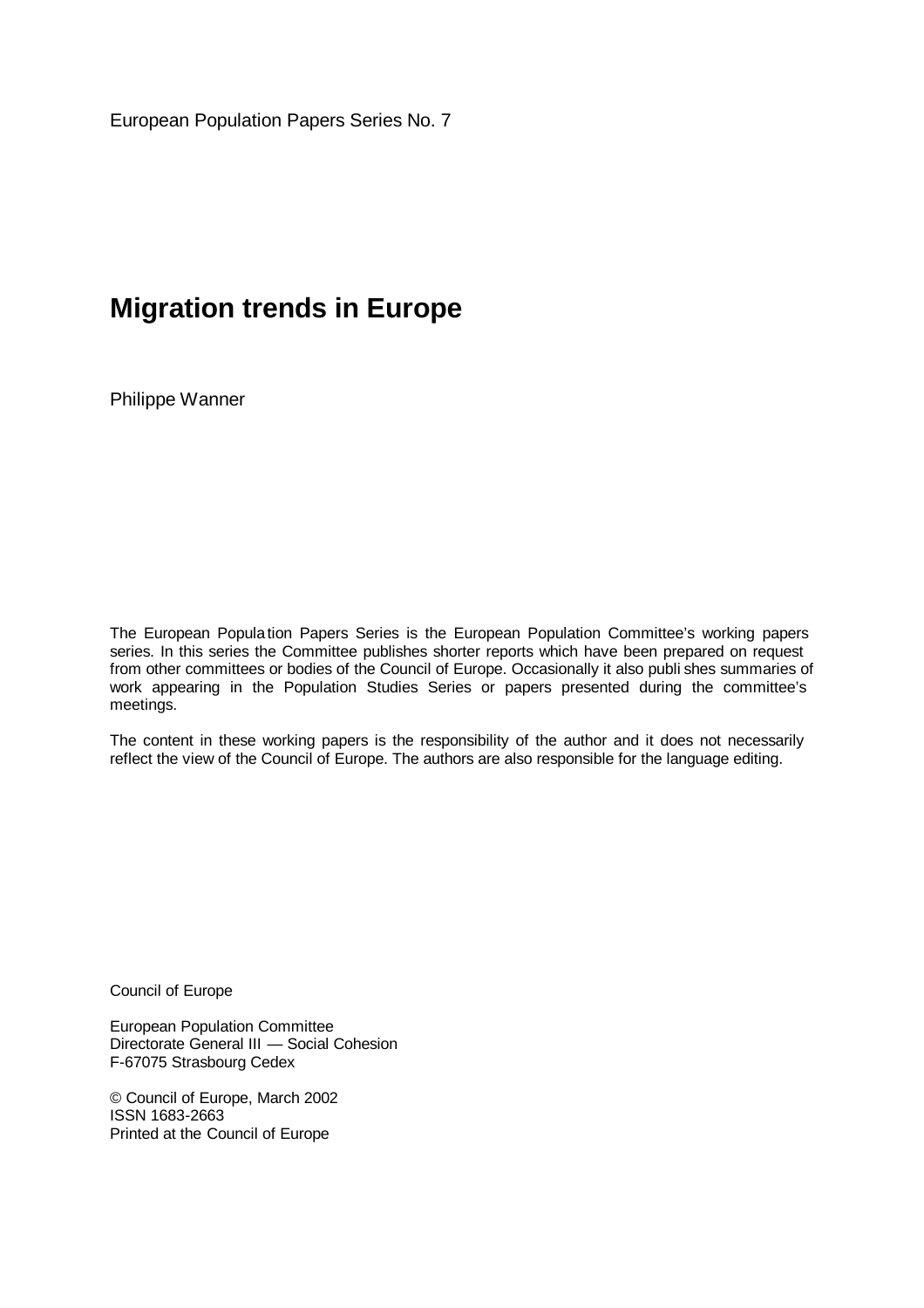## **Migration trends in Europe<sup>1</sup>**

In order to grasp the complexity of migration trends in Europe it is important, given the limitations of the available statistics, to look at the wider issue, breaking it down into four separate elements:

- 1. the migration flows affecting Council of Europe member states in recent decades, distinguishing between migration between member states and migration flows with other parts of the world;
- 2. the reasons for migration, with particular reference to illegal migration or asylum;
- 3. the socio-demographic features of migrant populations, described with reference to the data on migrant "stocks" (foreign populations in each of the member states);
- 4. the expected trends for the coming years, based on demographic processes in the various member states and possible sources of migrants.

## **1. Migration flows in Europe**

## **1.1 General pattern**

Numerous migration flows accompanied the economic and political changes that swept Europe in the  $20<sup>th</sup>$  century. These flows are well documented, despite the lack of harmonised data<sup>2</sup>. In the first half of the century, Europe was a land of emigration with flows operating mainly in the direction of America, but this trend was later reversed with the arrival of populations from other parts of the world. In the period following the second world war – which coincided with the arrival of the immigrants we find today in European countries – the main flows were initially due to people who had been displaced during the second world war, or in the wake of the civil war in Greece, returning and resettling; the next wave was triggered by decolonisation (with the *Pieds noirs* returning from Algeria, the Dutch from Surinam and Indonesia, the Portuguese *retornados*, etc); the one after that was due to strong economic growth in western Europe (intra-European flows), while the final wave was triggered by a series of political crises (asylum seeking and ethnic migration following the collapse of communism in eastern Europe).

Later in this report we will take a closer look at the migration features of the various states. Overall, though, the period 1945-2000 was marked by three major developments as regards the composition of migration flows.

Firstly, the oil crisis in 1973 and its impact on the economy prompted many countries to adopt more restrictive policies on labour immigration and to begin limiting the number of admissions. The main effect of these policies was to replace a primary form of migration labour migration - with a secondary, family-based form (family reunion and also migration for the purpose of marriage). At the same time, asylum-related migration, linked to the collapse of communism and the war in former Yugoslavia, took on new importance. In this way, the reasons for migration began to become more diverse.

 $\overline{a}$ <sup>1</sup> Report prepared for the ministerial Conference "Implications of labour migration for social security systems in European Countries" in Bratislava May 2002.

<sup>2</sup> The data used in this report are derived mainly from the yearbooks published by the Council of Europe, Eurostat, the UNHCR, the United Nations Population Division and from national registers and censuses. The data collection methods and the definitions of migration and citizenship vary, however, from country to country and from period to period, something that needs to be borne in mind when interpreting the data in question.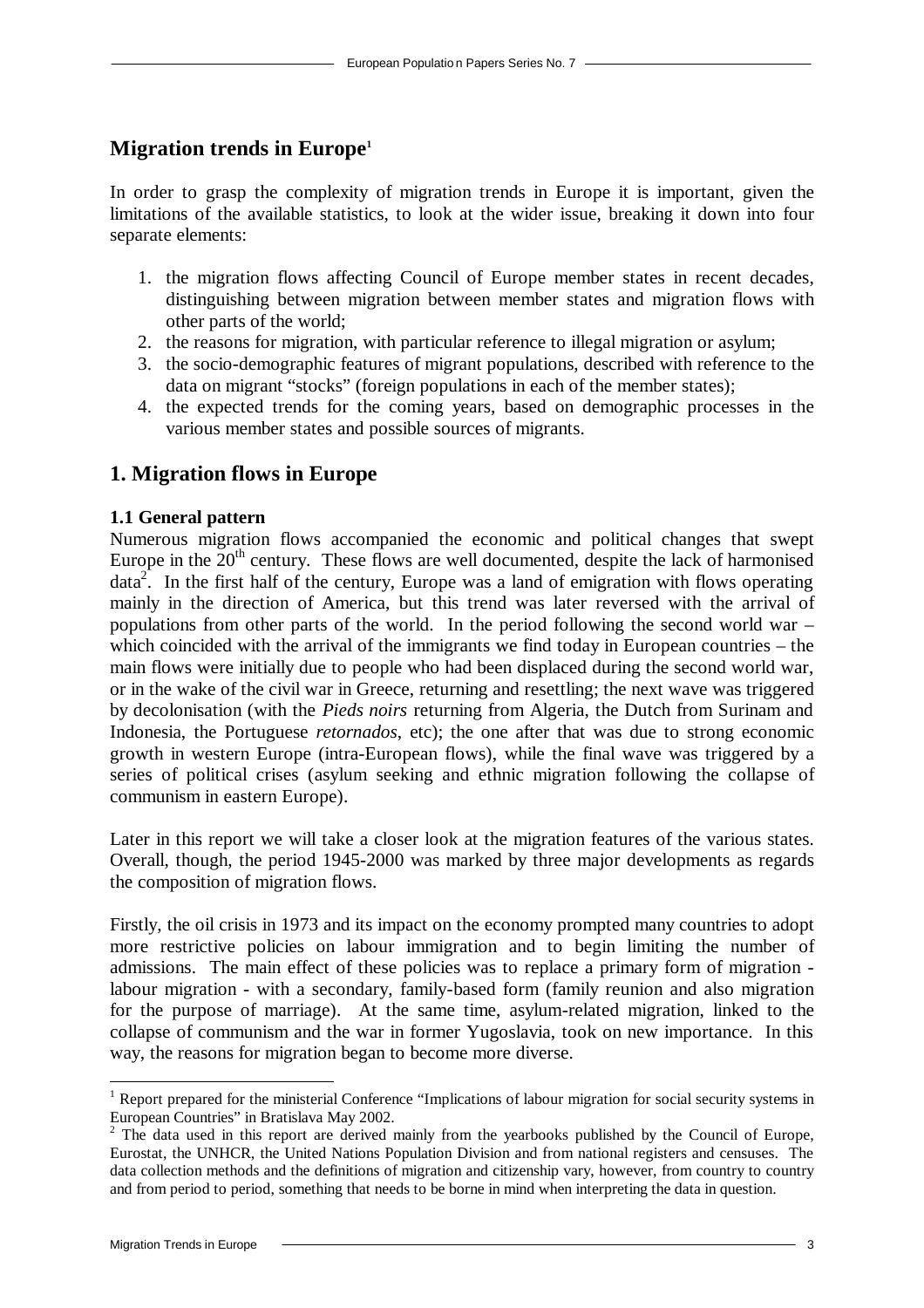The second major development has to do with the diversification of migration flows. In the two decades that followed the end of the second world war, labour migration flows occurred mostly within Europe itself, in particular as workers from southern Europe (Italy, Spain, Portugal and Greece) moved north. Unlike longer-distance migration, this intra-European migration was characterised by frequent returns to the country of origin once the period of employment ended. Countries that had traditionally served as sources of labour, however, saw the number of potential leavers decline and by the late 1980s, had themselves become countries of immigration<sup>3</sup> (Table 1). The traditional flows observed in the 1960s and 1970s gradually gave way to migration from the developing countries to Europe. Total net migration in the member states thus rose from 1.1 million in the 1960s to almost 10 million in the 1990s (Graph 1), reflecting the large influx of immigrants from the rest of the world. If we look simply at the last ten years, Europe's net migration count, having been very high in the early 1990s, fell until 1997 and has been climbing again since 1998.

| in thousands of people                                       |                |                          |                          | Period                   |                          |                          |
|--------------------------------------------------------------|----------------|--------------------------|--------------------------|--------------------------|--------------------------|--------------------------|
|                                                              | 1960-1969      | 1970-1979                | 1980-1989                | 1990-1994                | 1995-1999                | <b>Together</b>          |
|                                                              |                |                          |                          |                          |                          | 1960-1999                |
| Albania (1)                                                  | $\overline{a}$ | $\overline{\phantom{a}}$ | $\overline{\phantom{a}}$ | $-236.5$                 | $-42.8$                  |                          |
| Andorra                                                      |                | $\overline{\phantom{a}}$ |                          | 11.0                     | $-1.0$                   |                          |
| Austria                                                      | 54.6           | 80.3                     | 133.5                    | 295.1                    | 39.7                     | 603.1                    |
| <b>Belgium</b>                                               | 155.0          | 81.0                     | 4.7                      | 95.5                     | 56.7                     | 392.9                    |
| <b>Bulgaria</b>                                              | $-9.3$         | $-145.0$                 | $-256.3$                 | $-245.6$                 | 1.1                      | $-655.1$                 |
| Croatia                                                      | $-11.3$        | $-11.4$                  | $-16.0$                  | 96.8                     | $-98.0$                  | $-39.9$                  |
| Cyprus (2)                                                   | $-23.4$        | $-60.0$                  | $-4.1$                   | 21.7                     | 1.6                      | $-64.1$                  |
| <b>Czech Republic</b>                                        | 28.5           | 19.6                     | 22.3                     | 30.7                     | 50.5                     | 151.4                    |
| <b>Denmark</b>                                               | 18.7           | 37.3                     | 34.8                     | 52.0                     | 77.8                     | 220.6                    |
| <b>Estonia</b>                                               | 82.2           | 67.2                     | 45.0                     | $-66.3$                  | $-20.3$                  | 107.8                    |
| <b>Finland</b>                                               | $-150.4$       | $-30.2$                  | 32.7                     | 44.8                     | 20.9                     | $-82.2$                  |
| <b>France</b>                                                | 2195.3         | 743.0                    | 510.5                    | 380.0                    | 210.0                    | 4038.8                   |
| Georgia                                                      |                | $\frac{1}{2}$            |                          | $-175.1$                 | $-60.9$                  | L.                       |
| Germany                                                      | 1918.4         | 928.6                    | 1705.7                   | 2813.0                   | 1022.3                   | 8387.9                   |
| Greece                                                       | $-385.2$       | 159.7                    | 208.1                    | 290.6                    | 111.7                    | 384.9                    |
| <b>Hungary</b>                                               | 9.1            | $-12.9$                  | $-192.4$                 | $\overline{\phantom{a}}$ | $\overline{\phantom{a}}$ |                          |
| <b>Iceland</b>                                               | $-1.6$         | $-5.6$                   | 0.4                      | $-1.1$                   | 0.4                      | $-7.4$                   |
| <b>Ireland</b>                                               | $-178.7$       | 102.3                    | $-197.3$                 | $-7.1$                   | 78.9                     | $-201.8$                 |
| <b>Italy</b>                                                 | $-814.5$       | $-87.9$                  | $-151.5$                 | 542.7                    | 602.6                    | 91.4                     |
| Latvia                                                       | 145.7          | 101.8                    | 94.3                     | $-113.1$                 | $-29.6$                  | 199.1                    |
| Liechtenstein (3)                                            | 2.2            | 6.2                      | 0.6                      | 1.2                      | 0.6                      | 10.9                     |
| Lithuania                                                    | 33.6           | 63.3                     | 111.0                    | $-31.5$                  | $-0.5$                   | 175.9                    |
| Luxembourg                                                   | 14.9           | 26.5                     | 13.1                     | 20.7                     | 20.8                     | 95.9                     |
| Malta $(3)$                                                  | $\frac{1}{2}$  | $\overline{\phantom{a}}$ | $\overline{a}$           | 4.8                      | 1.6                      | $\overline{\phantom{a}}$ |
| Moldova (4)                                                  | 313.2          | $-19.1$                  | $-78.8$                  | $-129.8$                 | $-65.8$                  | 19.8                     |
| <b>Netherlands</b>                                           | 68.9           | 312.0                    | 207.9                    | 206.8                    | 154.5                    | 950.1                    |
| <b>Norway</b>                                                | 1.2            | 35.4                     | 59.4                     | 40.0                     | 54.3                     | 190.3                    |
| Poland                                                       | $-132.2$       | $-559.9$                 | $-320.3$                 | $-74.6$                  | $-70.1$                  | $-1157.1$                |
| Portugal                                                     | $-1240.1$      | 219.3                    | $-221.8$                 | $-64.1$                  | 56.1                     | $-1250.6$                |
| Romania                                                      | $-119.6$       | $-103.7$                 | $-194.2$                 | $-554.0$                 | $-62.2$                  | $-1033.7$                |
| <b>Russian F.</b>                                            | $-772.9$       | 297.3                    | 1691.8                   | 1602.6                   | 1626.2                   | 4445.0                   |
| <b>San Marino</b>                                            |                | $\overline{a}$           |                          | 1.3                      | 1.4                      |                          |
| Slovakia                                                     | $-67.1$        | $-40.1$                  | $-36.0$                  | 1.5                      | 9.6                      | $-132.0$                 |
| Slovenia                                                     | 7.8            | 57.8                     | 31.2                     | $-13.5$                  | 1.7                      | 85.0                     |
| Spain (4)                                                    | $-286.5$       | 248.9                    | $-270.2$                 | 81.2                     | 204.3                    | $-22.3$                  |
| <b>Sweden</b>                                                | 176.0          | 121.3                    | 146.5                    | 451.5                    | 48.0                     | 943.3                    |
| <b>Switzerland</b>                                           | 366.4          | $-124.1$                 | 208.7                    | 228.1                    | 56.8                     | 735.8                    |
| FYROM (3)                                                    | $-50.8$        | 0.4                      | $-1.6$                   | $-256.6$                 | $-1.0$                   | $-309.6$                 |
| Turkey $(3)$                                                 | $-287.5$       | $-603.0$                 | 1419.9                   | $-166.6$                 | $-51.0$                  | 311.8                    |
| Ukraine (3)                                                  | L.             | $\overline{a}$           | 174.1                    | 174.4                    | $-401.3$                 |                          |
| United Kingdom (3)                                           | 76.2           | $-229.8$                 | 255.1                    | 354.2                    | 681.1                    | 1136.8                   |
| Total                                                        | 1136.6         | 1676.5                   | 5163.0                   | 5706.6                   | 4287.1                   | 17969.8                  |
| $(1)$ 1995-1997; (2) 1962-1969; (3) 1995-1998; (4) 1965-1969 |                |                          |                          |                          |                          |                          |
| Source : Calculations based on Council of Europe yearbooks   |                |                          |                          |                          |                          |                          |

**Table 1. Cumulative net migration (native et foreigners) in Europe, for different periods**

 $3$  In the 1970s, as a result of decolonisation, Spain and Portugal were already countries of immigration. In terms of inter-European migration, however, both countries showed a negative balance.

l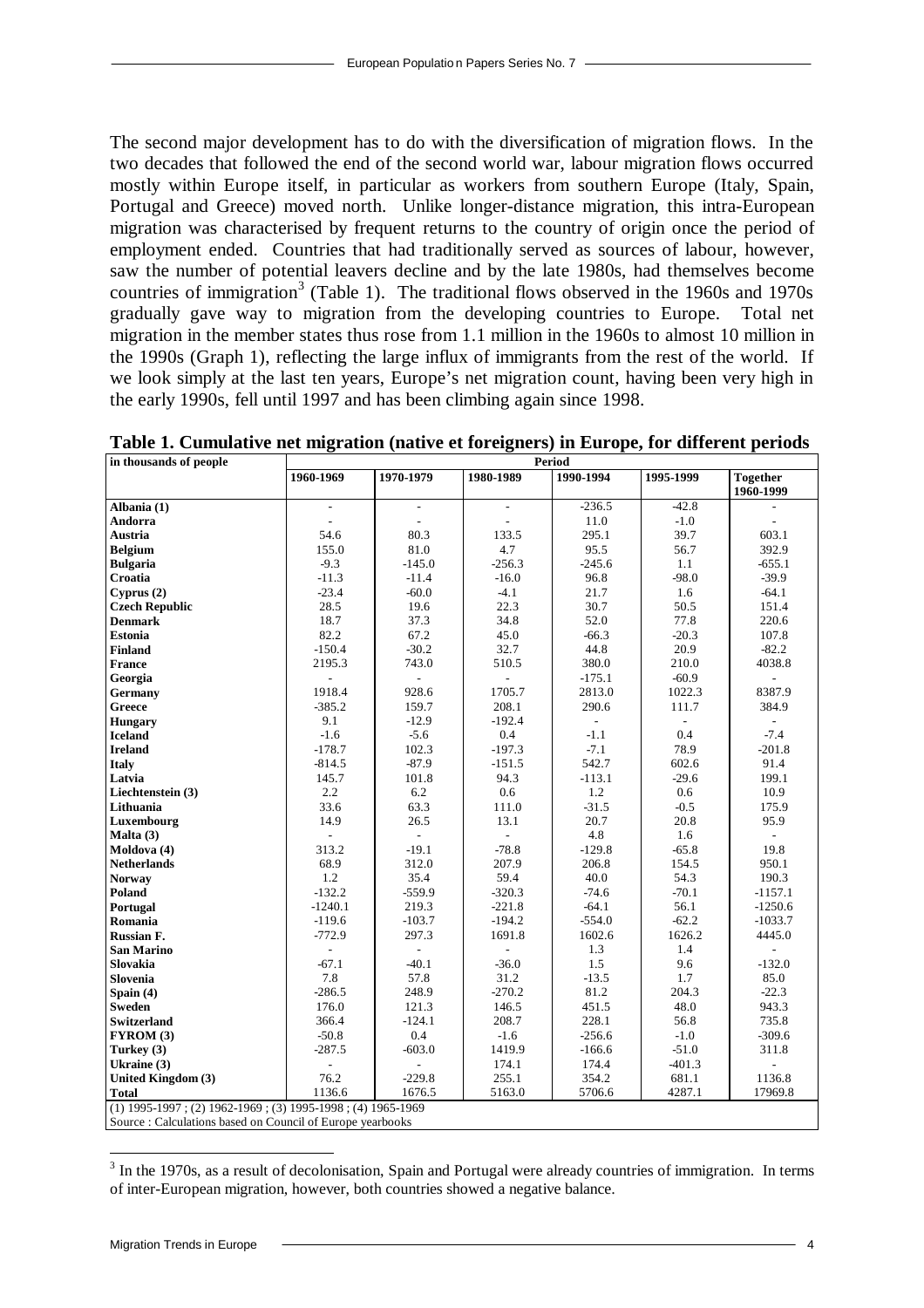

**Figure 1. Cumulative net migration in Europe, 1960-1999**

It will thus be observed that foreign populations today have a wider range of origins: between 1981 and 2000, most of the member states, in particular Scandinavia, Italy, Spain and the Netherlands, saw a decline in the proportion of foreign nationals from other European countries, and an increase in the share of foreigners from Africa or Asia (Table 2).

|                       | Table 2 – Distribution of foreigners in different member States according to place of |  |  |  |  |
|-----------------------|---------------------------------------------------------------------------------------|--|--|--|--|
| origin, 1981 and 2000 |                                                                                       |  |  |  |  |

|                                                                                                                                            |               |                          | 1 January 1981 |                          |                          |                          |               |               | 1 January 2000           |                          |         |         |
|--------------------------------------------------------------------------------------------------------------------------------------------|---------------|--------------------------|----------------|--------------------------|--------------------------|--------------------------|---------------|---------------|--------------------------|--------------------------|---------|---------|
|                                                                                                                                            | <b>Europe</b> | Africa                   | America        | Asia                     | Oceania                  | Other,                   | <b>Europe</b> | <b>Africa</b> | America                  | Asia                     | Oceania | Other.  |
|                                                                                                                                            |               |                          |                |                          |                          | unknown                  |               |               |                          |                          |         | unknown |
| Andorra (1)                                                                                                                                | 96.5          | 0.9                      | 0.9            | 0.9                      | 0.1                      | 0.7                      | 96.9          | 1.2           | 0.9                      | 1.0                      | 0.1     | 0.0     |
| Austria (2)                                                                                                                                | 89.5          | 1.1                      | 2.2            | 4.2                      | 0.2                      | 2.9                      | 90.2          | 1.6           | 1.8                      | 5.0                      | 0.1     | 1.2     |
| <b>Belgium</b>                                                                                                                             | 77.6          | 16.0                     | 2.1            | 1.7                      | 0.0                      | 2.6                      | 74.3          | 18.0          | 2.5                      | 3.0                      | 0.1     | 2.1     |
| <b>Denmark</b>                                                                                                                             | 73.7          | 4.1                      | 6.6            | 14.2                     | 0.5                      | 0.8                      | 61.2          | 9.8           | 3.9                      | 21.6                     | 0.5     | 3.0     |
| <b>Finland</b>                                                                                                                             | 74.2          | 2.7                      | 12.9           | 6.4                      | 1.2                      | 2.7                      | 68.8          | 8.9           | 4.2                      | 15.6                     | 0.6     | 2.0     |
| France (3)                                                                                                                                 | 47.6          | 42.9                     | 1.4            | 7.8                      | 0.0                      | 0.2                      | 46.2          | 45.4          | 2.0                      | 6.3                      | 0.1     | $-0.0$  |
| Germany (4)                                                                                                                                | 86.6          | 2.3                      | 2.5            | 4.8                      | 0.1                      | 3.7                      | 80.8          | 4.1           | 2.8                      | 11.2                     | 0.1     | 1.0     |
| Greece (1)                                                                                                                                 | 66.6          | 3.7                      | 16.6           | 6.5                      | 4.1                      | 2.5                      | 63.2          | 7.8           | 12.0                     | 15.3                     | 0.8     | 0.8     |
| <b>Hungary</b>                                                                                                                             |               | $\overline{\phantom{a}}$ |                | $\overline{\phantom{a}}$ | $\overline{\phantom{a}}$ | $\overline{\phantom{a}}$ | 82.3          | 1.7           | 3.1                      | 12.5                     | 0.2     | 0.3     |
| Iceland $(5)$                                                                                                                              | 69.5          | 1.2                      | 22.6           | 3.3                      | 3.2                      | 0.2                      | 70.2          | 2.5           | 11.4                     | 15.1                     | 0.8     | 0.1     |
| Ireland $(6)$                                                                                                                              |               | $\overline{\phantom{a}}$ |                |                          |                          | $\overline{\phantom{a}}$ | 75.9          | 0.0           | 0.0                      | 0.0                      | 0.0     | 24.1    |
| Italy $(7)$                                                                                                                                | 58.8          | 11.7                     | 16.6           | 8.1                      | 1.3                      | 3.5                      | 38.4          | 32.8          | 9.8                      | 18.7                     | 0.3     | 0.0     |
| Latvia                                                                                                                                     |               | $\overline{\phantom{a}}$ |                |                          |                          | $\sim$                   | 94.6          | 0.0           | 1.6                      | 2.7                      | 0.4     | 0.8     |
| Liechtenstein                                                                                                                              | 99.2          | 0.0                      | 0.5            | 0.3                      | 0.0                      | 0.0                      | 97.0          | 0.2           | 1.6                      | 1.1                      | 0.1     | 0.0     |
| (8)                                                                                                                                        |               |                          |                |                          |                          |                          |               |               |                          |                          |         |         |
| Luxembourg                                                                                                                                 | 94.2          | 0.7                      | 1.1            | 0.6                      | 0.0                      | 3.4                      |               |               | $\overline{\phantom{a}}$ | $\overline{\phantom{a}}$ |         |         |
| <b>Netherlands</b>                                                                                                                         | 64.5          | 17.7                     | 8.4            | 7.8                      | 0.6                      | 0.9                      | 51.3          | 23.0          | 5.6                      | 9.4                      | 0.5     | 10.2    |
| <b>Norway</b>                                                                                                                              | 63.7          | 3.2                      | 16.3           | 15.7                     | 0.6                      | 0.4                      | 66.3          | 6.5           | 8.0                      | 18.6                     | 0.4     | 0.2     |
| Portugal                                                                                                                                   | 30.3          | 48.8                     | 18.5           | 1.8                      | 0.3                      | 0.2                      | 29.7          | 46.9          | 18.9                     | 4.1                      | 0.3     | 0.1     |
| Romania                                                                                                                                    |               |                          |                |                          |                          |                          | 58.3          | 0.5           | 3.3                      | 2.3                      | 0.1     | 35.5    |
| SanMarino (10)                                                                                                                             | 98.9          | 0.0                      | 1.1            | 0.0                      | 0.0                      | 0.0                      | 97.8          | 0.3           | 1.4                      | 0.5                      | 0.0     | 0.0     |
| <b>Slovenia</b>                                                                                                                            |               | $\overline{\phantom{a}}$ |                | $\sim$                   |                          | $\overline{\phantom{a}}$ | 97.7          | 0.1           | 0.4                      | 0.7                      | 0.0     | 1.0     |
| Spain $(9)$                                                                                                                                | 65.2          | 2.2                      | 25.4           | 6.3                      | 0.3                      | 0.5                      | 44.1          | 26.6          | 20.8                     | 8.3                      | 0.1     | 0.1     |
| <b>Sweden</b>                                                                                                                              | 88.6          | 1.6                      | 4.8            | 4.2                      | 0.1                      | 0.6                      | 68.0          | 5.7           | 6.5                      | 17.2                     | 0.4     | 2.2     |
| <b>Switzerland</b>                                                                                                                         | 94.0          | 1.2                      | 2.3            | 2.4                      | 0.1                      | 0.0                      | 89.2          | 2.5           | 3.3                      | 4.8                      | 0.2     | 0.0     |
| <b>United</b>                                                                                                                              |               | ٠                        |                |                          | $\overline{\phantom{a}}$ | $\overline{\phantom{a}}$ | 46.3          | 12.8          | 11.6                     | 24.5                     | 4.5     | 0.3     |
| Kingdom $(10)$                                                                                                                             |               |                          |                |                          |                          |                          |               |               |                          |                          |         |         |
| $(1)$ 1.1.1998; (2) 1.1.1991; (3) 1982 et 1990; (4) 30.10.1980; (5) 1.1.2.1980; (6) 15.4.1999; (7) 25.10.1981 et 1.1.1999 (8) 1.12.1980 et |               |                          |                |                          |                          |                          |               |               |                          |                          |         |         |
| $31.12.1998$ ; (9) $1.3.1981$ ; (10) $1.1.1999$                                                                                            |               |                          |                |                          |                          |                          |               |               |                          |                          |         |         |
| Source: Council of Europe yearbooks                                                                                                        |               |                          |                |                          |                          |                          |               |               |                          |                          |         |         |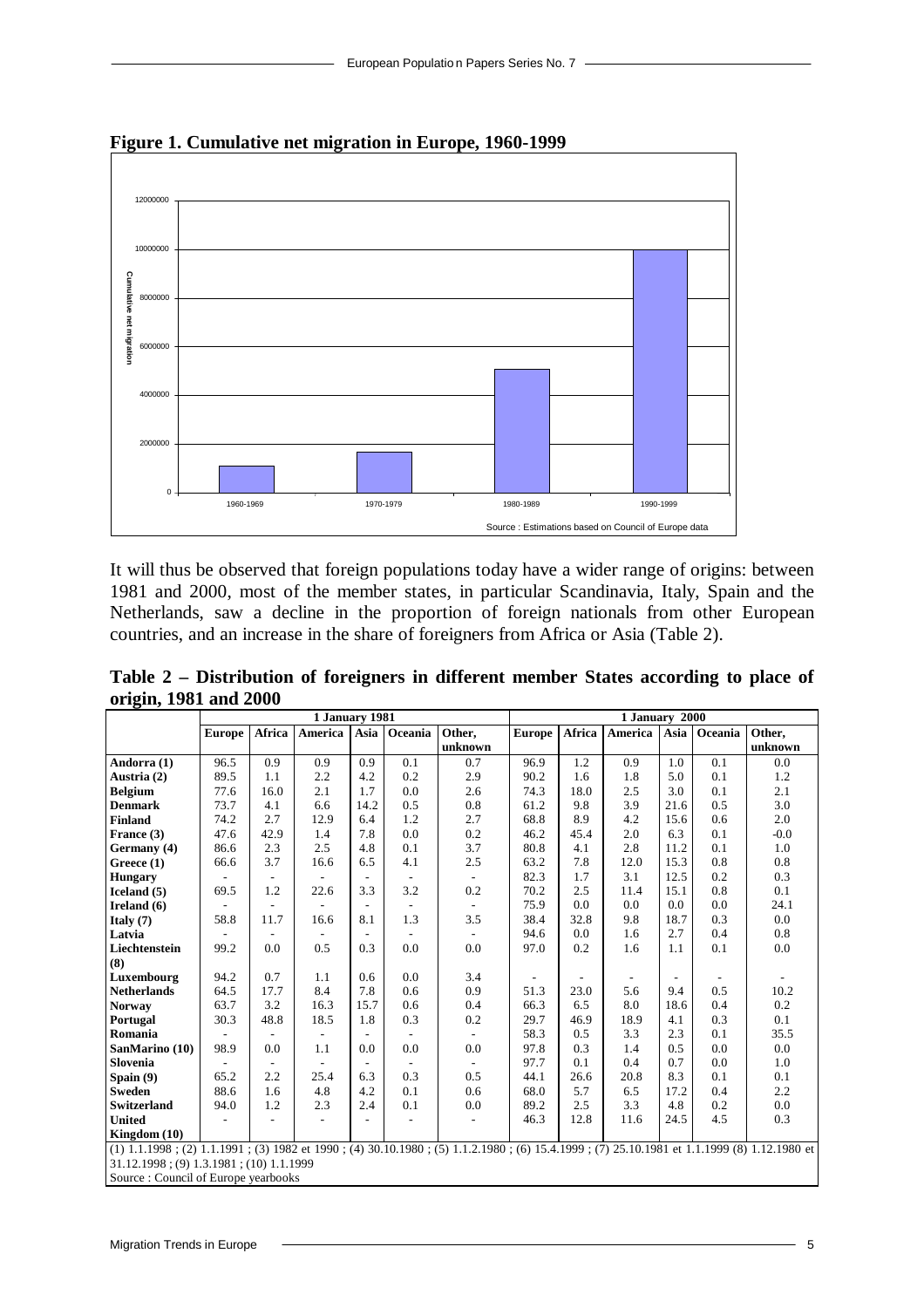The third major development has been the very high level of international mobility. Despite the restrictive policies introduced in the 1970s, migration has continued and the proportion of people living in a country other than their own has grown in virtually every state in Europe (Table 3). It is estimated that some 21 million people today are living in a country other than their country of origin<sup>4</sup>, out of a total member state population of 775 million inhabitants (ie 2.7%). These figures provide some indication of the level of mobility in Europe. When interpreting them, it important to bear in mind that a proportion of the foreign population was naturalised after moving to the host country, but that the high birth rate among foreign women is helping to maintain the large proportion of foreign nationals.

|                                                                    | ັ<br>1971      | 1976                     | 1981                     | 1986                        | 1991                     | 1996 | 1999 |
|--------------------------------------------------------------------|----------------|--------------------------|--------------------------|-----------------------------|--------------------------|------|------|
| Andorra                                                            | $\blacksquare$ | $\overline{\phantom{a}}$ | 72.4                     | $\overline{\phantom{a}}$    | 77.8                     | 69.2 | 65.6 |
| Austria                                                            | 2.6            | 3.6                      | 3.8                      | 1.9                         | 6.7                      | 9.0  | 9.2  |
| <b>Belgium</b>                                                     | 6.9            | 8.5                      | 8.7                      | 8.6                         | 9.0                      | 9.0  | 8.3  |
| <b>Cyprus</b>                                                      | 2.8            | 0.5                      | 1.3                      |                             | 2.4                      | 3.0  | 3.2  |
| <b>Czech Republic</b>                                              | $\sim$         |                          | 1.7                      | $\sim$                      | $\overline{\phantom{a}}$ |      | 2.1  |
| <b>Denmark</b>                                                     | 2.0            | 1.8                      | 2.0                      | 2.3                         | 3.1                      | 4.2  | 4.8  |
| <b>Finland</b>                                                     |                | 0.3                      | 0.3                      | 0.3                         | 0.5                      | 1.3  | 1.6  |
| <b>France</b>                                                      | 6.5            | 6.9                      | 6.5                      |                             | 6.4                      |      | 5.6  |
| Germany                                                            | 3.9            | 5.8                      | 5.7                      | 5.6                         | 7.3                      | 8.8  | 8.9  |
| Greece                                                             | 1.1            | $\sim$                   | 1.9                      | 1.1                         | 1.6                      | 1.5  |      |
| <b>Hungary</b>                                                     | $\blacksquare$ | $\overline{\phantom{a}}$ | $\overline{\phantom{a}}$ | $\sim$                      | $\overline{\phantom{a}}$ | 1.4  | 1.5  |
| <b>Iceland</b>                                                     | 1.3            | 1.4                      | 1.4                      | 1.4                         | 1.9                      | 1.8  | 2.4  |
| <b>Ireland</b>                                                     |                |                          |                          |                             | 2.5                      |      | 3.2  |
| <b>Italy</b>                                                       | 0.2            |                          | 0.4                      | 0.6                         | 0.9                      | 1.3  | 1.9  |
| Latvia                                                             | $\blacksquare$ | $\sim$                   | $\overline{\phantom{a}}$ | $\mathcal{L}_{\mathcal{A}}$ | 0.1                      | 0.3  | 1.0  |
| Liechtenstein                                                      | 31.6           |                          | 34.5                     | $\overline{\phantom{a}}$    | ۰                        | 38.8 | 36.3 |
| Luxembourg                                                         | 18.4           | 25.3                     | 26.3                     | 27.7                        | 29.4                     | 33.4 | 35.6 |
| Malta                                                              |                |                          |                          |                             |                          | 1.9  | 2.1  |
| <b>Netherlands</b>                                                 | 1.9            | 2.6                      | 3.7                      | 3.8                         | 4.6                      | 4.7  | 4.2  |
| <b>Norway</b>                                                      | 2.0            | 1.7                      | 2.0                      | 2.4                         | 3.4                      | 3.7  | 3.7  |
| Portugal                                                           | 0.4            | 0.3                      | 4.7                      | $0.8\,$                     |                          | 1.7  | 1.8  |
| Romania                                                            | ÷.             | $\sim$                   |                          | $\sim$                      | ۰                        | 0.0  | 0.0  |
| <b>San Marino</b>                                                  | 11.6           | 13.0                     | $\overline{\phantom{a}}$ | 10.7                        | 13.8                     | 12.9 | 14.7 |
| Slovenia                                                           |                |                          |                          | $\sim$                      | $\sim$                   | 2.4  | 1.7  |
| Spain                                                              | 0.4            | 0.5                      | 0.5                      | 0.6                         | 0.9                      | 1.3  | 1.8  |
| <b>Sweden</b>                                                      | 5.1            | 5.0                      | 5.1                      | 4.6                         | 5.6                      | 6.0  | 5.6  |
| <b>Switzerland</b>                                                 | 17.4           | 15.5                     | 14.4                     | 15.1                        | 16.7                     | 19.3 | 19.4 |
| <b>Turkey</b>                                                      | 0.1            | 0.1                      | 0.1                      | 0.1                         | 0.4                      |      |      |
| <b>United Kingdom</b>                                              |                |                          | 2.9                      | 3.1                         | 3.4                      | 3.4  | 3.8  |
| Source : Council of Europe yearbooks; Eurostat $+$ own estimations |                |                          |                          |                             |                          |      |      |

**Table 3 - Proportion of foreigners in member States, 1971-1999**

**1.2 Levels and features of migration in the member states**

In 1999 and in relative terms, Germany (874,000 admissions of foreign nationals), the Russian Federation (380,000 admissions of non-Russian nationals, most of them migrant workers from the former communist states, to which must be added returning ethnic Russians or native Russian speakers), and the United Kingdom (332,000 arrivals from abroad, all nationalities combined) were the main countries of immigration, followed by Italy, the Netherlands, Austria and Switzerland.

In relative terms, the highest immigration rates are to be found in Luxembourg (22 immigrations per 1,000 inhabitants), Switzerland (10 immigrations per 1,000 inhabitants) and Germany (8). Behind them come Sweden, Norway, the Netherlands and Belgium, with roughly 5 immigrations per 1,000 inhabitants (Graph 2). Whereas immigration rates rose significantly between 1989 and 1998 in Norway, Denmark and Ireland, they fell in Switzerland, Germany and Sweden (Table 4). Graph 3 shows the annual number of

<sup>&</sup>lt;sup>4</sup> The actual number of "migrants" – people born in a country other than the one where they currently reside - is more difficult to estimate, but it is probably higher than this figure.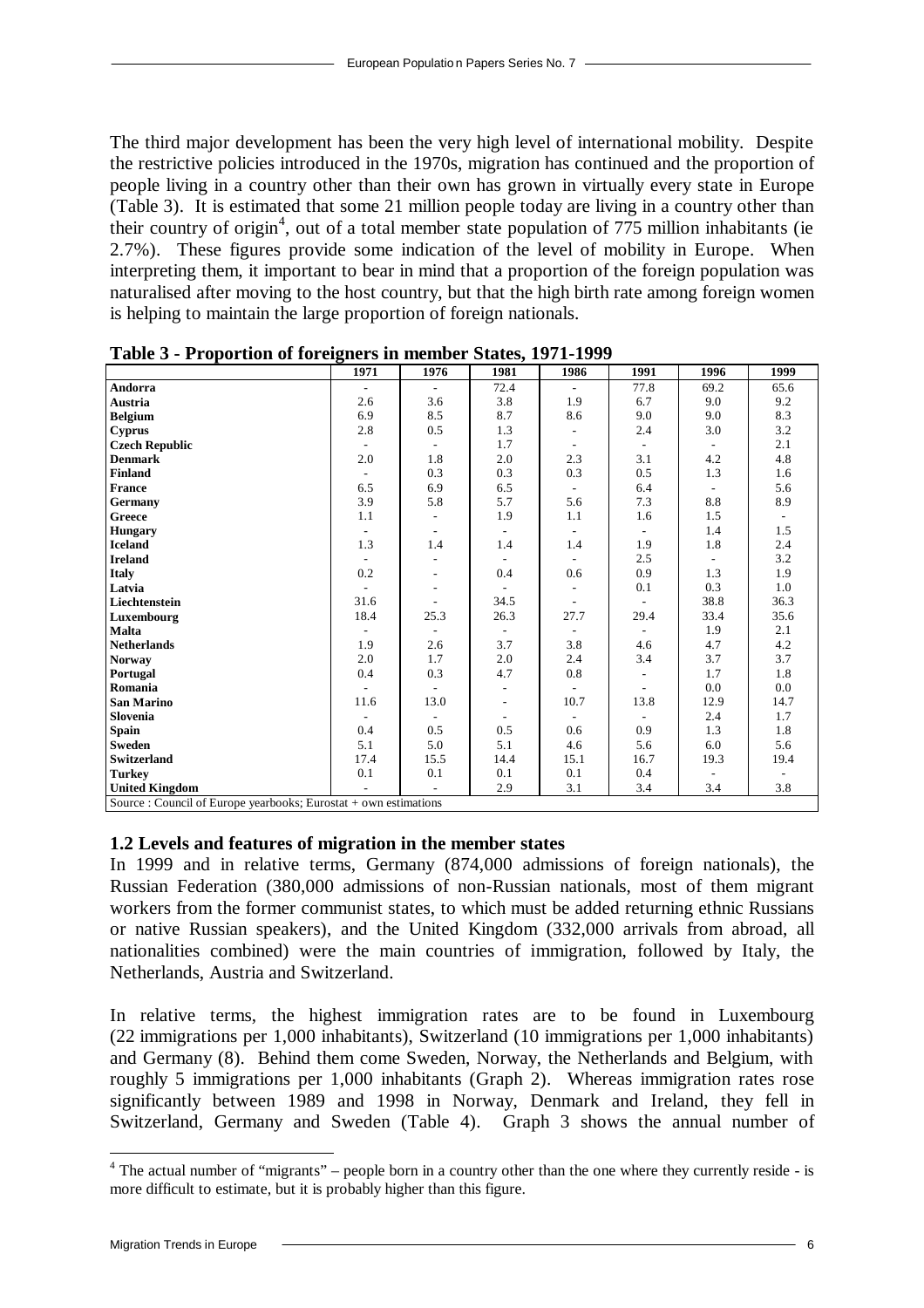international immigrations per foreign national. The biggest influx of immigrants is to be found in the foreign communities of northern Europe (Scandinavia and the United Kingdom) and the Netherlands. In Finland, for example, there were nearly 225 immigrants per 1,000 foreign residents in 1989, although the figure fell to 100 in 1998. Norway (170), the Netherlands (120) and the United Kingdom (112) now have the highest figures. The growth potential of the foreign community is thus greatest in these countries.



**Figure 2. Immigrants per 1000 inhabitants, 1989 and 1998.**

|                       | Year |      |      |      |      |      |      |      |      |
|-----------------------|------|------|------|------|------|------|------|------|------|
|                       | 1990 | 1991 | 1992 | 1993 | 1994 | 1995 | 1996 | 1997 | 1998 |
| Austria               |      |      |      |      |      |      |      | 7.0  | 7.3  |
| <b>Belgium</b>        | 5.1  | 5.5  | 5.5  | 5.3  | 5.5  | 5.2  | 5.1  | 4.8  | 5.0  |
| <b>Denmark</b>        | 3.8  | 4.3  | 4.2  | 4.0  | 4.0  | 7.5  | 6.0  | 5.2  | 5.5  |
| <b>Spain</b>          | 0.4  | 0.3  | 0.5  | 0.4  | 0.5  | 0.5  | 0.4  | 0.9  | 1.5  |
| <b>France</b>         | 1.7  | 1.8  | 1.9  | 1.6  | 1.1  | 0.9  | 0.8  | 1.1  | 1.7  |
| Finland               | 1.3  | 2.6  | 2.1  | 2.2  | 1.5  | 1.4  | 1.5  | 1.6  | 1.6  |
| <b>Germany</b>        | 10.6 | 11.6 | 15.1 | 12.2 | 9.6  | 9.7  | 8.7  | 7.5  | 7.4  |
| Greece                | 2.5  | 1.3  | 1.5  | 1.6  | 1.8  | 2.0  | 2.1  | 2.1  | 1.2  |
| <b>Hungary</b>        | 3.6  | 2.2  | 1.5  | 1.6  | 1.2  | 1.3  | 1.3  | 1.3  | 1.3  |
| <b>Italy</b>          | 1.7  | 1.3  | 1.0  | 0.9  | 0.9  | 1.2  | 2.5  |      |      |
| <b>Ireland</b>        |      | 3.0  | 4.3  | 4.1  | 3.7  | 3.8  | 5.9  | 5.7  | 5.6  |
| Luxembourg            | 24.5 | 25.9 | 25.3 | 22.6 | 22.8 | 23.6 | 22.4 | 22.4 | 22.2 |
| <b>Netherlands</b>    | 5.5  | 5.6  | 5.5  | 5.6  | 4.3  | 4.3  | 5.0  | 4.0  | 5.2  |
| Poland                | 0.1  | 0.1  | 0.2  | 0.2  | 0.2  | 0.2  | 0.2  | 0.2  | 0.2  |
| Portugal              |      |      | 1.4  | 1.0  | 0.6  | 0.5  | 0.4  | 0.3  | 0.7  |
| <b>Norway</b>         | 3.7  | 3.8  | 4.0  | 5.2  | 4.1  | 3.8  | 3.9  | 5.0  | 6.0  |
| <b>Sweden</b>         | 6.3  | 5.1  | 4.6  | 6.3  | 8.5  | 4.1  | 3.3  | 3.8  | 4.0  |
| Switzerland           | 18.4 | 19.7 | 19.3 | 17.7 | 15.4 | 13.0 | 10.5 | 9.8  | 10.2 |
| Czech Rep.            |      | 0.6  | 0.7  | 1.2  | 1.0  | 1.0  | 1.1  | 1.2  | 1.0  |
| <b>United Kingdom</b> | 2.8  | 2.6  | 2.0  | 2.0  | 2.3  | 2.6  | 2.7  | 3.2  | 2.5  |
| Source: Eurostat      |      |      |      |      |      |      |      |      |      |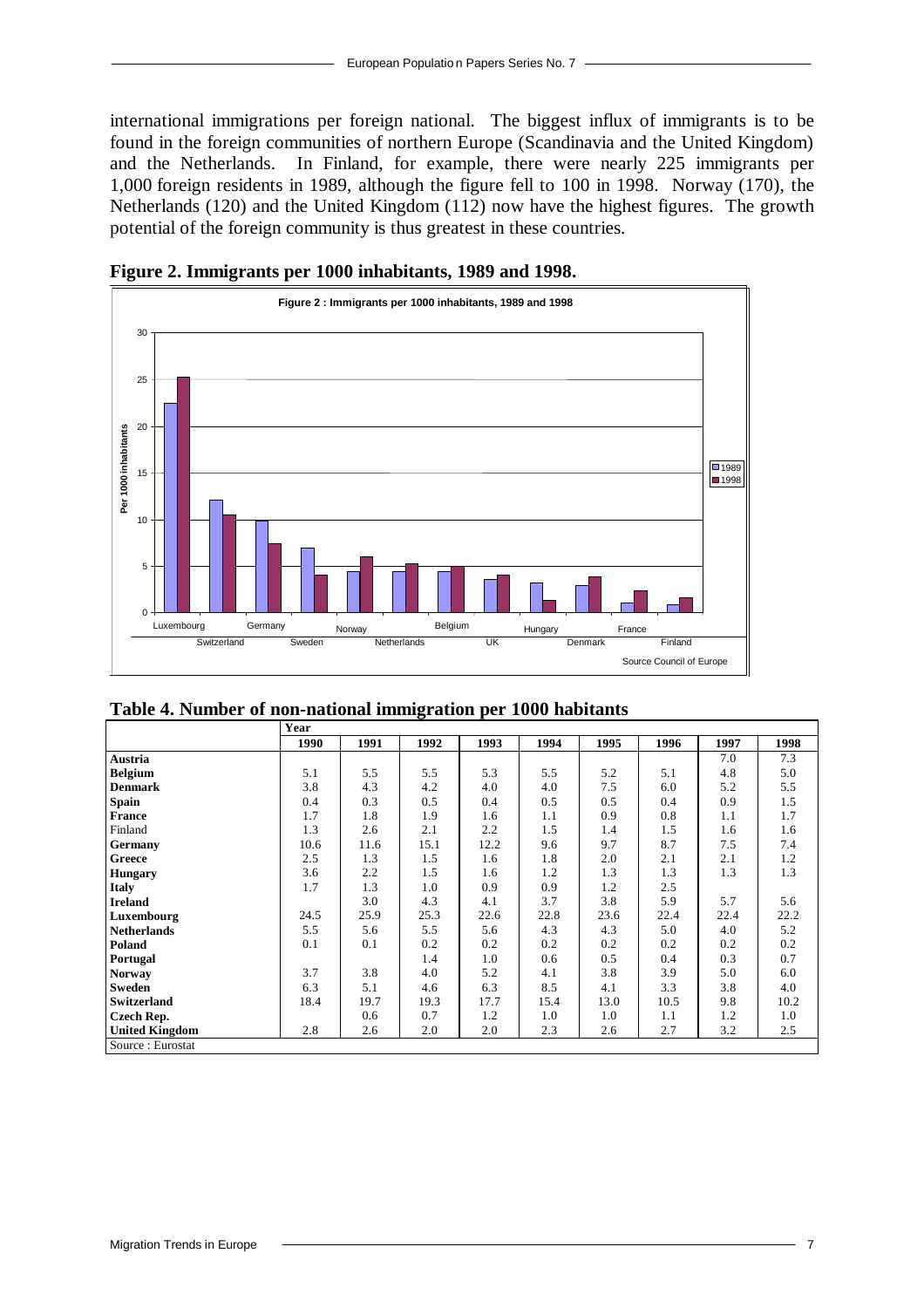

**Figure 3. Number of immigrants per 1000 foreign residents. 1989-1998**

#### **1.3 Composition of migration flows**

Table 5 provides a detailed picture of the international migration trends observed in the member states in 1999. Some countries have statistics on trends according to country of origin or country of destination, whereas others merely have data based on nationality (foreign nationals only). A distinction is made in the table between migration between the various countries of Europe (intra-European migration) and migration between a European country and the rest of the world (inter-continental migration). Table 6 shows, in the case of countries for which detailed statistics are available, how the composition of immigration varied over the 1990s.

The proportion of immigrants from European countries (or who possess European nationality) varies between 97.9% (Slovenia) and 33.2% (United Kingdom), with wide disparities between eastern European countries or the former communist states, and western Europe (Table 5). In particular, apart from the United Kingdom, the Netherlands and Portugal have the highest proportion of immigration from non-European countries (or, in the case of Portugal, of non-European immigrants). The United Kingdom receives large inflows from the English-speaking regions of America, Africa and Oceania, as well as from India and Pakistan. The Netherlands attracts large numbers of immigrants from the Dutch West Indies, while Portugal attracts immigrants from neighbouring African countries or Portuguese-speaking parts of Africa. The Russian Federation also has a high level of immigration from non-European countries, in the form of workers from the former Soviet republics.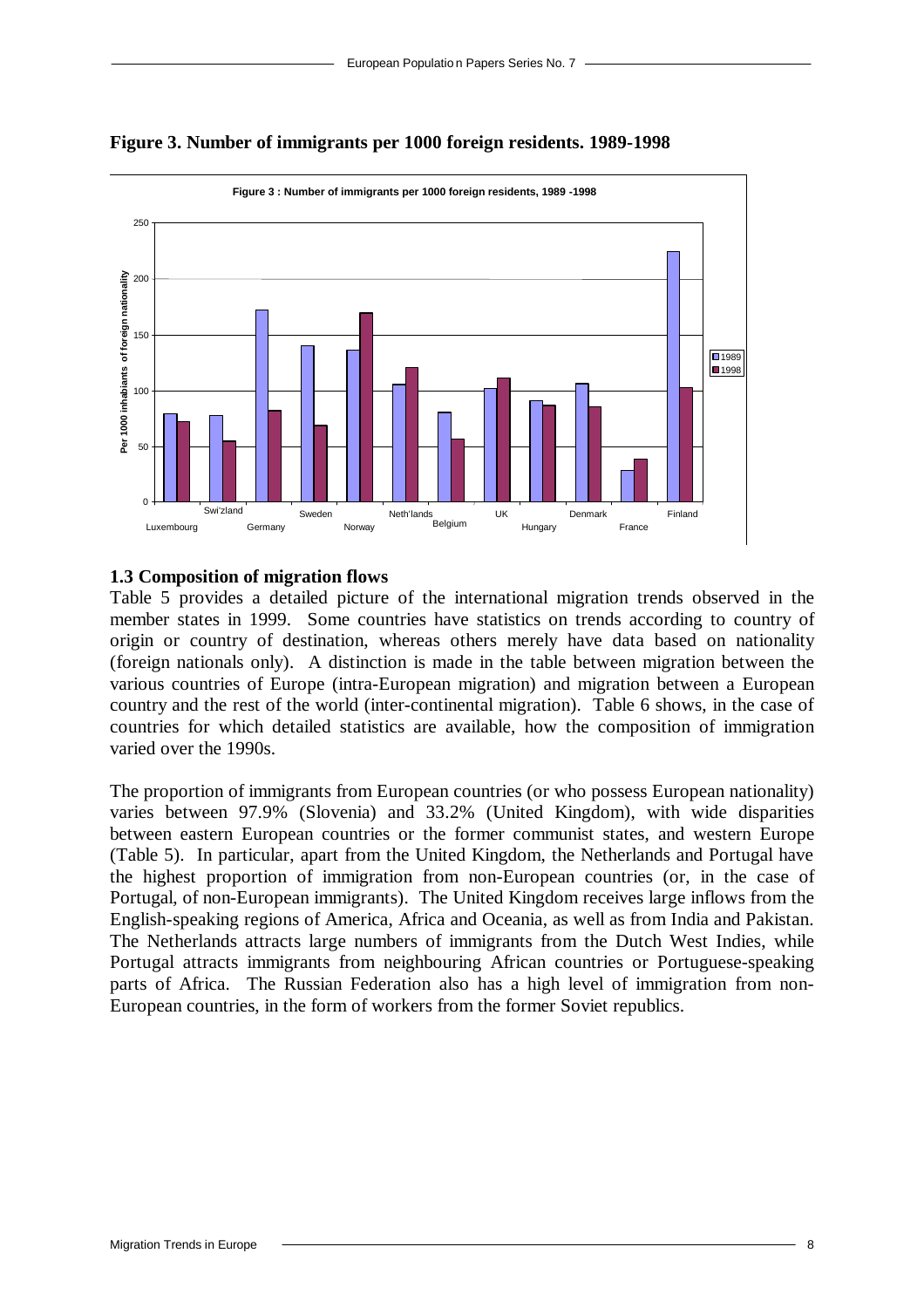|                                               | Entire world |            |          | Amount for 1000 habitants |            | European countries |                        | % of the total |          | Rest of the world      |      | % of the total |               |         |             |            |
|-----------------------------------------------|--------------|------------|----------|---------------------------|------------|--------------------|------------------------|----------------|----------|------------------------|------|----------------|---------------|---------|-------------|------------|
|                                               |              |            |          |                           |            |                    |                        |                |          | movements              |      |                |               |         | movements   |            |
|                                               |              |            |          |                           |            |                    |                        |                |          |                        |      |                |               |         |             |            |
|                                               | Immigration  | Emigration | Net      | Immigration               | Emigration | Net                | Immigration Emigration |                | Net      | Immigration Emigration |      | Immigration    | Emigration    | Net     | Immigration | Emigration |
|                                               |              |            | migr.    |                           |            | migr.              |                        |                | migr.    |                        |      |                |               | migr.   |             |            |
| By country of                                 |              |            |          |                           |            |                    |                        |                |          |                        |      |                |               |         |             |            |
| origin and                                    |              |            |          |                           |            |                    |                        |                |          |                        |      |                |               |         |             |            |
| destination                                   |              |            |          |                           |            |                    |                        |                |          |                        |      |                |               |         |             |            |
| Austria                                       | 86710        | 66923      | 19787    | 10.7                      | 8.3        | 2.4                | 69487                  | 54614          | 14873    | 80.1                   | 81.6 | 17223          | 12309         | 4914    | 19.9        | 18.4       |
| Croatia                                       | 32910        | 14285      | 18625    | 7.2                       | 3.1        | 4.1                | 30330                  | 3541           | 26789    | 92.2                   | 24.8 | 2580           | 10744         | $-8164$ | 7.8         | 75.2       |
| Estonia                                       | 1418         | 2034       | $-616$   | 1.0                       | 1.4        | $-0.4$             | 1327                   | 1802           | $-475$   | 93.6                   | 88.6 | 91             | 232           | $-141$  | 6.4         | 11.4       |
| Latvia                                        | 1813         | 3660       | $-1847$  | 0.7                       | 1.5        | $-0.8$             | 1565                   | 2959           | $-1394$  | 86.3                   | 80.8 | 248            | 701           | $-453$  | 13.7        | 19.2       |
| Malta                                         | 339          | 67         | 272      | 0.9                       | 0.2        | 0.7                | 118                    | 54             | 64       | 34.8                   | 80.6 | 221            | 13            | 208     | 65.2        | 19.4       |
| Netherlands                                   | 119151       | 59023      | 60128    | 7.5                       | 3.7        | 3.8                | 52337                  | 35149          | 17188    | 43.9                   | 59.6 | 66814          | 23874         | 42940   | 56.1        | 40.4       |
| Norway                                        | 41841        | 22842      | 18999    | 9.4                       | 5.1        | 4.3                | 27612                  | 16735          | 10877    | 66.0                   | 73.3 | 14229          | 6107          | 8122    | 34.0        | 26.7       |
| Poland                                        | 7525         | 21536      | $-14011$ | 0.2                       | 0.6        | $-0.4$             | 4923                   | 17698          | $-12775$ | 65.4                   | 82.2 | 2602           | 3838          | $-1236$ | 34.6        | 17.8       |
| Slovakia                                      | 2072         | 618        | 1454     | 0.4                       | 0.1        | 0.3                | 1746                   | 519            | 1227     | 84.3                   | 84.0 | 326            | 99            | 227     | 15.7        | 16.0       |
| United Kingdom                                | 332390       | 198934     | 133456   | 5.6                       | 3.3        | 2.2                | 110205                 | 72533          | 37672    | 33.2                   | 36.5 | 222185         | 126401        | 95784   | 66.8        | 63.5       |
| (1)                                           |              |            |          |                           |            |                    |                        |                |          |                        |      |                |               |         |             |            |
| By nationality                                |              |            |          |                           |            |                    |                        |                |          |                        |      |                |               |         |             |            |
| Belgium                                       | 57784        | 24380      | 33404    | 5.7                       | 2.4        | 3.3                | 39104                  | 18068          | 21036    | 67.7                   | 74.1 | 18680          | 6312          | 12368   | 32.3        | 25.9       |
| Czech Republic                                | 9910         | 1136       | 8774     | 1.0                       | 0.1        | 0.9                | 7910                   | 1004           | 6906     | 79.8                   | 88.4 | 2000           | 132           | 1868    | 20.2        | 11.6       |
| Denmark                                       | 27883        | 16242      | 11641    | 3.0                       | 1.7        | 1.2                | 15841                  | 11542          | 4299     | 56.8                   | 71.1 | 12042          | 4700          | 7342    | 43.2        | 28.9       |
| Finland                                       | 7937         | 2000       | 5937     | 1.5                       | 0.4        | 1.1                | 5504                   | 1490           | 4014     | 69.3                   | 74.5 | 2433           | 510           | 1923    | 30.7        | 25.5       |
| Germany                                       | 874023       | 672048     | 201975   | 13.1                      | 10.1       | 3.0                | 611545                 | 476445         | 135100   | 70.0                   | 70.9 | 262478         | 195603        | 66875   | 30.0        | 29.1       |
| Hungary                                       | 16649        | 1296       | 15353    | 1.7                       | 0.1        | 1.5                | 13433                  | 1012           | 12421    | 80.7                   | 78.1 | 3216           | 284           | 2932    | 19.3        | 21.9       |
| Iceland                                       | 1918         | 954        | 964      | 6.9                       | 3.4        | 3.5                | 1356                   | 776            | 580      | 70.7                   | 81.3 | 562            | 178           | 384     | 29.3        | 18.7       |
| Ireland                                       | 47500        | 29000      | 18500    | 12.6                      | 7.7        | 4.9                | 31600                  | 14700          | 16900    | 66.5                   | 50.7 | 15900          | 14300         | 1600    | 33.5        | 49.3       |
| Italy $(1)$                                   | 127114       | 7937       | 19177    | 4.6                       | 0.3        | 4.3                | 54031                  | 4274           | 49757    | 42.5                   | 53.8 | 73083          | 3663          | 69420   | 57.5        | 46.2       |
| Lithuania                                     | 2679         | 1369       | 1310     | 0.7                       | 0.4        | 0.4                | 2366                   | 971            | 1395     | 88.3                   | 70.9 | 313            | 398           | $-85$   | 11.7        | 29.1       |
| Luxembourg                                    | 11776        | 6903       | 4873     | 27.2                      | 16.0       | 11.3               | 10650                  | 6189           | 4461     | 90.4                   | 89.7 | 1126           | 714           | 412     | 9.6         | 10.3       |
| Moldova                                       | 1517         | 6318       | $-4801$  | 0.4                       | 1.5        | $-1.1$             | 904                    | 3595           | $-2691$  | 59.6                   | 56.9 | 613            | 2723          | $-2110$ | 40.4        | 43.1       |
| Portugal                                      | 14476        | 4077       | 10399    | 1.4                       | 0.4        | 1.0                | 5010                   | 3027           | 1983     | 34.6                   | 74.2 | 9466           | 1050          | 8416    | 65.4        | 25.8       |
| Romania                                       | 10078        | 12594      | $-2516$  | 0.4                       | 0.6        | $-0.1$             | 9506                   | 7788           | 1718     | 94.3                   | 61.8 | 572            | 4806          | $-4234$ | 5.7         | 38.2       |
| <b>Russian Fed</b>                            | 379726       | 214963     | 164763   | 2.6                       | 1.5        | 1.1                | 159869                 | 145023         | 14846    | 42.1                   | 67.5 | 219857         | 69940         | 149917  | 57.9        | 32.5       |
| Slovenia                                      | 3579         | 1643       | 1936     | 1.8                       | 0.8        | 1.0                | 3504                   | 1550           | 1954     | 97.9                   | 94.3 | 75             | 93            | $-18$   | 2.1         | 5.7        |
| Sweden                                        | 34573        | 13582      | 20991    | 4.0                       | 1.6        | 2.4                | 17677                  | 9588           | 8089     | 51.1                   | 70.6 | 16896          | 3994          | 12902   | 48.9        | 29.4       |
| Switzerland                                   | 83677        | 62780      | 20897    | 11.7                      | 8.8        | 2.9                | 56587                  | 48812          | 7775     | 67.6                   | 77.8 | 27090          | 13968         | 13122   | 32.4        | 22.2       |
| <b>FYROM</b>                                  | 1118         | 141        | 977      | 0.6                       | 0.1        | 0.5                | 1075                   | 139            | 936      | 96.2                   | 98.6 | 43             | $\mathcal{I}$ | 41      | 3.8         | 1.4        |
| (1) 1998 Source : Council of Europe yearbooks |              |            |          |                           |            |                    |                        |                |          |                        |      |                |               |         |             |            |
|                                               |              |            |          |                           |            |                    |                        |                |          |                        |      |                |               |         |             |            |

|  | Table 5. Migration movements by country of origin and country of destination or nationality in 1999 |  |  |  |  |
|--|-----------------------------------------------------------------------------------------------------|--|--|--|--|
|  |                                                                                                     |  |  |  |  |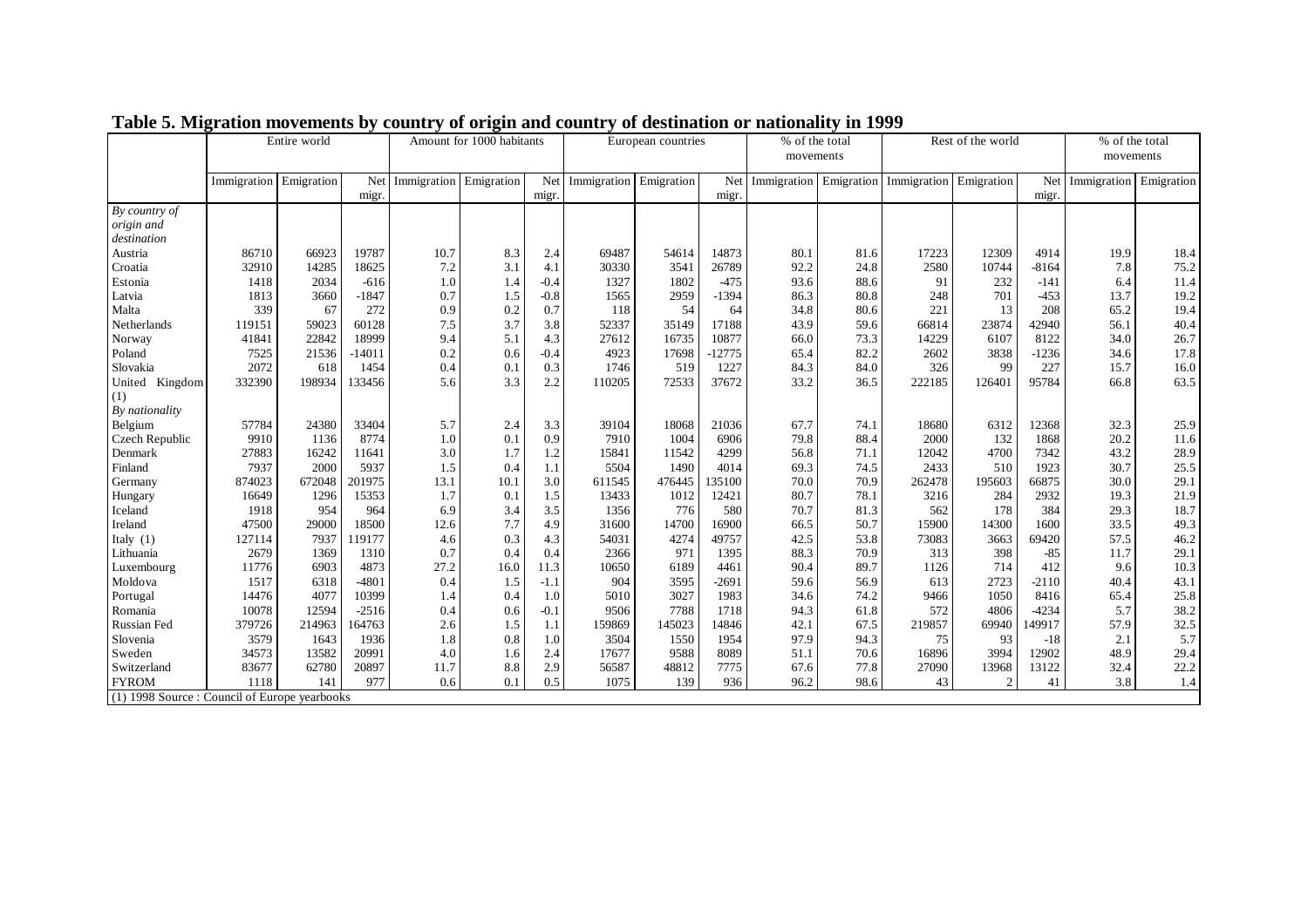|                         |                                          |               |               | Year          |               |               |               |               |               |
|-------------------------|------------------------------------------|---------------|---------------|---------------|---------------|---------------|---------------|---------------|---------------|
|                         |                                          | 1991          | 1992          | 1993          | 1994          | 1995          | 1996          | 1997          | 1998          |
| <b>Belgium</b>          | <b>Nationals</b>                         | 19.8          | 17.5          | 16.8          | 16.4          | 15.6          | 15.7          | 16.5          | 17.2          |
|                         | <b>Non-nationals</b>                     | 80.2          | 82.5          | 83.2          | 83.6          | 84.4          | 84.3          | 83.5          | 82.8          |
|                         | Total                                    | 100.0         | 100.0         | 100.0         | 100.0         | 100.0         | 100.0         | 100.0         | 100.0         |
|                         | <b>EEC</b>                               | 45.9          | 49.2          |               | 48.3          | 50.0          | 55.3          | 56.0          |               |
|                         | <b>Other Europe</b>                      | 16.7          | 14.3          |               | 13.6          | 17.7          | 11.4          | 10.5          |               |
|                         | Non-European                             | 37.4          | 36.5          |               | 38.1          | 32.4          | 33.3          | 33.5          |               |
|                         | <b>Total</b>                             | 100.0         | 100.0         | 100.0         | 100.0         | 100.0         | 100.0         | 100.0         | 100.0         |
| Denmark                 | <b>Nationals</b>                         | 49.2          | 50.5          | 52.8          | 53.3          | 38.0          | 42.1          | 45.3          | 43.8          |
|                         | <b>Non-nationals</b>                     | 50.8          | 49.5          | 47.2          | 46.7          | 62.0          | 57.9          | 54.7          | 56.2          |
|                         | <b>Total</b>                             | 100.0         | 100.0         | 100.0         | 100.0         | 100.0         | 100.0         | 100.0         | 100.0         |
|                         | <b>EEC</b>                               | 16.6          | 17.6          |               | 32.5          | 16.6          | 23.2          | 27.6          |               |
|                         | <b>Other Europe</b>                      | 32.7          | 29.5          |               | 25.4          | 58.9          | 39.1          | 32.0          |               |
|                         | Non-European                             | 50.7          | 53.0          |               | 42.0          | 24.5          | 37.7          | 40.5          |               |
|                         | <b>Total</b>                             | 100.0         | 100.0         | 100.0         | 100.0         | 100.0         | 100.0         | 100.0         | 100.0         |
| Spain                   | <b>Nationals</b>                         | 56.6          | 53.1          | 53.5          | 45.6          | 45.9          | 44.2          | 38.5          | 29.5          |
|                         | <b>Non-nationals</b>                     | 43.4          | 46.9          | 46.5          | 54.4          | 54.1          | 55.8          | 61.5          | 70.5          |
|                         | <b>Total</b>                             | 100.0         | 100.0         | 100.0         | 100.0         | 100.0         | 100.0         | 100.0         | 100.0         |
|                         | <b>EEC</b>                               | 31.1          | 24.6          |               | 31.2          | 28.5          | 30.9          | 39.1          |               |
|                         | <b>Other Europe</b>                      | 6.6           | 5.5           |               | 5.4           | 4.9           | 5.5           | 5.5           |               |
|                         | Non-European                             | 62.3          | 69.9          |               | 63.4          | 66.5          | 63.6          | 55.4          |               |
|                         | <b>Total</b>                             | 100.0         | 100.0         | 100.0         | 100.0         | 100.0         | 100.0         | 100.0         | 100.0         |
| <b>Finland</b>          | <b>Nationals</b>                         | 30.3          | 28.9          | 26.5          | 34.3          | 39.9          | 43.3          | 40.3          | 41.5          |
|                         | <b>Non-nationals</b>                     | 69.7          | 71.1          | 73.5          | 65.7          | 60.1          | 56.7          | 59.7          | 58.5          |
|                         | <b>Total</b>                             | 100.0         | 100.0         | 100.0         | 100.0         | 100.0         | 100.0         | 100.0         | 100.0         |
|                         | <b>EEC</b>                               | 4.9           | 4.4           |               | 13.7          | 17.0          | 17.8          | 17.0          |               |
|                         | <b>Other Europe</b>                      | 61.9          | 66.9          |               | 55.3          | 55.0          | 52.7          | 46.7          |               |
|                         | Non-European                             | 33.2          | 28.6          |               | 31.0          | 28.0          | 29.5          | 36.3          |               |
|                         | <b>Total</b>                             | 100.0         | 100.0         | 100.0         | 100.0         | 100.0         | 100.0         | 100.0         | 100.0         |
|                         |                                          | 22.8          | 19.4          | 22.5          | 28.2          | 27.7          | 26.2          | 26.8          | 24.5          |
| Germany                 | <b>Nationals</b><br><b>Non-nationals</b> | 77.2          | 80.6          | 77.5          | 71.8          | 72.3          | 73.8          | 73.2          | 75.5          |
|                         | <b>Total</b>                             | 100.0         | 100.0         | 100.0         | 100.0         | 100.0         | 100.0         | 100.0         | 100.0         |
|                         | <b>EEC</b>                               | 13.9          | 9.9           |               | 19.3          | 22.2          | 24.3          | 24.5          |               |
|                         | <b>Other Europe</b>                      | 67.9          | 74.2          |               | 59.4          | 59.6          | 54.0          | 47.1          |               |
|                         | Non-European                             | 18.3          | 15.9          |               | 21.3          | 18.3          | 21.8          | 28.4          |               |
|                         | <b>Total</b>                             | 100.0         | 100.0         | 100.0         | 100.0         | 100.0         | 100.0         | 100.0         | 100.0         |
|                         |                                          |               |               |               |               | 29.4          |               |               |               |
| <b>Italy</b>            | <b>Nationals</b><br><b>Non-nationals</b> | 44.1<br>55.9  | 48.1<br>51.9  | 49.1<br>50.9  | 46.8<br>53.2  | 70.6          | 16.8<br>83.2  |               |               |
|                         | <b>Total</b>                             | 100.0         | 100.0         | 100.0         | 100.0         | 100.0         | 100.0         | 100.0         | 100.0         |
|                         | <b>EEC</b>                               | 9.8           |               |               | 12.8          |               | 6.5           |               |               |
|                         | <b>Other Europe</b>                      | 27.3          |               |               | 39.8          |               | 32.4          |               |               |
|                         | Non-European                             | 62.9          |               |               | 47.4          |               | 61.1          |               |               |
|                         | <b>Total</b>                             | 100.0         | 100.0         | 100.0         | 100.0         | 100.0         | 100.0         | 100.0         | 100.0         |
|                         |                                          |               |               |               |               |               |               |               |               |
| Luxembourg              | <b>Nationals</b><br><b>Non-nationals</b> | 8.6<br>91.4   | 8.0<br>92.0   | 9.3<br>90.7   | 9.0<br>91.0   | 7.1<br>92.9   | 7.9<br>92.1   | 10.1<br>89.9  | 9.6<br>90.4   |
|                         | <b>Total</b>                             | 100.0         | 100.0         | 100.0         | 100.0         | 100.0         | 100.0         | 100.0         | 100.0         |
|                         | <b>EEC</b>                               | 76.7          | 70.7          |               | 78.4          | 76.8          | 75.5          | 78.3          |               |
|                         | <b>Other Europe</b>                      | 10.6          | 17.0          |               | 10.3          | 10.2          | 9.5           | 9.9           |               |
|                         | Non-European                             | 12.7          | 12.3          |               | 11.3          | 13.1          | 15.0          | 11.8          |               |
|                         | <b>Total</b>                             | 100.0         | 100.0         | 100.0         | 100.0         | 100.0         | 100.0         | 100.0         | 100.0         |
|                         |                                          |               |               |               |               |               |               |               |               |
| Portugal                | <b>Nationals</b>                         | 29.8<br>70.2  | 29.0<br>71.0  | 23.1<br>76.9  | 27.8<br>72.2  | 30.3<br>69.7  | 29.0<br>71.0  | 30.2<br>69.8  | 33.3<br>66.7  |
|                         | <b>Non-nationals</b><br><b>Total</b>     | 100.0         | 100.0         | 100.0         | 100.0         | 100.0         | 100.0         | 100.0         | 100.0         |
|                         | <b>EEC</b>                               | 23.7          | 25.5          |               | 23.1          | 22.1          | 23.7          | 25.0          |               |
|                         | <b>Other Europe</b>                      | 24.2          | 23.1          |               | 23.0          | 21.4          | 16.7          | 15.4          |               |
|                         |                                          | 52.1          | 51.4          |               | 53.9          | 56.5          | 59.6          | 59.6          |               |
|                         | Non-European                             |               |               |               |               |               |               |               |               |
|                         | <b>Total</b>                             | 100.0         | 100.0         | 100.0         | 100.0         | 100.0         | 100.0         | 100.0         | 100.0         |
| <b>Sweden</b>           | <b>Nationals</b>                         | 11.7          | 12.8          | 11.4          | 10.6          | 21.4          | 26.5          | 25.7          | 27.7          |
|                         | <b>Non-nationals</b><br><b>Total</b>     | 88.3<br>100.0 | 87.2<br>100.0 | 88.6<br>100.0 | 89.4<br>100.0 | 78.6<br>100.0 | 73.5<br>100.0 | 74.3<br>100.0 | 72.3<br>100.0 |
|                         | <b>EEC</b>                               | 9.4           | 8.5           |               | 9.3           | 21.8          | 27.0          | 21.4          |               |
|                         |                                          | 34.4          | 30.6          |               | 66.1          | 40.4          | 27.2          | 32.7          |               |
|                         | <b>Other Europe</b><br>Non-European      | 56.3          | 60.8          |               | 24.5          | 37.8          | 45.7          | 45.9          |               |
|                         |                                          |               |               |               |               |               |               |               |               |
|                         | <b>Total</b>                             | 100.0         | 100.0         | 100.0         | 100.0         | 100.0         | 100.0         | 100.0         | 100.0         |
| <b>Switzerland</b>      | <b>Nationals</b>                         | 19.2          | 16.1          | 15.3          | 17.3          | 20.2          | 23.8          | 24.1          | 24.8          |
|                         | <b>Non-nationals</b><br><b>Total</b>     | 80.8<br>100.0 | 83.9<br>100.0 | 84.7<br>100.0 | 82.7<br>100.0 | 79.8<br>100.0 | 76.2<br>100.0 | 75.9<br>100.0 | 75.2<br>100.0 |
|                         | <b>EEC</b>                               | 44.7          | 41.6          |               | 44.3          | 45.1          | 46.0          | 45.3          |               |
|                         |                                          |               |               |               |               |               |               |               |               |
|                         | <b>Other Europe</b>                      | 11.1          | 41.7          |               | 36.7          | 32.7          | 28.6          | 24.8          |               |
|                         | Non-European                             | 44.2          | 16.7          |               | 19.0          | 22.2          | 25.4          | 29.8          |               |
|                         | <b>Total</b>                             | 100.0         | 100.0         | 100.0         | 100.0         | 100.0         | 100.0         | 100.0         | 100.0         |
| $Soukoa \cdot Eurootot$ |                                          |               |               |               |               |               |               |               |               |

| Table 6. Distribution (in %) of immigrants, by nationality |  |  |  |  |  |
|------------------------------------------------------------|--|--|--|--|--|
|------------------------------------------------------------|--|--|--|--|--|

Source : Eurostat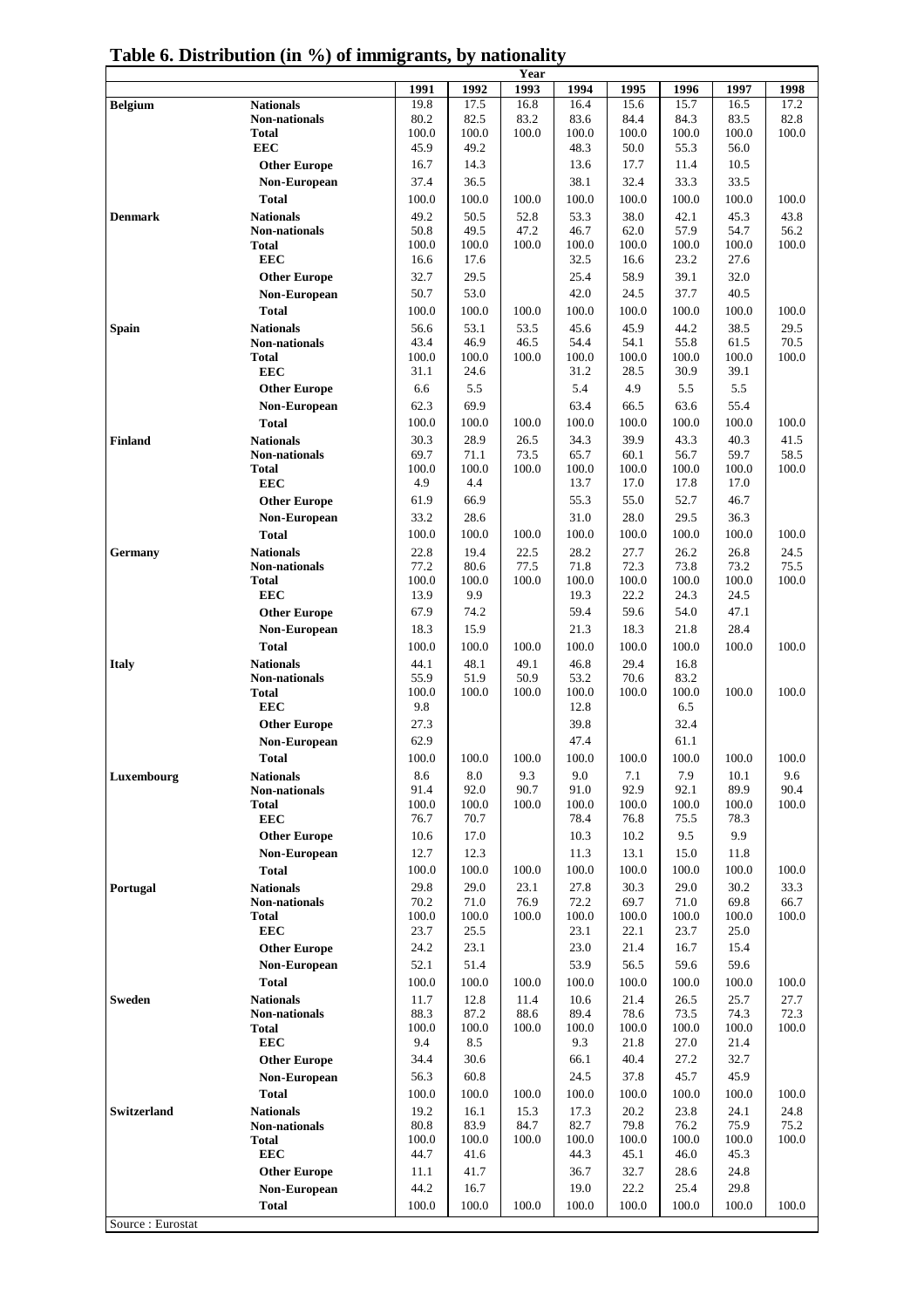Since the Treaty of Rome in 1957, immigration between EU member states has been facilitated by numerous arrangements. The free movement of people, which has gradually been introduced, has had relatively little impact compared with longer-distance migration, however. In 1997, for example, intra-EU migration accounted for 17% of admissions in Finland and 21.4% in Sweden (Table 6). By contrast, in Belgium (56%) and, most notably, Luxembourg (78.3%), the majority of immigrants come from other EU countries (Eurostat, 2000).

| different countries | Table 7. Distribution (in %) of immigrants by country of origin/ national ity, in 1999 in |  |  |  |
|---------------------|-------------------------------------------------------------------------------------------|--|--|--|
|                     |                                                                                           |  |  |  |

|                 | <b>Eastern Europe</b>                                                     |                                             |              | <b>Northern Europe</b>                                          |                                          |         | <b>Southern Europe</b>                                                   |                                           |                   | <b>Western Europe</b>                                                     |                                           |
|-----------------|---------------------------------------------------------------------------|---------------------------------------------|--------------|-----------------------------------------------------------------|------------------------------------------|---------|--------------------------------------------------------------------------|-------------------------------------------|-------------------|---------------------------------------------------------------------------|-------------------------------------------|
| Czech R         | Slovakia                                                                  | 33.6                                        | Denmark Iraq |                                                                 | 6.8                                      | Croatia | Bosnia-<br>Herzegovina                                                   | 68.1                                      | Austria           | Ex-Yugoslavia                                                             | 27.0                                      |
|                 | Ukraine<br>Vietnam                                                        | 16.9<br>8.2                                 |              | Norway<br>Germany                                               | 6.1<br>5.5                               |         | Yugoslav R.<br>Germany                                                   | 9.8<br>7.6                                |                   | Yugoslav R.<br>Turkey                                                     | 15.9<br>9.1                               |
|                 | <b>Russian Fed</b><br>Germany                                             | 7.1<br>5.7                                  |              | Sweden<br>Iceland                                               | 5.2<br>4.3                               |         | Slovenia<br>Switzerland                                                  | 1.4<br>1.1                                |                   | Poland<br>Bosnia-<br>Herzegovina                                          | 6.1<br>4.6                                |
|                 | Total                                                                     | 71.3                                        |              | Total                                                           | 27.8                                     |         | Total                                                                    | 88.0                                      |                   | Total                                                                     | 62.7                                      |
| Hungary         | Romania<br>Ukraine<br>Yougoslav <sub>R</sub><br>China<br>Germany<br>Total | 36.5<br>13.5<br>9.5<br>7.2<br>4.1<br>70.8   | Estonia      | Russian Fed.<br>Ukraine<br>Finland<br>Latvia<br>Sweden<br>Total | 60.5<br>7.8<br>7.5<br>3.7<br>3.0<br>82.4 | Italy   | Albania<br>Morocco<br>Philippines<br>China<br>Romania<br>Total           | 15.6<br>10.1<br>6.9<br>5.3<br>5.4<br>43.2 | Belgium           | France<br>Netherlands<br>Morocco<br>United Kingdom<br><b>USA</b><br>Total | 13.7<br>10.7<br>8.5<br>5.2<br>5.0<br>43.2 |
| Poland          | Germany<br><b>USA</b><br>Canada<br>France<br>United<br>Kingdom            | 33.1<br>17.7<br>6.0<br>4.6<br>3.6           | Finland      | Russian Fed.<br>Sweden<br>Estonia<br>Yugoslav R.<br>Iraq        | 27.5<br>8.5<br>7.4<br>5.1<br>4.2         |         | Portugal Cape Verde<br><b>Brazil</b><br>Guinea-Bissau<br>Angola<br>Spain | 24.8<br>9.3<br>8.3<br>8.2<br>7.2          | Germany           | Poland<br>Yugoslav R.<br><b>Russian Fed</b><br>Kazakhstan<br>Turkey       | 10.3<br>10.1<br>7.7<br>6.2<br>5.5         |
|                 | Total                                                                     | 65.0                                        |              | Total                                                           | 52.7                                     |         | Total                                                                    | 57.9                                      |                   | Total                                                                     | 39.9                                      |
| Romania         | Moldova<br>Ukraine<br>Germany<br>Hungary                                  | 77.3<br>4.4<br>3.3<br>2.7                   | Norway       | Yougoslave R.<br>Sweden<br>Denmark<br>United<br>Kingdom         | 14.4<br>14.4<br>6.5<br>4.8               |         |                                                                          |                                           | Luxembourg France | Portugal<br>Ex-Yugoslavia<br>Belgium                                      | 18.6<br>17.5<br>13.2<br>11.4              |
|                 | <b>USA</b><br>Total                                                       | 2.5<br>90.1                                 |              | Iraq<br>Total                                                   | 4.8<br>45.0                              |         |                                                                          |                                           |                   | Germany<br>Total                                                          | 5.9<br>66.6                               |
| Moldova         | Ukraine<br>Turkey<br>Syria<br>Jordan<br>Romania<br>Total                  | 16.8<br>13.1<br>12.3<br>11.1<br>9.2<br>62.4 | Sweden       | Iraq<br>Finland<br>Norway<br>Denmark<br>Yugoslav R.<br>Total    | 16.0<br>9.8<br>5.8<br>3.7<br>3.4<br>38.7 |         |                                                                          |                                           | Netherlands       | Germany<br>United Kingdom<br>Belgium<br><b>USA</b><br>Turkey<br>Total     | 7.4<br>5.8<br>5.1<br>5.0<br>4.6<br>27.8   |
| Russian<br>Fed. | Kazakhstan                                                                | 36.5                                        | UK           | Australia                                                       | 12.6                                     |         |                                                                          |                                           | Switzerland       | Ex-Yugoslavia                                                             | 14.2                                      |
|                 | Ukraine<br>Uzbekistan<br>Georgia<br>Azerbaijan<br>Total                   | 21.4<br>11.0<br>5.2<br>4.2<br>78.2          |              | <b>USA</b><br>South Africa<br>Germany<br>New Zealand<br>Total   | 11.6<br>6.4<br>6.1<br>5.4<br>42.2        |         |                                                                          |                                           |                   | Germany<br>Yugoslav R.<br>France<br>Italy<br>Total                        | 12.7<br>9.5<br>7.3<br>6.2<br>50.0         |

Table 7 shows, for various states, the principal countries of origin (or the main nationalities represented<sup>1</sup>) for immigration recorded in 1999. The countries of eastern Europe<sup>2</sup> typically have a high proportion of immigrants from the former communist states, or who possess the nationality of such states: the Czech Republic, for example, has very large migration flows

<sup>&</sup>lt;sup>1</sup> Cf. Table x for choice of nationality/country criterion

<sup>&</sup>lt;sup>2</sup> The division of states into regions ("eastern Europe", "northern Europe", "southern Europe" and "western Europe") is based on the UN system.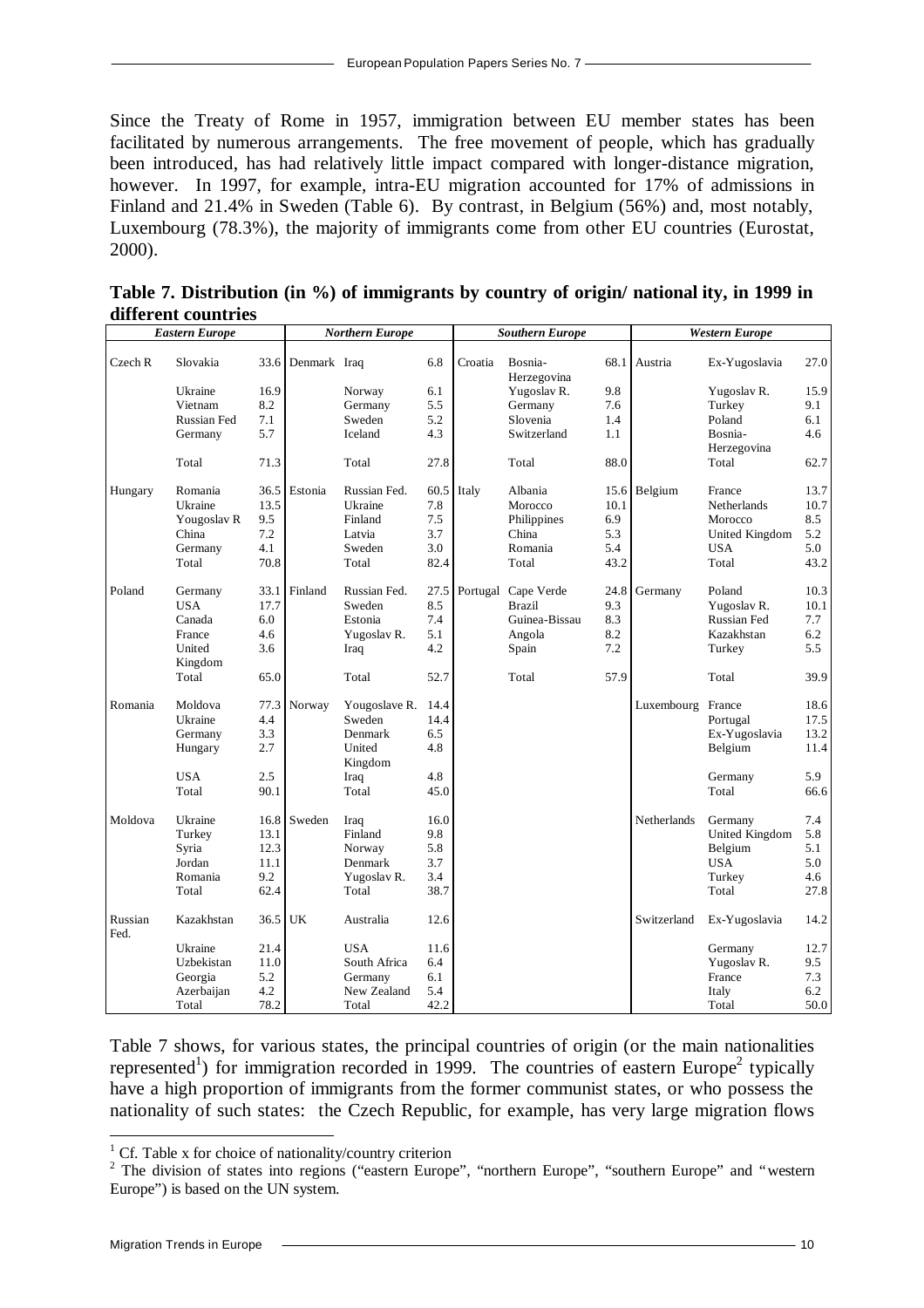with the Slovak Republic, Hungary with Romania, Moldova with Ukraine, and also with China. Three quarters of immigrants in Romania come from Moldova. The Russian Federation has constant migration flows with the former Soviet republics (chiefly Kazakhstan and Ukraine). The only exception is Poland which attracts large numbers of immigrants from western Europe and North America, due to returning Poles who had been living in exile for a few years, for political or professional reasons.

The countries of northern Europe typically have high levels of short-distance immigration, but they also attract a large number of immigrants from Iraq (16% of immigrants in Sweden and nearly 7% in Denmark came from Iraq) and the FRY. The United Kingdom attracts immigrants mainly from other English-speaking countries. The three southern European countries for which statistics are available tend to attract immigrants from countries to which they are geographically or culturally close: Croatia thus attracts mainly (nearly 70%) immigrants from Bosnia and Herzegovina, while Italy attracts mainly Albanians and Moroccans, but also immigrants from the Philippines and China, and Portugal attracts large numbers of immigrants from its former colonies (Cape Verde, Guinea-Bissau, Angola) and also Brazil.

Finally, western Europe as a whole does not really fit any one pattern where immigration is concerned. The German-speaking countries attract large numbers of immigrants from former Yugoslavia, but also from neighbouring countries (Poles in Germany, Germans, French and Italians in Switzerland). Portuguese immigration is still very high in Luxembourg, and Germany still receives large numbers of Turks and people from the former Soviet Union whereas non-European immigration is relatively low, with the exception of the Moroccans in Belgium<sup>3</sup>.

Similar patterns can often be discerned in the breakdown of emigration flows according to country of destination (or nationality) (Table 8). In many cases, the flows between countries are two-way (emigrants returning, renewal of migration flows). This is true, for instance, of flows between Romania and Hungary, or between the Scandinavian countries. In other member states, one finds evidence of longer-distance flows, which can be regarded as more permanent forms of migration. Such is the case with the Estonians in Germany or Ukraine, for example.

In the final analysis, although myriad migration patterns could be observed at the end of the 1990s, the composition of current migration flows based on nationality is closely linked to four factors: historic ties, formed, for example, during the colonial era or, as in the case of the former Eastern bloc countries, through political alliances; geographic proximity which is particularly important for the Mediterranean countries and Scandinavia; the language factor, which plays a key role in Anglo-Saxon migration; and finally, immigration policy, which determines the extent to which each country is willing to open its doors. This last factor is particularly important in matters relating to asylum, but more generally, it could influence migration flows over the next few decades, especially given the current demographic outlook.

 $\overline{a}$ 

<sup>&</sup>lt;sup>3</sup> And probably the Surinamese in the Netherlands, who do not appear in the tables owing to the fact that most have Dutch nationality.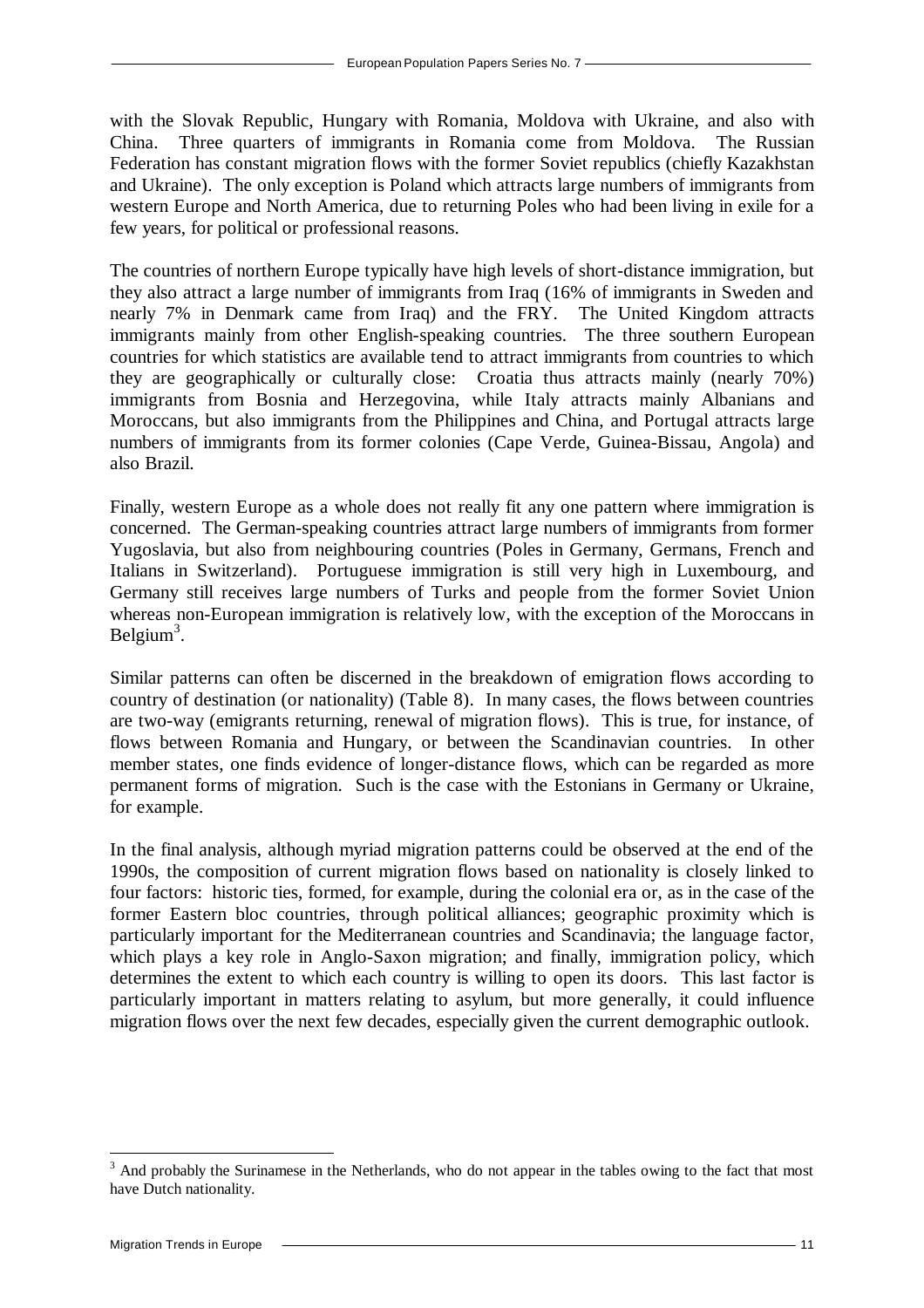|          | <b>Eastern Europe</b> |             |         | <b>Northern Europe</b> |             |                 | <b>Southern Europe</b> |             |             | <b>Western Europe</b> |      |
|----------|-----------------------|-------------|---------|------------------------|-------------|-----------------|------------------------|-------------|-------------|-----------------------|------|
| Czech R. | Germany               | 31.8        | Denmark | Iceland                | 8.0         | Croatia         | Bosnia-                | 17.5        | Austria     | Ex-                   | 24.6 |
|          |                       |             |         |                        |             |                 | Herzegovine            |             |             | Yougoslavia           |      |
|          | R. slovaque           | 29.6        |         | Norway                 | 7.7         |                 | Germany                | 2.4         |             | Germany               | 16.6 |
|          | Armenia               | 8.1         |         | United                 | 7.5         |                 | Yugoslav R             | 2.2         |             | Yugoslav R            | 11.9 |
|          |                       |             |         | Kingdom                |             |                 |                        |             |             |                       |      |
|          | <b>USA</b>            | 4.8         |         | <b>USA</b>             | 7.3         |                 | Slovenia               | 1.0         |             | Poland                | 7.6  |
|          | Switzerland           | 4.0         |         | Germany                | 6.9         |                 | Austria                | 0.8         |             | Turkey                | 5.9  |
|          | Total                 | 78.3        |         | Total                  | 37.5        |                 | Total                  | 24.0        |             | Total                 | 66.6 |
|          |                       |             |         |                        |             |                 |                        |             |             |                       |      |
| Hungary  | Romania               | 24.1        | Estonia | Russian Fed.           | 39.2        | Italy           | Germany                | 7.1         | Belgium     | Netherlands           | 15.4 |
|          | Poland                | 14.2        |         | Finland                | 24.1        |                 | <b>USA</b>             | 6.2         |             | France                | 12.7 |
|          | Ukraine               | 11.0        |         | Germany                | 9.6         |                 | Japan                  | 6.0         |             | <b>USA</b>            | 11.2 |
|          | <b>USA</b>            | 5.3         |         | <b>USA</b>             | 7.2         |                 | France                 | 5.5         |             | Germany               | 8.9  |
|          | Germany               | 4.6         |         | Ukraine                | 4.4         |                 | United                 | 5.4         |             | United                | 8.1  |
|          |                       |             |         |                        |             |                 | Kingdom                |             |             | Kingdom               |      |
|          | Total                 | 59.3        |         | Total                  | 84.6        |                 | Total                  | 30.3        |             | Total                 | 56.3 |
|          |                       |             |         |                        |             |                 |                        |             |             |                       |      |
| Poland   | Germany               | 71.3        | Finland | Sweden                 | 22.0        | Portugal France |                        | 27.6        | Germany     | Poland                | 10.3 |
|          | <b>USA</b>            | 10.9        |         | Estonia                | 7.6         |                 | Germany                | 23.5        |             | Yugoslav R            | 7.2  |
|          | Canada                | 5.2         |         | Russian Fed.           | 6.3         |                 | Switzerland            | 10.5        |             | <b>USA</b>            | 6.3  |
|          | Austria               | 2.7         |         | United                 | 6.3         |                 | <b>Brazil</b>          | 7.9         |             | Turkey                | 6.3  |
|          |                       |             |         | Kingdom                |             |                 |                        |             |             |                       |      |
|          |                       |             |         |                        |             |                 |                        |             |             |                       |      |
|          | France                | 1.2<br>91.3 |         | <b>USA</b>             | 6.2<br>48.4 |                 | Angola<br>Total        | 7.4<br>76.9 |             | Italy                 | 5.7  |
|          | Total                 |             |         | Total                  |             |                 |                        |             |             | Total                 | 35.8 |
| Romania  | Germany               | 18.8        | Norway  | Sweden                 | 24.2        |                 |                        |             | Luxembourg  | Portugal              | 25.5 |
|          | <b>USA</b>            | 18.9        |         | Denmark                | 13.8        |                 |                        |             |             | Luxembourg            | 17.0 |
|          | Canada                | 12.9        |         | <b>USA</b>             | 8.9         |                 |                        |             |             | France                | 16.0 |
|          |                       | 11.2        |         | United                 | 7.6         |                 |                        |             |             |                       | 10.6 |
|          | Italy                 |             |         |                        |             |                 |                        |             |             | Belgium               |      |
|          |                       | 5.5         |         | Kingdom<br>Finland     | 4.3         |                 |                        |             |             |                       | 5.9  |
|          | France                |             |         |                        |             |                 |                        |             |             | Italy                 |      |
|          | Total                 | 67.5        |         | Total                  | 58.7        |                 |                        |             |             | Total                 | 74.9 |
| Moldova  | Israel                | 21.2        | Sweden  | Finland                | 20.0        |                 |                        |             | Netherlands | Germany               | 12.1 |
|          | Germany               | 19.9        |         | Norway                 | 11.2        |                 |                        |             |             | Belgium               | 11.8 |
|          | <b>USA</b>            | 19.6        |         | Denmark                | 7.2         |                 |                        |             |             | <b>USA</b>            | 9.1  |
|          | Ukraine               | 17.4        |         | <b>USA</b>             | 6.1         |                 |                        |             |             | United                | 9.0  |
|          |                       |             |         |                        |             |                 |                        |             |             |                       |      |
|          |                       | 15.1        |         |                        | 4.4         |                 |                        |             |             | Kingdom               | 7.9  |
|          | Russian<br>Fed.       |             |         | Germany                |             |                 |                        |             |             | Morocco               |      |
|          |                       | 93.2        |         |                        |             |                 |                        |             |             |                       | 49.9 |
|          | Total                 |             |         | Total                  | 48.8        |                 |                        |             |             | Total                 |      |
| Russian  | Ukraine               | 27.4        | United  | Australia              | 15.6        |                 |                        |             | Switzerland | Italy                 | 14.6 |
| Fed.     |                       |             |         |                        |             |                 |                        |             |             |                       |      |
|          |                       | 22.3        | Kingdom | <b>USA</b>             | 12.3        |                 |                        |             |             |                       | 12.7 |
|          | Germany               |             |         |                        |             |                 |                        |             |             | Portugal              |      |
|          | Kazakhstan            | 11.6        |         | Germany                | 7.4         |                 |                        |             |             | Germany               | 9.7  |
|          | Israel                | 9.3         |         | France                 | 5.9         |                 |                        |             |             | Spain                 | 8.9  |
|          | <b>Belarus</b>        | 8.9         |         | New                    | 5.0         |                 |                        |             |             | Ex-Yugoslavia         | 7.1  |
|          |                       |             |         | Zealand                |             |                 |                        |             |             |                       |      |
|          | Total                 | 79.6        |         | Total                  | 46.2        |                 |                        |             |             | Total                 | 53.0 |

#### **Table 8. Distribution (in %) of emigrants by country of destination / nationality, in 1 999 in different countries**

#### **1.3 Migration in the former communist states**

The fall of the Berlin Wall in 1989 and the collapse of the Soviet Union in 1991 led many in western Europe to assume that there would be large numbers of people migrating from east to west in the 1990s. In the event, the flows have remained relatively small, and most of the migration triggered by the end of communism has occurred within the region, either in the form of voluntary repatriation or in the form of forced population movements (IOM, 2000).

There was already a high level of movement between former Soviet republics in the 1980s, with over 700,000 Russians, for example, emigrating to Ukraine, Kazakhstan and other states. Although this Russian emigration declined fivefold between 1988 and 1998, every year since 1993, there have been over 100,000 departures to other parts of the world, mainly Germany, Israel and the United States. Ukrainians for their part are still emigrating to Russia (170,000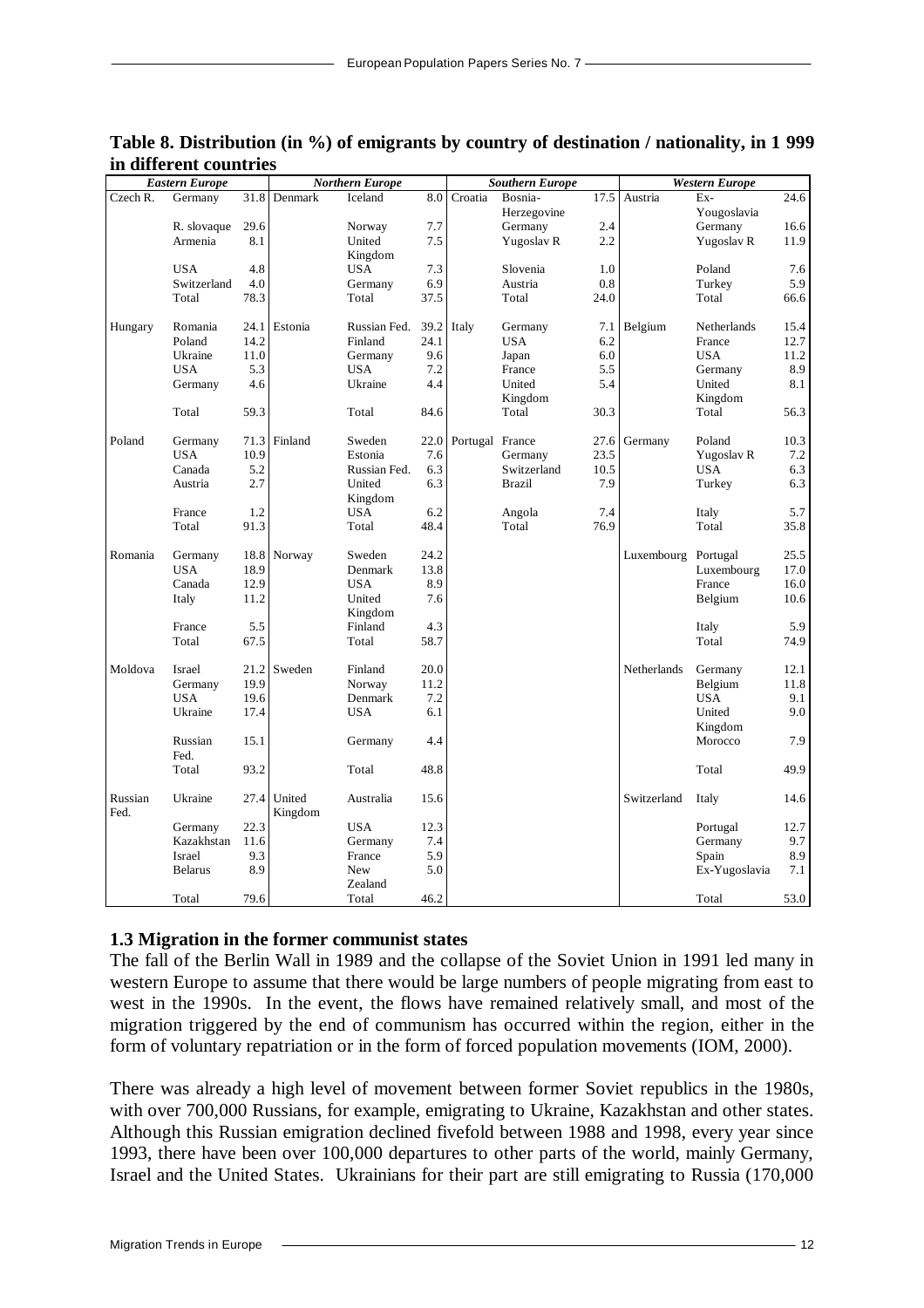departures per annum between 1993 and 1996), but also to Israel, the United States and Germany (approximately 10,000 departures per annum). Every year between 1990 and 1998, some 50,000 to 100,000 Kazakhs moved to Germany (United Nations, 2001). The other migration flows from the former communist states are more limited, apart from the arrival of 66,000 Romanians in Germany in 1990 (Table 9).

| <b>Country of departure</b> | Country/region      | Year                 |                      |                |                  |                      |                      |                |                      |                      |  |
|-----------------------------|---------------------|----------------------|----------------------|----------------|------------------|----------------------|----------------------|----------------|----------------------|----------------------|--|
|                             | of destination      | 1990                 | 1991                 | 1992           | 1993             | 1994                 | 1995                 | 1996           | 1997                 | 1998                 |  |
| <b>Belarus</b>              | Ex-USSR             | 105916               | 61520                | 50837          | 46889            | 47746                | 26102                | 14045          | 9694                 | 7459                 |  |
|                             | Germany             | 95                   | 208                  | 370            | 464              | 398                  | 552                  | 518            | 616                  | 581                  |  |
|                             | <b>Entire</b> world | $\ldots$             | 140010               | 83537          | 60564            | 53790                | 54696                | 34882          | 22962                | 16709                |  |
|                             |                     |                      |                      |                |                  |                      |                      |                |                      |                      |  |
| Estonia                     | Ex-USSR             | 10735                | 11544                | 35719          | 14684            | 7763                 | 7770                 | 5641           | 2687                 | 1427                 |  |
|                             | Germany             | 544                  | 495                  | 543            | 488              | 311                  | 496                  | 463            | 322                  | 207                  |  |
|                             | <b>Entire</b> world | 12402                | 13237                | 37375          | 16169            | 9206                 | 9786                 | 7235           | 4081                 | 2545                 |  |
|                             |                     |                      |                      |                |                  |                      |                      |                |                      |                      |  |
| Kazakhstan                  | $Ex$ -USSR          | 213054               | 177025               | 257237         | 232904           | 375806               | 205924               | 155787         | 239441               | 193979               |  |
|                             | Germany             | 75327                | 72256                | 105129         | 105801           | 108367               | 94082                | 69674          | 55024                | 44955                |  |
|                             | <b>Entire</b> world | 305361               | 255015               | 367299         | 333375           | 480839               | 309632               | 229412         | 299455               | 243663               |  |
|                             |                     |                      |                      |                |                  |                      |                      |                |                      |                      |  |
| Kirghizstan                 | Ex-USSR             | $\ddotsc$            | $\ldots$             | и.             | 132213           | 61103                | 210619               | 21232          | 15491                | $\cdots$             |  |
|                             | Germany             | 15751                | 12740                | 13323          | 12145            | 10926                | 9539                 | 5507           | 3497                 | $\cdots$             |  |
|                             | <b>Entire</b> world | 82352                | 71315                | 103728         | 145671           | 73009                | 220839               | 27341          | 19538                | $\ldots$             |  |
|                             |                     |                      |                      |                |                  |                      |                      |                |                      |                      |  |
| Lithuania                   | $Ex$ -USSR          | 19827                | 18085                | 27324          | 15076            | 3418                 | 2916                 | 2929           | 1674                 | 1387                 |  |
|                             | Germany             |                      | 253                  | 307            | 191              | 180                  | 250                  | 212            | 130                  | 145                  |  |
|                             | <b>Entire</b> world | 23592                | 20703                | 28855          | 15990            | 4246                 | 3773                 | 3940           | 2457                 | 2130                 |  |
|                             |                     |                      |                      |                |                  |                      |                      |                |                      |                      |  |
| Latvia                      | Ex-USSR             | 28244                | 22883                | 50643          | 29679            | 20080                | 11582                | 8141           | 7818                 | 4259                 |  |
|                             | Germany             | $\ddot{\phantom{a}}$ |                      | 655            | 744              | 548                  | 657                  | 638            | 674                  | 971                  |  |
|                             | <b>Entire</b> world | 32801                | 25480                | 53130          | 31998            | 21856                | 13346                | 9999           | 9677                 | 6291                 |  |
|                             |                     |                      |                      |                |                  |                      |                      |                |                      |                      |  |
| Moldova                     | Ex-USSR             | 48304                | 43153                | 53171          | 29374            | $\ldots$             |                      | $\ddotsc$      |                      | $\ldots$             |  |
|                             | Germany             | 634                  | 799                  | 1088           | 1166             | $\ddotsc$            | $\ddotsc$            | $\ldots$       | $\ddotsc$            | $\ldots$             |  |
|                             | <b>Entire</b> world | 65081                | 61372                | 60315          | 35771            | $\ddot{\phantom{a}}$ | $\ddot{\phantom{a}}$ | $\ddotsc$      | $\ddot{\phantom{a}}$ | $\ddotsc$            |  |
|                             |                     |                      |                      |                |                  |                      |                      |                |                      |                      |  |
| <b>Russia</b>               | Ex-USSR             | 625,773              | 587,150              | 570,026        | 369,115          | 231,752              | 229,287              | 191,383        | 149,461              | 133017               |  |
|                             | Germany             | 33,754               | 33,705               | 62,697         | 72.991           | 69,538               | 79,569               | 64,420         | 52,140               | 49186                |  |
|                             | <b>Entire</b> world | 729,467              | 675,497              | 673,143        | 483,028          | 337,121              | 339,600              | 288,048        | 234,284              | 216691               |  |
|                             |                     |                      |                      |                |                  |                      |                      |                |                      |                      |  |
| Tajikistan                  | Ex-USSR             |                      | 40105                | 97362          | 78110            | 51494                |                      | $\ldots$       |                      | $\ddot{\phantom{0}}$ |  |
|                             | Germany             | 7720                 | 4532                 | 1869           | 1416             | 2283                 | 1745                 | 421            |                      | $\ldots$             |  |
|                             | <b>Entire</b> world | 81246                | 48599                | 104722         | 86301            | 55059                | $\ddot{\phantom{a}}$ | $\ddotsc$      | $\ldots$             | $\ldots$             |  |
|                             |                     |                      |                      |                |                  |                      |                      |                |                      |                      |  |
| <b>Ukraine</b>              | Ex-USSR             | $\ddot{\phantom{0}}$ | $\ddotsc$            | 222218         | 245694           | 269649               | 202367               | 193677         | 139010               | 94639                |  |
|                             | Germany             | 1444                 | 21444                | 6559           | 7979             | 9335                 | 9802                 | 9744           | 9915                 | 11412                |  |
|                             | <b>Entire</b> world | $\ldots$             | $\ddot{\phantom{a}}$ | 266627         | 307008           | 345924               | 277534               | 246724         | 203597               | 144475               |  |
|                             |                     |                      |                      |                |                  |                      |                      |                |                      |                      |  |
| Uzbekistan                  | Ex-USSR             |                      |                      |                | $\ddotsc$        | 164702               | 103220               | 51707          | 42382                | $\ddotsc$            |  |
|                             | Germany             | 4609                 | 3766                 | 4015           | $\ddotsc$        |                      |                      |                |                      | $\ddotsc$            |  |
|                             | <b>Entire</b> world |                      | $\ldots$             | $\ldots$       | $\ldots$         | 179182               | 116875               | 59714          | 48560                | $\ddotsc$            |  |
|                             |                     |                      |                      |                |                  |                      |                      |                |                      |                      |  |
| <b>Czech Rep.</b>           | Germany             | 1226                 | 1393                 | 205            | 79               | 108                  | 195                  | 207            | 237                  | 345                  |  |
|                             | <b>Entire</b> world | 11787                | 11220                | 7291           | 7424             | 265                  | 541                  | 728            | 805                  | 1241                 |  |
|                             |                     |                      |                      |                |                  |                      |                      |                |                      |                      |  |
| Slovakia                    | Germany             | 169                  | 173                  | $12\,$         | 13               | 15                   | 26                   |                | 120                  | 99                   |  |
|                             | Entire world        | 10940                | 8861                 | 11868          | 7355             | 154                  | 213                  | $\ddotsc$      | 572                  | 746                  |  |
|                             |                     |                      |                      |                |                  |                      |                      |                |                      |                      |  |
| <b>Hungary</b>              | Ex-USSR             | 306                  | 267                  | $\overline{0}$ | $\boldsymbol{0}$ | $\boldsymbol{0}$     | $\mathbf{0}$         | $\overline{0}$ | $\boldsymbol{0}$     | $\overline{0}$       |  |
|                             | Germany             | 448                  | 353                  | 163            | 165              | 154                  | 144                  | 120            | 63                   | 32                   |  |
|                             | Romania             | 4946                 | 1947                 | 732            | 1018             | 472                  | 334                  | 759            | 672                  | 163                  |  |
|                             | Entire world        | 10086                | 4855                 | 4248           | 2624             | 2176                 | 1762                 | 2386           | 1805                 | 667                  |  |
|                             |                     |                      |                      |                |                  |                      |                      |                |                      |                      |  |
| Poland                      | Germany             | 11587                | 14502                | 12851          | 15333            | 18876                | 18161                | 14800          | 14202                | 16128                |  |
|                             | Entire world        | 18440                | 20977                | 18115          | 21376            | 25904                | 26344                | 21297          | 20222                | 22177                |  |
|                             |                     |                      |                      |                |                  |                      |                      |                |                      |                      |  |
| Romania                     | Germany             | 66121                | 20001                | 13813          | 6874             | 6880                 | 9010                 | 6467           | 5807                 | 3899                 |  |
|                             | Entire world        | 96929                | 44160                | 31152          | 18446            | 17146                | 25675                | 21526          | 19945                | 17536                |  |

**Table 9. Number of annual departures in countries of the former communist block according to place of destination**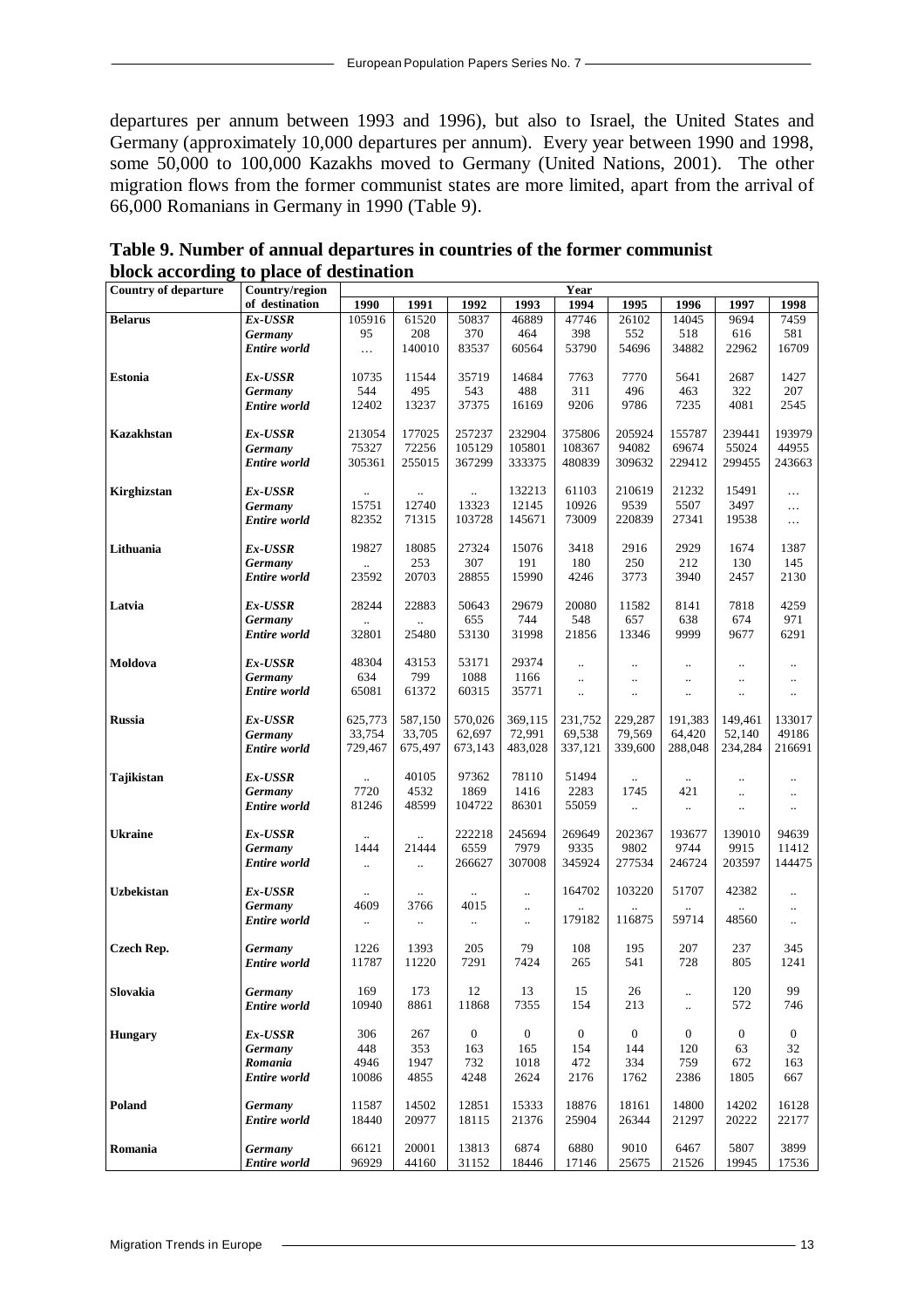By contrast, the political crises in the Balkans triggered a mass influx of migrants or refugees from these regions. In particular, 380,000 former Yugoslavs came to Germany in 1992 and 280,000 the following year (United Nations, 2001). Switzerland recorded 40,000 admissions per annum over the same period and in Austria, the number was probably similar. In total, some 4 million people migrated as a result of the war in Yugoslavia.

Although far lower than expected, migration between eastern and western Europe is still significant. Germany, the main host country, has signed bilateral agreements with various counties of central and eastern Europe, while in other western countries, there is talk of using labour from these regions to alleviate staff shortages.

#### **2. Reasons for migration**

Migration is normally due to multiple, interrelated reasons, making it difficult to ascertain precisely why people move to other countries. One option in these circumstances is to focus on information about the type of permits issued. We will thus look in turn at labour migration, migration for the purposes of family reunion, migration related to asylum and illegal migration.

Since the early 1990s, we have seen a change in the structure of migration based on the official reason given, with an increase in family reunion migration in France and Sweden (where it accounts for more than one in two admissions – IOM, 2000), but also large flows of asylum seekers into western European countries.

#### **2.1 Labour migration**

The few statistics available (Tables 10 and 11) are derived from the OECD report on migration (OECD, 2000). The 1990s saw a sharp decline in labour migration to countries experiencing an economic downturn, such as Austria, Switzerland, Germany and France. Over the past few years, however, labour immigration has been on the rise, particularly in the United Kingdom, Hungary and Italy, reflecting increased demand for foreign labour.

|                       | 1990                     | 1991  | 1992  | 1993  | 1994  | 1995  | 1996  | 1997  | 1998  |
|-----------------------|--------------------------|-------|-------|-------|-------|-------|-------|-------|-------|
| Austria               | 103.4                    | 62.6  | 57.9  | 37.7  | 27.1  | 15.4  | 16.3  | 15.2  | 15.4  |
| <b>Belgium</b>        | -                        | 5.1   | 4.4   | 4.3   | 4.1   | 2.8   | 2.2   | 2.5   | 7.3   |
| <b>Denmark</b>        | 2.8                      | 2.4   | 2.4   | 2.1   | 2.1   | 2.2   | 2.8   | 3.1   | 3.2   |
| France                | 26.2                     | 29.7  | 46.2  | 28.4  | 22.4  | 17.6  | 16.3  | 15.7  | 14.6  |
| <b>Germany</b>        | 138.6                    | 241.9 | 408.9 | 325.6 | 221.2 | 270.8 | 262.5 | 285.4 | 275.5 |
| <b>Hungary</b>        | 51.9                     | 41.7  | 24.6  | 19.5  | 18.6  | 18.4  | 14.5  | 19.7  | 22.6  |
| <b>Ireland</b>        | 1.4                      | 3.8   | 3.6   | 4.3   | 4.3   | 4.3   | 3.8   | 4.5   | 5.6   |
| <b>Italy</b>          | $\overline{\phantom{a}}$ | 125.5 | 123.7 | 85.0  | 99.8  | 111.3 | 129.2 | 166.3 |       |
| Luxembourg            | 16.9                     | 16.9  | 15.9  | 15.5  | 16.2  | 16.5  | 18.3  | 18.6  |       |
| <b>Spain</b>          | 16.0                     | 81.6  | 48.2  | 7.5   | 15.6  | 29.6  | 31.0  | 23.2  |       |
| Switzerland           | 46.7                     | 46.3  | 39.7  | 31.5  | 28.6  | 27.1  | 24.5  | 25.4  | 26.8  |
| <b>United Kingdom</b> | 34.6                     | 29.0  | 30.1  | 29.3  | 30.1  | 35.5  | 37.7  | 42.4  | 64.5  |
| Source: OECD 2000     |                          |       |       |       |       |       |       |       |       |

**Table 10. Immigration of foreign workers in some member States (in thousands)**

**Table 11 - Immigration of seasonal foreign workers in some member States (in thousands)**

|                       | 1990  | 1991  | 1992  | 1993  | 1994  | 1995  | 1996  | 1997  | 1998  |
|-----------------------|-------|-------|-------|-------|-------|-------|-------|-------|-------|
| France                | 58.2  | 54.2  | 13.6  | 11.3  | 10.3  | 9.4   | 8.8   | 8.2   | 7.5   |
| <b>Germany</b>        | -     | -     | 212.4 | 181.0 | 155.2 | 192.8 | 220.9 | 226.0 | 201.6 |
| <b>Italy</b>          |       | -     | 1.7   | 2.8   | 5.8   | 7.6   | 8.9   | 8.4   |       |
| <b>Netherlands</b>    |       | -     | 1.0   | 0.9   | 0.5   |       |       |       |       |
| <b>Norway</b>         | 4.3   | 4.3   | 4.7   | 4.6   | 4.5   | 5.0   | 5.4   | 6.1   | 7.5   |
| <b>Switzerland</b>    | 153.6 | 147.5 | 126.1 | 93.5  | 83.9  | 72.3  | 62.7  | 46.7  | 39.6  |
| <b>United Kingdom</b> |       | -     | 3.6   | 4.2   | 4.4   | 4.7   | 5.5   | 9.3   | 9.4   |
| Source: OECD 2000     |       |       |       |       |       |       |       |       |       |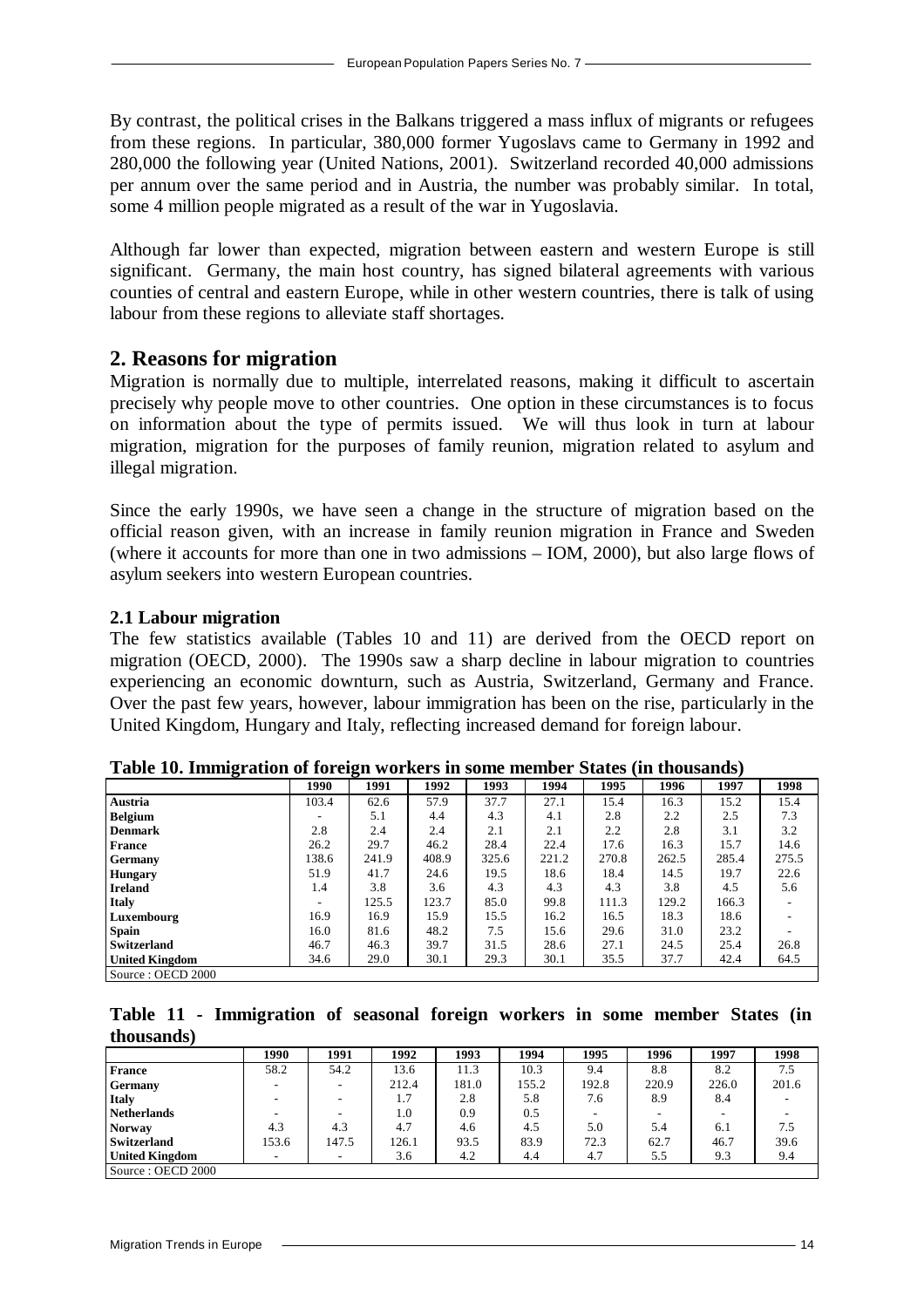Germany is also the main host country for seasonal workers (Table 1), followed by Switzerland which gradually did away with this arrangement in the 1990s. Migration by temporary workers seems to be making a strong comeback in some European countries, and replacing long-term migration which is reserved for skilled workers.

#### **2.2 Family migration**

There is a lack of comparative statistics where migration for the purpose of family reunion is concerned. It is not uncommon for the number of family reunions to exEECd the number of worker admissions. To these reunions must be added migration for the purpose of marrying a native of the country.

#### **2.3 Asylum-related migration**

As indicated earlier, asylum-related migration accounted for the bulk of migration flows observed in the 1990s. As far back as the end of the second world war, 40 million formerly displaced persons were repatriated or settled in a host country. In 1956, 200,000 people fled Hungary, and 12 years later, a slightly smaller number left Czechoslovakia.

Since 1975, some 170,000 "boat people" have found refuge in Europe, the majority in France. To these must be added inflows of people of Latin American origin who fled Chile or Uruguay following the coups in 1973, or Argentina as from 1976. It was not until the 1980s, however, that we began to see the biggest flows of asylum seekers into Europe, mainly due to civil war in Africa, Asia, Latin America and the Middle East.

The fall of the Berlin Wall in 1989, furthermore, triggered a mass exodus from Albania to Italy, and also flows of asylum seekers from former Yugoslavia. The number of asylum applications filed in European countries increased from 70,000 in 1983 to almost 700,000 in 1992, after which it declined until 1996, when it began to rise again. Germany was the prime destination for asylum seekers in Europe in the 1990s, ahead of the United Kingdom, the Netherlands, Switzerland, Belgium and Sweden (UNHCR, 2000 – Table 12). In relative terms, however, Switzerland and Luxembourg have the biggest number of asylum seekers per 1,000 inhabitants.

|                       | 1990     | 1991  | 1992     | 1993     | 1994     | 1995     | 1996  | 1997  | 1998 | 1999 |
|-----------------------|----------|-------|----------|----------|----------|----------|-------|-------|------|------|
| Austria               | 22.8     | 27.3  | 16.2     | 4.7      | 5.1      | 5.9      | 7.0   | 6.7   | 13.8 | 20.1 |
| <b>Belgium</b>        | 13.0     | 15.4  | 17.6     | 26.5     | 14.7     | 11.7     | 12.4  | 11.8  | 22.1 | 35.8 |
| <b>Czech Republic</b> | 1.8      | 2.0   | 0.9      | 2.2      | 1.2      | 1.4      | 2.2   | 2.1   | 4.1  | 8.6  |
| <b>Denmark</b>        | 5.3      | 4.6   | 13.9     | 14.3     | 6.7      | 5.1      | 5.9   | 5.1   | 5.7  | 6.5  |
| <b>Finland</b>        | 2.7      | 2.1   | 3.6      | 2.0      | 0.8      | 0.8      | 0.7   | 1.0   | 1.3  | 3.1  |
| <b>France</b>         | 54.8     | 47.4  | 28.9     | 27.6     | 26.0     | 20.4     | 17.4  | 21.4  | 22.4 | 30.9 |
| <b>Germany</b>        | 193.1    | 256.1 | 438.2    | 322.6    | 127.2    | 127.9    | 116.4 | 104.4 | 98.6 | 95.1 |
| Greece                | 4.1      | 2.7   | 2.0      | 0.8      | 1.3      | 1.4      | 1.6   | 4.4   | 2.6  | 1.5  |
| <b>Hungary</b>        | $\cdots$ | .     | .        | $\cdots$ | $\cdots$ | $\cdots$ | .     | 1.1   | 7.4  | 11.5 |
| <b>Ireland</b>        | 0.1      | .     | .        | 0.1      | 0.4      | 0.4      | 1.2   | 3.9   | 4.6  | 7.7  |
| <b>Italy</b>          | 4.7      | 31.7  | 2.6      | 1.3      | 1.8      | 1.7      | 0.7   | 1.9   | 11.1 | 33.4 |
| Luxembourg            | 0.1      | 0.2   | 0.1      | 0.2      | 0.2      | 0.2      | 0.3   | 0.4   | 1.6  | 2.9  |
| <b>Netherlands</b>    | 21.2     | 21.6  | 20.3     | 35.4     | 52.6     | 29.3     | 22.9  | 34.4  | 45.2 | 39.3 |
| <b>Norway</b>         | 4.0      | 4.6   | 5.2      | 12.9     | 3.4      | 1.5      | 1.8   | 2.3   | 7.7  | 10.2 |
| Poland                | $\cdots$ | .     | $\cdots$ | $\cdots$ | 0.6      | 0.8      | 3.2   | 3.5   | 33.4 | 3.0  |
| Portugal              | 0.1      | 0.2   | 0.6      | 2.1      | 0.8      | 0.5      | 0.3   | 0.3   | 0.3  | 0.3  |
| Spain                 | 8.6      | 8.1   | 11.7     | 12.6     | 12.0     | 5.7      | 4.7   | 5.0   | 6.8  | 8.4  |
| Sweden                | 29.4     | 27.4  | 84.0     | 37.6     | 18.6     | 9.0      | 5.8   | 9.6   | 12.5 | 11.2 |
| Switzerland           | 35.8     | 41.6  | 18.0     | 24.7     | 16.1     | 17.0     | 18.0  | 24.0  | 41.2 | 46.1 |
| <b>United Kingdom</b> | 38.2     | 73.4  | 32.3     | 28.0     | 42.2     | 55.0     | 37.0  | 41.5  | 58.0 | 91.2 |

#### **Table 12. Migration of asylum seekers in some member States (in thousands)**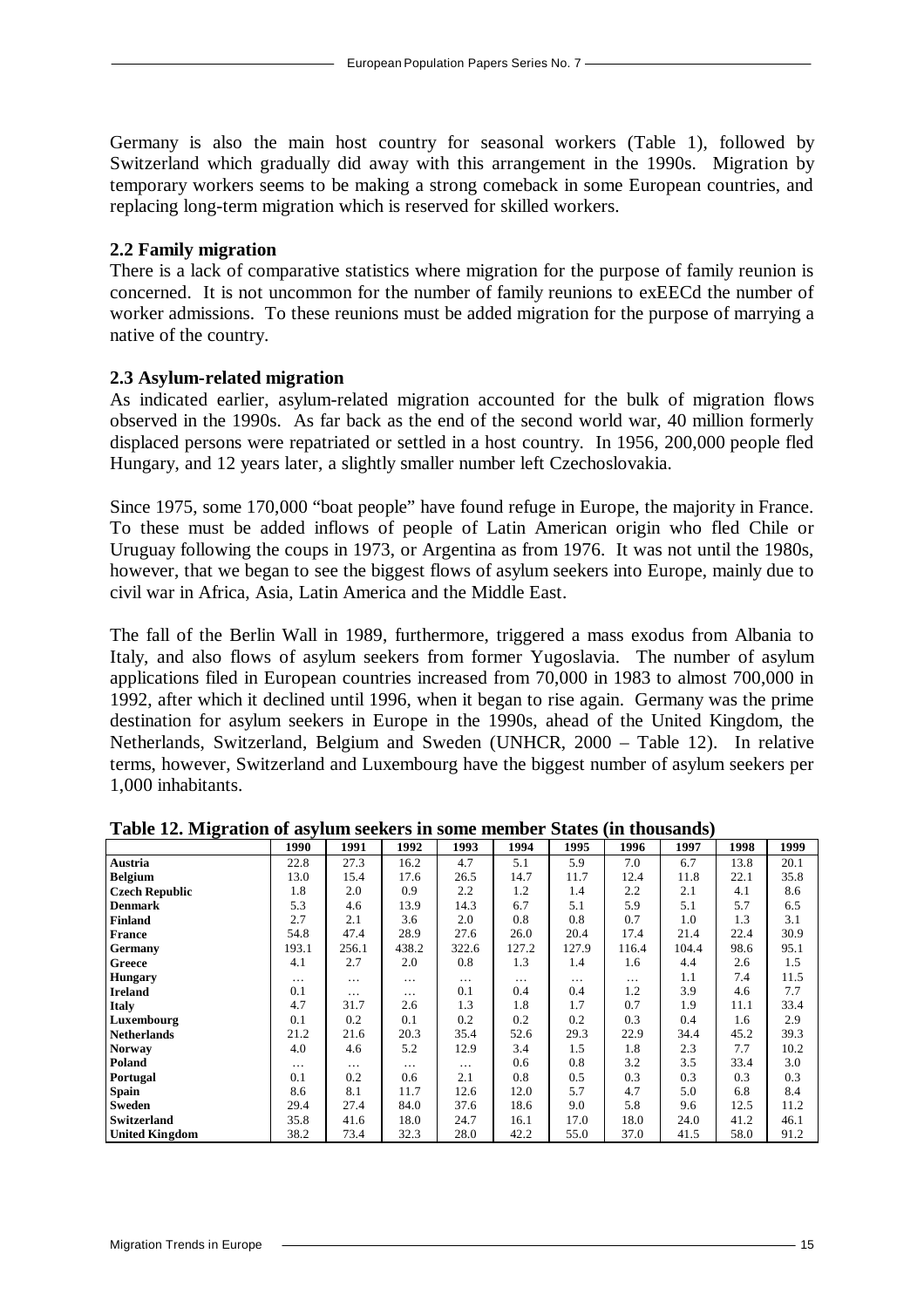Compared with the pre-1980s situation with regard to asylum seeking, under the auspices of the UNHCR and as part of the quotas for refugees, the current flows tend to be more intermittent. The trend in the member states is towards tighter eligibility requirements, and the proportion of asylum seekers granted refugee status or humanitarian status now stands at not more than 20% in Europe (compared with over 50% in Canada, for example), although the situation varies significantly from country to country.

In the European region, there are 4.4 million asylum-related migrants, including 2 million refugees and 500,000 asylum seekers (Table 13). The Russian Federation, Croatia and Ukraine also attract asylum-related immigrants (mainly in the form of people displaced from border areas). Persons with refugee status living in Europe are distributed according to various criteria: Iranians, Iraqis and Turks are thus to be found mainly in Germany, the Sri Lankans and Vietnamese in France and the Somalians in the Netherlands (Table 14).

|                           |                 |                   |                 | <b>Others</b>     |                            |               |              |  |  |  |  |
|---------------------------|-----------------|-------------------|-----------------|-------------------|----------------------------|---------------|--------------|--|--|--|--|
|                           | <b>Refugees</b> | <b>Applicants</b> | <b>Returned</b> | <b>Internally</b> | <b>Returned internally</b> | <b>Others</b> | <b>Total</b> |  |  |  |  |
|                           | (1)             | (2)               | (3)             | displaced persons | displaced persons          |               |              |  |  |  |  |
|                           |                 |                   |                 | (4)               | (5)                        |               |              |  |  |  |  |
| <b>Albania</b>            | 3900            | 20                |                 |                   |                            |               | 3920         |  |  |  |  |
| <b>Austria</b>            | 80300           | 5500              |                 |                   |                            |               | 85800        |  |  |  |  |
| <b>Belgium</b>            | 36100           | 23100             |                 |                   |                            |               | 59200        |  |  |  |  |
| <b>Bulgaria</b>           | 540             | 1600              |                 |                   |                            |               | 2140         |  |  |  |  |
| Croatia                   | 28400           | 30                | 33600           | 50300             | 70300                      |               | 182630       |  |  |  |  |
| <b>Czech Republic</b>     | 1200            | 1400              |                 |                   |                            | 2300          | 4900         |  |  |  |  |
| <b>Denmark</b>            | 69000           |                   |                 |                   |                            |               | 69000        |  |  |  |  |
| <b>Estonia</b>            |                 | 30                |                 |                   |                            |               | 30           |  |  |  |  |
| <b>Finland</b>            | 12800           |                   |                 |                   |                            |               | 12800        |  |  |  |  |
| <b>France</b>             | 140200          |                   |                 |                   |                            |               | 140200       |  |  |  |  |
| Germany                   | 975500          | 264000            |                 |                   |                            |               | 1239500      |  |  |  |  |
| Greece                    | 3500            |                   |                 |                   |                            |               | 3500         |  |  |  |  |
| <b>Hungary</b>            | 5000            | 2600              |                 |                   |                            |               | 7600         |  |  |  |  |
| <b>Iceland</b>            | 350             | 10                |                 |                   |                            |               | 360          |  |  |  |  |
| <b>Ireland</b>            | 1100            | 9800              |                 |                   |                            |               | 10900        |  |  |  |  |
| <b>Italy</b>              | 22900           | 5000              |                 |                   |                            |               | 27900        |  |  |  |  |
| Latvia                    | 10              |                   |                 |                   |                            |               | 10           |  |  |  |  |
| Lithuania                 | 40              | 50                |                 |                   |                            |               | 90           |  |  |  |  |
| Luxembourg                | 700             |                   |                 |                   |                            |               | 700          |  |  |  |  |
| Malta                     | 270             |                   |                 |                   |                            |               | 270          |  |  |  |  |
| Moldova                   | 10              | 220               |                 |                   |                            |               | 230          |  |  |  |  |
| <b>Netherlands</b>        | 129100          |                   |                 |                   |                            |               | 129100       |  |  |  |  |
| <b>Norway</b>             | 47900           |                   |                 |                   |                            |               | 47900        |  |  |  |  |
| Poland                    | 950             |                   |                 |                   |                            |               | 950          |  |  |  |  |
| Portugal                  | 380             |                   |                 |                   |                            |               | 380          |  |  |  |  |
| Romania                   | 1200            | 50                |                 |                   |                            |               | 1250         |  |  |  |  |
| <b>Russian Federation</b> | 80100           | 16000             |                 | 498400            | 64500                      | 845300        | 1504300      |  |  |  |  |
| Slovakia                  | 440             | 330               |                 |                   |                            |               | 770          |  |  |  |  |
| <b>Slovenia</b>           | 4400            | 610               |                 |                   |                            | 11300         | 16310        |  |  |  |  |
| <b>Spain</b>              | 6400            | 3300              |                 |                   |                            |               | 9700         |  |  |  |  |
| <b>Sweden</b>             | 159500          | 7900              |                 |                   |                            |               | 167400       |  |  |  |  |
| <b>Switzerland</b>        | 82300           | 45400             |                 |                   |                            |               | 127700       |  |  |  |  |
| <b>FYROM</b>              | 21200           |                   |                 |                   |                            |               | 21200        |  |  |  |  |
| <b>Ukraine</b>            | 3700            | 300               |                 |                   |                            | 260000        | 264000       |  |  |  |  |
| <b>United Kingdom</b>     | 132700          | 129000            |                 |                   |                            |               | 261700       |  |  |  |  |
| <b>Total</b>              | 2052090         | 516250            | 33600           | 548700            | 134800                     | 1118900       | 4404340      |  |  |  |  |

**Table 13 - Population of asylum domain at 31 December 1999**

Source : UNHCR 2000

(1) including humanitarian permits or temporary protection

(2) people awaiting a decision

(3) ex refugees returned to their country and benefiting from UNHCR assistance

(4) persons displaced inside the country and benefiting from UNHCR assistance or protection

(5) internal ex-displaced persons and returned to their place of origin and benefiting from UNHCR assistance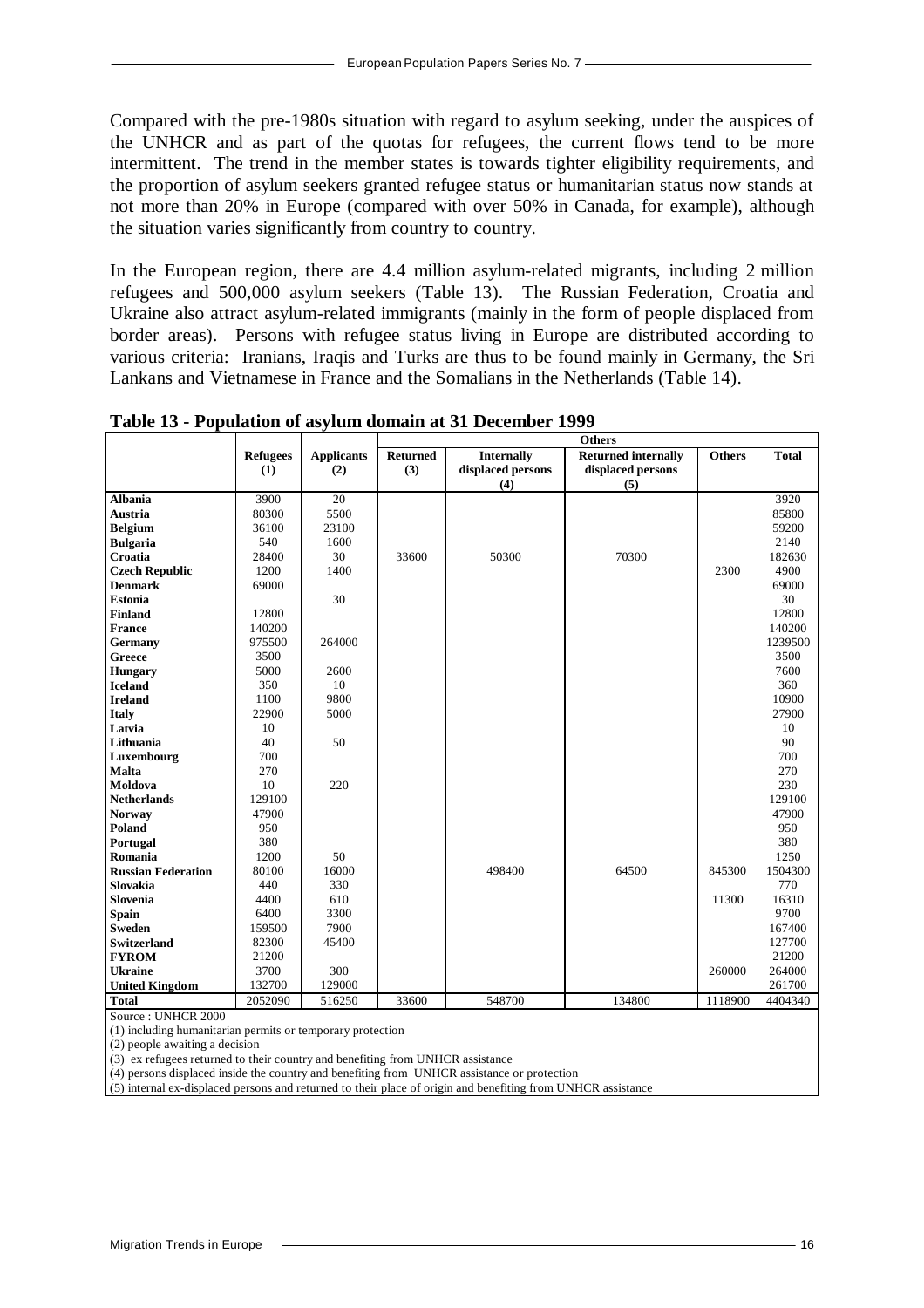| Afghanistan                                                                   |       | Sri-Lanka         |       |
|-------------------------------------------------------------------------------|-------|-------------------|-------|
|                                                                               |       |                   |       |
| Netherlands                                                                   | 20300 | France            | 15900 |
| Germany                                                                       | 16600 | Germany           | 9200  |
| United Kingdom                                                                | 3500  | United Kingdom    | 8300  |
| Denmark                                                                       |       | 2300 Switzerland  | 4300  |
|                                                                               |       | Norway            | 2300  |
| Bosnia-Herzegovina                                                            |       | Turkey            |       |
| Austria                                                                       | 66700 | Germany           | 40800 |
| Sweden                                                                        | 52800 | France            | 11900 |
| Germany                                                                       |       | 50000 Switzerland | 5000  |
| Denmark                                                                       | 27300 | Sweden            | 2400  |
| Croatia                                                                       | 25000 |                   |       |
|                                                                               |       |                   |       |
| Iran                                                                          |       | Vietnam           |       |
| Germany                                                                       |       | 29100 France      | 15700 |
| Sweden                                                                        |       | 11000 Belgium     | 3100  |
| Netherlands                                                                   |       | 9700 Switzerland  | 3100  |
| Norway                                                                        |       | 3800 Sweden       | 2400  |
| Denmark                                                                       | 2800  |                   |       |
| Iraq                                                                          |       | Yugoslavia        |       |
| Germany                                                                       | 34500 | Sweden            | 29200 |
| Sweden                                                                        | 24000 | F. Macedonia      | 21000 |
| Netherlands                                                                   |       | 22900 Germany     | 21000 |
| Denmark                                                                       |       | 10500 Norway      | 10400 |
| United Kingdom                                                                |       | 5700 Netherlands  | 7000  |
|                                                                               |       |                   |       |
| Somalia                                                                       |       |                   |       |
| Netherlands                                                                   | 18500 |                   |       |
| United Kingdom                                                                | 18100 |                   |       |
| Denmark                                                                       | 9600  |                   |       |
| Sweden                                                                        | 7700  |                   |       |
| Norway                                                                        | 3600  |                   |       |
| Source : Estimate based on data in the Council of Europe Demographic Yearbook |       |                   |       |

**Table 14. Refugees living in Europe, according to country of origin and country of asylum** 

#### **2.4 Illegal migration**

Illegal or undocumented immigration is attracting growing interest. It is difficult to estimate the number of people concerned, but it appears that, at the beginning of the 1990s, there were 2.6 million illegal aliens in Europe (ILO, 1991). This figure, whose precise significance is difficult to determine owing to national differences in definitions, probably rose above the 3 million mark in 1998. Italy estimates the number of illegal immigrants present on its territory at 260,000, ie 20% of its foreign population (OECD, 2000), while the number of illegal immigrants in France is estimated at 500,000, and 150,000 in Spain (IOM, 2000). In Germany, some 33,000 people were deported in 1999. Every year, too, approximately 17,000 people are deported from Austria (Council of Europe, 2001).

Schemes to legalise the status of illegal immigrants have been widely introduced in France, Greece (mainly for people of Albanian origin), Italy, Portugal and Spain. At the same time, policies have been introduced to combat the problem and its worst side-effects (in particular trafficking). In the Baltic States and the Czech Republic, which serve as transit countries between Asia and eastern Europe on the one hand and western Europe on the other, a number of former Yugoslav or Asian nationals are regularly deported every year.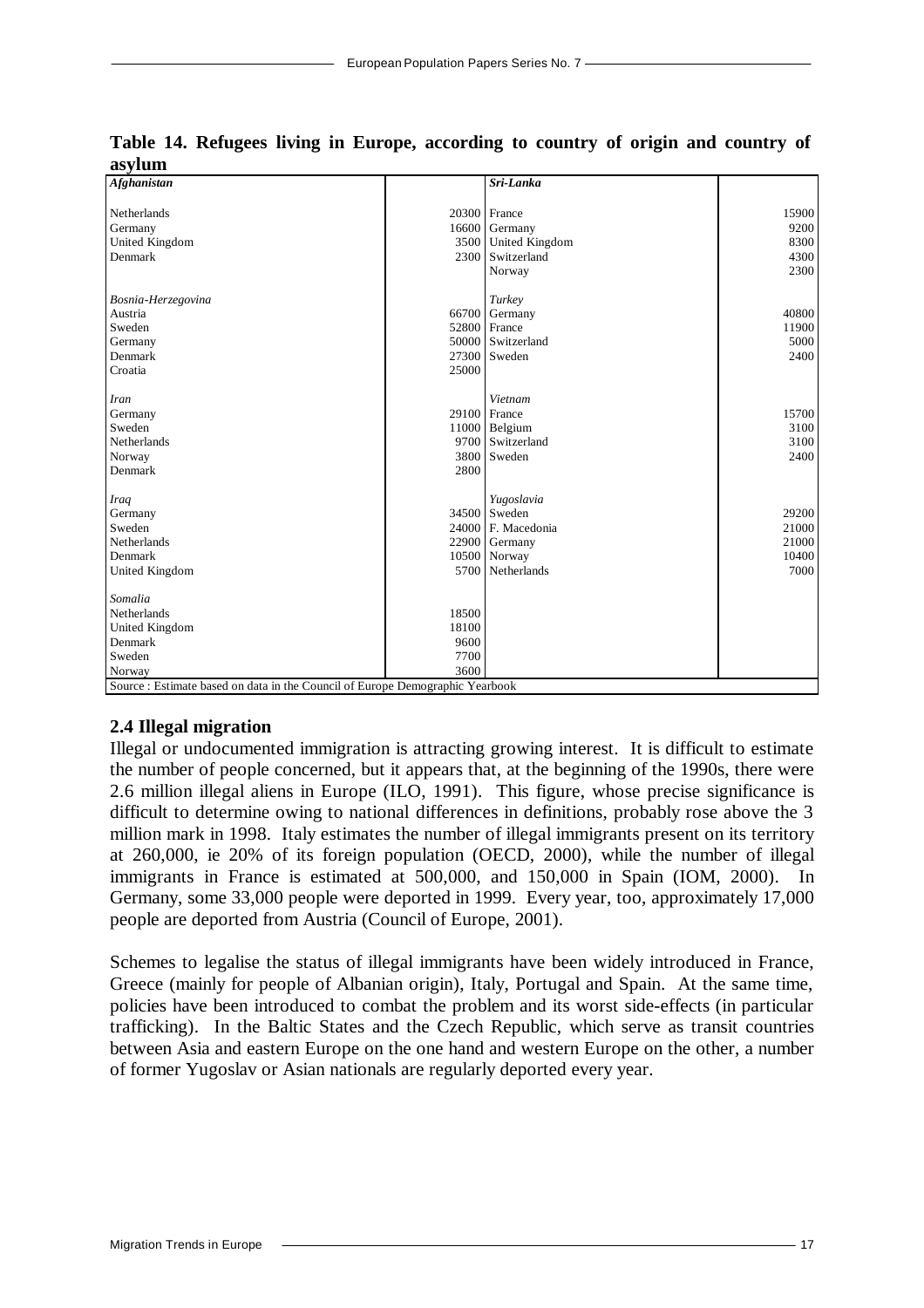## **3. Socio-demographic features of the foreign population**

#### **3.1 Number and proportion of foreign nationals in the member states**

The data on foreign nationals in the member states are particularly helpful in understanding the demographic features of migrants. The foreign population, however, does not depend solely on migration, but also on the current rules governing the granting of nationality and the birth rate among foreign nationals living in each host country. France, for example, had 19.66 million migrants, but only 3.26 million foreign nationals, according to its last census (1999). Ireland, Sweden and the Netherlands also have more migrants than foreign nationals. The United Kingdom and Luxembourg, on the other hand, have more foreign passport-holders than migrants in the strict sense. It is important, therefore, when examining the information contained in Tables 9 et seq not to bracket migrants and foreign nationals together.

Three quarters of the 21 million<sup>4</sup> people living as foreign nationals in a Council of Europe member state at the beginning of 2000 reside in one of the following five countries: Germany, France, the United Kingdom, Switzerland and Italy (Table 15). Excluding Andorra and Liechtenstein, however, Luxembourg (35.6%), Switzerland (19.4%, ie 1.4 million foreign nationals), Austria (9.2%), Germany (8.9%) and Belgium (8.3%, a percentage that has remained unchanged) have the largest foreign national populations in relative terms (Table 3). It should be noted, though, that Belgium has a fairly relaxed naturalisation policy, whereas Switzerland and Luxembourg have relatively low naturalisation rates.

| o<br>Country                                        | <b>All foreigners</b> Nationality                                             |               |                                                                                         |           |               |                    |               |              |
|-----------------------------------------------------|-------------------------------------------------------------------------------|---------------|-----------------------------------------------------------------------------------------|-----------|---------------|--------------------|---------------|--------------|
|                                                     |                                                                               |               |                                                                                         |           |               |                    |               |              |
|                                                     | <b>Total</b>                                                                  | $\frac{0}{0}$ | $\frac{0}{0}$                                                                           | $\%$      | $\frac{0}{0}$ | $\frac{0}{0}$      | $\frac{1}{2}$ | <b>Total</b> |
| <b>Germany</b>                                      |                                                                               |               | 7.343.591 Turkey Ex-Yugoslavia Italy Greece                                             |           |               | Poland             | Others        |              |
|                                                     |                                                                               |               | 28.0 10.0 8.4                                                                           |           |               | 5.0<br>4.0         | 44.7          | 100.0        |
| France $(1)$                                        |                                                                               |               | 3.596.600 Portugal Algeria Morocco Italy                                                |           |               | Spain Others       |               |              |
|                                                     |                                                                               |               | 18.1 17.1 15.9                                                                          |           |               | 7.0 6.0 35.9       |               | 100.0        |
| <b>United Kingdom</b>                               | 2.281.000 Ireland                                                             |               | Indies US<br>Indies US Pakistan<br>17.8 6.7 5.0                                         |           |               | Italy              | Others        |              |
|                                                     |                                                                               |               |                                                                                         |           |               | 4.5 4.1 61.9 100.0 |               |              |
| Switzerland                                         |                                                                               |               | 1.406.630 Italy Ex-Yugoslavia Yugoslav Rep. Portugal                                    |           |               | Germany Others     |               |              |
|                                                     |                                                                               |               | 23.4                                                                                    | 23.3 13.5 |               | 9.6 7.4 22.8 100.0 |               |              |
| Italy $(2)$                                         |                                                                               |               | 1.116.394 Morocco Philippines Yugoslav Rep. Tunisia                                     |           |               | China              | Others        |              |
|                                                     |                                                                               |               | 13.2                                                                                    | 5.3 4.6   |               | 4.5 3.7 68.6 100.0 |               |              |
| <b>Belgium</b>                                      |                                                                               |               | 897.110 Italy Morocco France Netherlands Turkey Others                                  |           |               |                    |               |              |
|                                                     |                                                                               |               | 22.3 13.6 12.0                                                                          |           |               | 9.6 7.7 34.9       |               | 100.0        |
| Spain $(2)$                                         |                                                                               |               | 801.329 Morocco United Kingdom Germany Portugal France                                  |           |               |                    | Others        |              |
|                                                     |                                                                               |               | 20.2 9.5 7.6                                                                            |           |               | 5.5                | 5.4 51.8      | 100.0        |
| Austria                                             |                                                                               |               | 753.528 Ex-Yugoslavia Turkey Germany Italy Morocco Others<br>45.2 17.8 9.0 0.0 0.0 28.0 |           |               |                    |               |              |
|                                                     |                                                                               |               |                                                                                         |           |               | $0.0$ $0.0$ $28.0$ |               | 100.0        |
| <b>Netherlands</b>                                  |                                                                               |               | 651.532 Morocco Turkey Germany United Kingdom Belgium Others                            |           |               |                    |               |              |
|                                                     |                                                                               |               | 18.4 15.5                                                                               |           | 8.3 6.1 3.9   |                    | 47.9          | 100.0        |
| $(1)$ 1990 $(2)$ 1999<br>$\alpha$ $\alpha$ $\alpha$ | $\mathbf{v}$ $\mathbf{v}$ $\mathbf{v}$ $\mathbf{v}$ $\mathbf{v}$ $\mathbf{v}$ |               |                                                                                         |           |               |                    |               |              |

**Table 15. Countries with the most foreigners at 1 January 2000 and distributed according to the nationalities represented**

Source : Council of Europe Yearbooks

The foreign nationals residing in the different member states have a wide range of origins. There are, however, large numbers of Italians living in Belgium and Switzerland, large numbers of former Yugoslavs living in Switzerland and Austria, and a large Turkish community in Germany, Switzerland and Austria (Table 15). This presence is a result of the successive waves of migration described earlier.

l 4 Compared with 14 million in 1990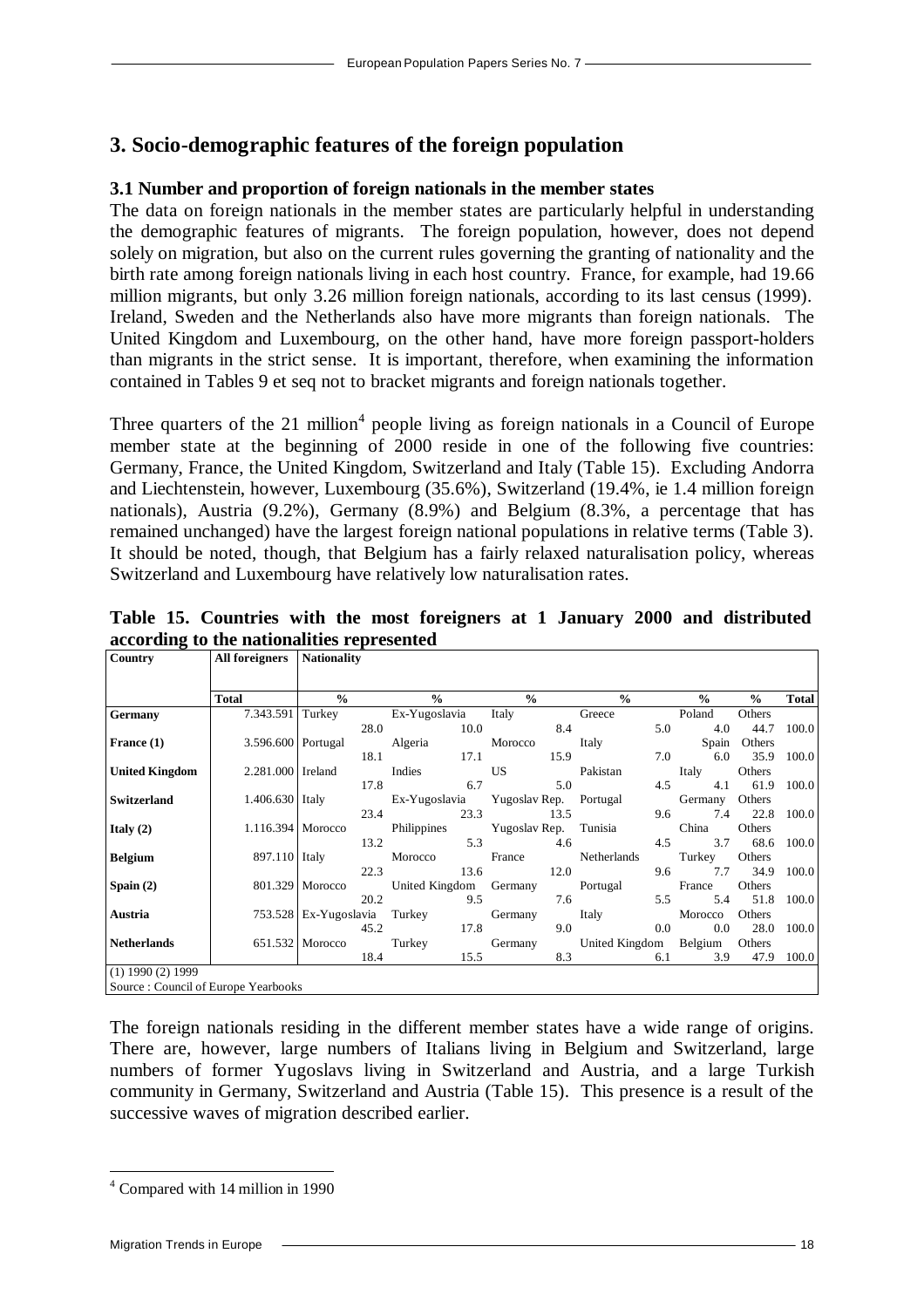Although the largest foreign populations are thus to be found in non-Mediterranean western European states, the other states also have what may be described as a "peripheral" foreign population: France, for example, has a high proportion of Africans (45%) derived from its former colonies (mainly Algeria) or French-speaking African countries. Spain and Italy have a large number of Moroccans while Portugal is home to a large Cape Verdean community. In other parts of western Europe, the foreign communities tend to be more diverse in terms of their origins. The situation is very different in the former Eastern bloc countries. Only Hungary attracts westerners, while the foreign communities in the other eastern European countries are derived mainly from neighbouring countries.

#### **3.2 What are the main migrant communities in Europe?**

The geographical location of the main foreign communities can be estimated from the data contained in the Council of Europe's statistical yearbook for the beginning of 2000. The 21 million or so people living outside their country of origin in a member state (ie "foreigners") can be broken down as follows (Table 16): 12.9 million Europeans, 3.4 million Africans, 1.7 million Americans, 1.5 million Asians and 0.1 million people of Oceanian origin. The biggest European populations living in a foreign member state of the Council of Europe are the Turkish community (2.75 million Turks live outside Turkey), Yugoslavs<sup>5</sup>, Italians (1.6 million) and Portuguese (1.1 million)<sup>6</sup>. The biggest non-European communities are the Moroccan (1.2 million), Algerian (670,000) and American communities  $(360,000)^7$ .

**Table 16. Numbers living in Europe outside of their country of origin, by country of origin at the beginning of 2000 (in millions)** 

| Total          | 21.0 |                 |     |                                                                                |             |                |     |                     |     |
|----------------|------|-----------------|-----|--------------------------------------------------------------------------------|-------------|----------------|-----|---------------------|-----|
| Europe         |      | 12.9 Africa     |     | 3.4 America                                                                    |             | $1.7$ Asia     |     | 1.5 Oceania         | 0.1 |
| of which:      |      | of which:       |     | of which:                                                                      |             | of which:      |     | of which:           |     |
| Turkey         |      | 2.7 Morocco     |     | 1.2   USA                                                                      |             | $0.4$ India    |     | 0.2 Others, unknown | 0.1 |
| Yugoslav Rep.  |      | $(2,2)$ Algeria |     | 0.7 Brazil                                                                     |             | 0.1 Pakistan   | 0.2 |                     |     |
| Italy          |      | 1.6   Tunisia   |     | $0.3$ Peru                                                                     | 0.1         | Iran           | 0.2 |                     |     |
| Portugal       |      | 1.1   Somalia   |     | 0.1 Dominican Rep.                                                             |             | $0.05$ China   | 0.2 |                     |     |
| Spain          |      | 0.6 Senegal     | 0.1 | <b>Chile</b>                                                                   |             | 0.04 Sri Lanka | 0.1 |                     |     |
| Germany        |      | $0.6$ Ghana     |     | $0.1$ Cuba                                                                     | $0.03$ Iraq |                | 0.1 |                     |     |
| France         |      | 0.5 Nigeria     | 0.1 |                                                                                |             | Vietnam        | 0.1 |                     |     |
| United Kingdom |      | $0.5$ Egypt     | 0.1 |                                                                                |             | Philippines    | 0.1 |                     |     |
| Poland         |      | 0.5 Cap Verde   | 0.1 |                                                                                |             | Thailand       | 0.1 |                     |     |
|                |      |                 |     | Source : Estimates based on data of the Council of Europe Demographic Yearbook |             |                |     |                     |     |

Migrants of *European* nationality can be characterised as follows (Table 17): a large majority of Turks, Greeks, former Yugoslavs and Poles live in Germany, whereas nearly 3/5 of Portuguese immigrants live in France. One also finds a large Italian community in Switzerland, France and Belgium, and a relatively large Polish community in France. German emigrants live mostly in Switzerland, but also in the United Kingdom, Austria and Spain. British expatriates tend to live in Germany, Spain, Ireland and France. The Spanish have a similar migration pattern to the Portuguese, but tend to be less heavily concentrated in France, as a large proportion of them also live in Germany and Switzerland. Former Yugoslavs, meanwhile, tend to be concentrated mainly in the German-speaking countries.

l

 $<sup>5</sup>$  The number of Yugoslavs is difficult to estimate, firstly because some states list nationals of the FRY, whereas</sup> others only have information on former Yugoslavs; and secondly, because this population is extremely mobile owing to its residence status.

<sup>&</sup>lt;sup>6</sup> These estimates may need to be revised upwards given the rather patchy nature of some of the information, particularly in eastern European countries.

 $\bar{7}$  These figures are based on the data relating to persons of foreign nationality and are thus merely an estimate of the number of migrants.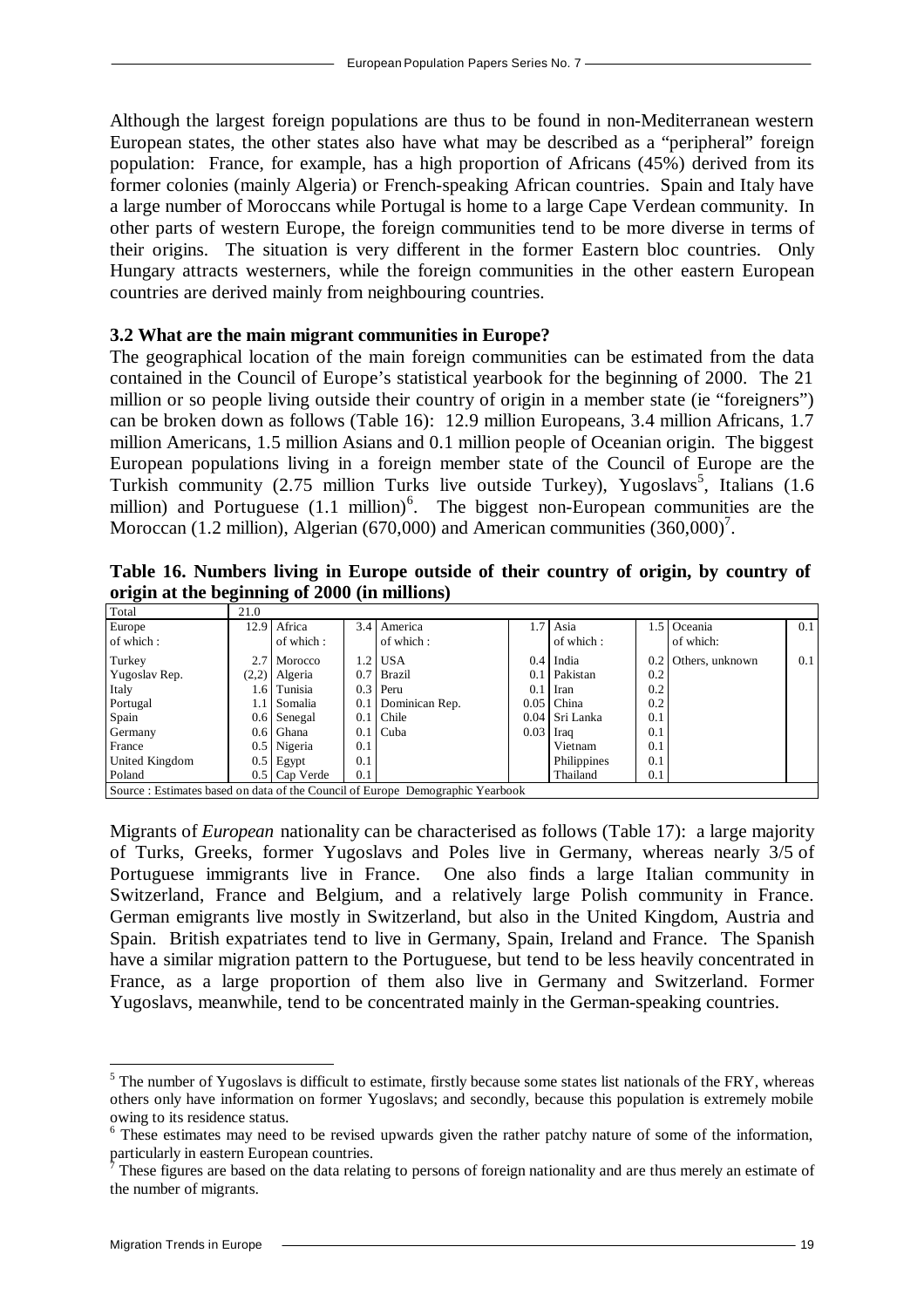| Table 17. People living in Europe in a country other than their country of origin, |  |  |  |  |  |  |  |
|------------------------------------------------------------------------------------|--|--|--|--|--|--|--|
| according to nationality (in italics) and distribution by country of domicile      |  |  |  |  |  |  |  |

| <b>Total foreigners</b> |             | <b>Europe</b>                                                                                                                                                |                  |                        |              | Africa            |                  | America                      |             | Asia                    |             | <b>Oceania</b>    |             |
|-------------------------|-------------|--------------------------------------------------------------------------------------------------------------------------------------------------------------|------------------|------------------------|--------------|-------------------|------------------|------------------------------|-------------|-------------------------|-------------|-------------------|-------------|
| Germany                 | 34.9        | Germany                                                                                                                                                      | 46.1             |                        |              | France            |                  | 49.5 Germany                 | 49.5        | United<br>Kingdom       | 38.1        | United<br>Kingdom | 84.8        |
| France                  | 17.1        | France                                                                                                                                                       | 12.9             |                        |              | Italy             |                  | 10.9 United<br>Kingdom       | 15.9        | France                  | 15.5        | Netherlands       | 2.6         |
| United<br>Kingdom       |             | 10.9 Switzerland                                                                                                                                             | 9.8              |                        |              | Germany           | 9.0 <sub>1</sub> | Spain                        |             | $10.0$ Italy            |             | $14.2$ Italy      | 2.4         |
| Switzerland             | 6.7         | United<br>Kingdom                                                                                                                                            | 8.2              |                        |              | United<br>Kingdom |                  | 8.7 Italy                    |             | 6.6 Sweden              |             | 5.7 Switzerland   | 2.1         |
| Italy<br>Total          | 5.3<br>74.9 | Belgium<br>Total                                                                                                                                             | 5.2<br>82.2      |                        |              | Spain<br>Total    | 6.3<br>84.4      | France<br>Total              | 4.4<br>86.3 | Switzerland<br>Total    | 4.6<br>78.0 | France<br>Total   | 1.9<br>93.8 |
|                         |             |                                                                                                                                                              |                  |                        |              |                   |                  |                              |             |                         |             |                   |             |
|                         |             | Turkey                                                                                                                                                       |                  | Germany                |              | <b>Morocco</b>    |                  | USA                          |             | India                   |             |                   |             |
|                         |             | Germany                                                                                                                                                      |                  | 74.8 Switzerland 18.5  |              | France            | 46.5             | United                       |             | 31.3 United             | 64.9        |                   |             |
|                         |             |                                                                                                                                                              |                  | United                 |              | $13.5$ Spain      |                  | Kingdom                      |             | Kingdom<br>Germany      | 14.6        |                   |             |
|                         |             | France                                                                                                                                                       | 7.2 <sub>1</sub> | Kingdom                |              |                   | 13.1             | Germany                      | 31.0        |                         |             |                   |             |
|                         |             | Austria                                                                                                                                                      | 4.9              | Austria                |              | $12.1$ Italy      |                  | $12.0$ Italy                 |             | $5.0$ Italy             | 8.7         |                   |             |
|                         |             | Netherlands                                                                                                                                                  | 3.7 <sub>1</sub> | Spain                  |              | 10.8 Belgium      | 9.9              | Spain                        |             | 4.3 Spain               | 3.6         |                   |             |
|                         |             | Switzerland                                                                                                                                                  |                  | 2.9 Netherlands        | 9.7          | Netherlands       | 9.7              | Greece                       | 4.3         | Switzerland             | 2.3         |                   |             |
|                         |             | Total                                                                                                                                                        |                  | 93.5 Total             | 64.6         | Total             |                  | 91.3 Total                   | 75.9        | Total                   | 94.1        |                   |             |
|                         |             | Italy<br>Germany                                                                                                                                             |                  | France<br>38.7 Belgium | 21.9         | Algeria<br>France |                  | Brazil<br>91.6 Germany       |             | Pakistan<br>25.1 United | 56.5        |                   |             |
|                         |             | Switzerland                                                                                                                                                  |                  |                        |              |                   |                  |                              |             | Kingdom                 | 21.2        |                   |             |
|                         |             | France                                                                                                                                                       | 20.7<br>15.9     | Germany<br>United      | 21.9<br>17.5 | Germany<br>United |                  | 2.6 Portugal<br>$2.1$ Italy  | 23.4        | Germany<br>18.1 Italy   | 6.1         |                   |             |
|                         |             |                                                                                                                                                              |                  | Kingdom                |              | Kingdom           |                  |                              |             |                         |             |                   |             |
|                         |             | Belgium                                                                                                                                                      | 12.6             | Switzerland            |              | $12.2$ Italy      |                  | $1.5$ Spain                  |             | 9.1 Norway              | 4.1         |                   |             |
|                         |             | United                                                                                                                                                       | 5.9              | Spain                  | 8.8          | Spain             |                  | 1.5 Switzerland              |             | 8.5 Denmark             | 3.9         |                   |             |
|                         |             | Kingdom                                                                                                                                                      |                  |                        |              |                   |                  |                              |             |                         |             |                   |             |
|                         |             | Total                                                                                                                                                        | 93.7             | Total                  | 82.4         | Total             |                  | 99.2 Total                   | 84.2        | Total                   | 91.9        |                   |             |
|                         |             | Ex-Yugoslavia                                                                                                                                                |                  | United<br>Kingdom      |              | Tunisia           |                  | Peru                         |             | <b>Iran</b>             |             |                   |             |
|                         |             | Germany                                                                                                                                                      | 49.7             | Germany                |              | 23.2 France       | 68.5             | Spain                        |             | 41.4 Germany            | 65.0        |                   |             |
|                         |             | Austria                                                                                                                                                      | 23.0             | Spain                  |              | $15.6$ Italy      | 16.8             | Italy                        |             | 36.3 Sweden             | 9.0         |                   |             |
|                         |             | Switzerland                                                                                                                                                  | 22.1             | Ireland                | 13.7         | Germany           | 8.1              | Germany                      |             | 11.9 United<br>Kingdom  | 8.4         |                   |             |
|                         |             | United<br>Kingdom                                                                                                                                            |                  | 1.8 France             |              | 10.3 Norway       | 1.6              | Switzerland                  |             | 4.0 Italy               | 4.7         |                   |             |
|                         |             | France                                                                                                                                                       | 1.5              | Netherlands            |              | 8.1 Belgium       | 1.4              | Sweden                       |             | 3.0 Denmark             | 3.2         |                   |             |
|                         |             | Total                                                                                                                                                        | 98.1             | Total                  | 70.9         | Total             | 96.4             | Total                        | 96.7        | Total                   | 90.3        |                   |             |
|                         |             | Portugal                                                                                                                                                     |                  | Poland                 |              | Somalia           |                  | Chile                        |             | China                   |             |                   |             |
|                         |             | France                                                                                                                                                       | 59.1             | Germany                |              | 62.6 United       |                  | 39.1 Sweden                  | 29.0        | Germany                 | 25.6        |                   |             |
|                         |             |                                                                                                                                                              |                  |                        |              | Kingdom           |                  |                              |             |                         |             |                   |             |
|                         |             | Switzerland                                                                                                                                                  |                  | 12.3 France            | 10.1         | Denmark           |                  | 13.6 Germany                 |             | $17.3$ Italy            | 24.7        |                   |             |
|                         |             | Germany                                                                                                                                                      |                  | 12.1 United            |              | 6.0 Sweden        |                  | 12.8 Spain                   |             | 16.0 Spain              | 14.7        |                   |             |
|                         |             | Luxembourg                                                                                                                                                   |                  | Kingdom<br>$5.2$ Italy |              | 4.8 Italy         |                  | 11.1 Switzerland 10.5 United |             |                         | 12.5        |                   |             |
|                         |             | Spain                                                                                                                                                        |                  | 4.0 Czech              | 3.9          | Germany           |                  | 8.0 Italy                    |             | Kingdom<br>8.5 Hungary  | 5.3         |                   |             |
|                         |             | Total                                                                                                                                                        |                  | Republic<br>92.6 Total |              | $87.4$ Total      |                  | 84.6 Total                   |             | 81.4 Total              | 82.9        |                   |             |
|                         |             |                                                                                                                                                              |                  |                        |              |                   |                  | Cuba                         |             |                         |             |                   |             |
|                         |             | Spain<br>France                                                                                                                                              | 36.4             | Greece<br>Germany      | 81.3         | Senegal<br>France | 49.7             | Spain                        | 51.7        | Sri Lanka<br>Germany    | 37.4        |                   |             |
|                         |             | Germany                                                                                                                                                      | 21.9             | United                 |              | 5.8 Italy         | 35.9             | Germany                      | 21.8        | United                  | 23.8        |                   |             |
|                         |             |                                                                                                                                                              |                  | Kingdom                |              |                   |                  |                              |             | Kingdom                 |             |                   |             |
|                         |             | Switzerland                                                                                                                                                  |                  | 14.8 Belgium           |              | 4.1 Spain         |                  | 8.8 Italy                    | 13.1        | Italy                   | 18.4        |                   |             |
|                         |             | United                                                                                                                                                       | 7.9              | Italy                  | 2.9          | Germany           | 3.0              | United                       |             | 3.1 Switzerland         | 12.2        |                   |             |
|                         |             | Kingdom                                                                                                                                                      |                  |                        |              |                   |                  | Kingdom                      |             |                         |             |                   |             |
|                         |             | Belgium                                                                                                                                                      | 7.7              | Switzerland            | 1.4          | Switzerland       | 0.9              | Sweden                       |             | 3.1 Denmark             | 3.3         |                   |             |
|                         |             | Total                                                                                                                                                        |                  | 88.7 Total             | 95.5         | Total             |                  | 98.3 Total                   |             | 92.7 Total              | 95.1        |                   |             |
|                         |             | Example : 74,8% of Turks living in Europe outside of Turkey live in Germany<br>Source : Estimate based on data of the Council of Europe Demographic Yearbook |                  |                        |              |                   |                  |                              |             |                         |             |                   |             |

Half of all Africans in Europe live in France, but they are also to be found in Italy, Germany, the United Kingdom and Spain, thus showing a marked preference for the larger states. The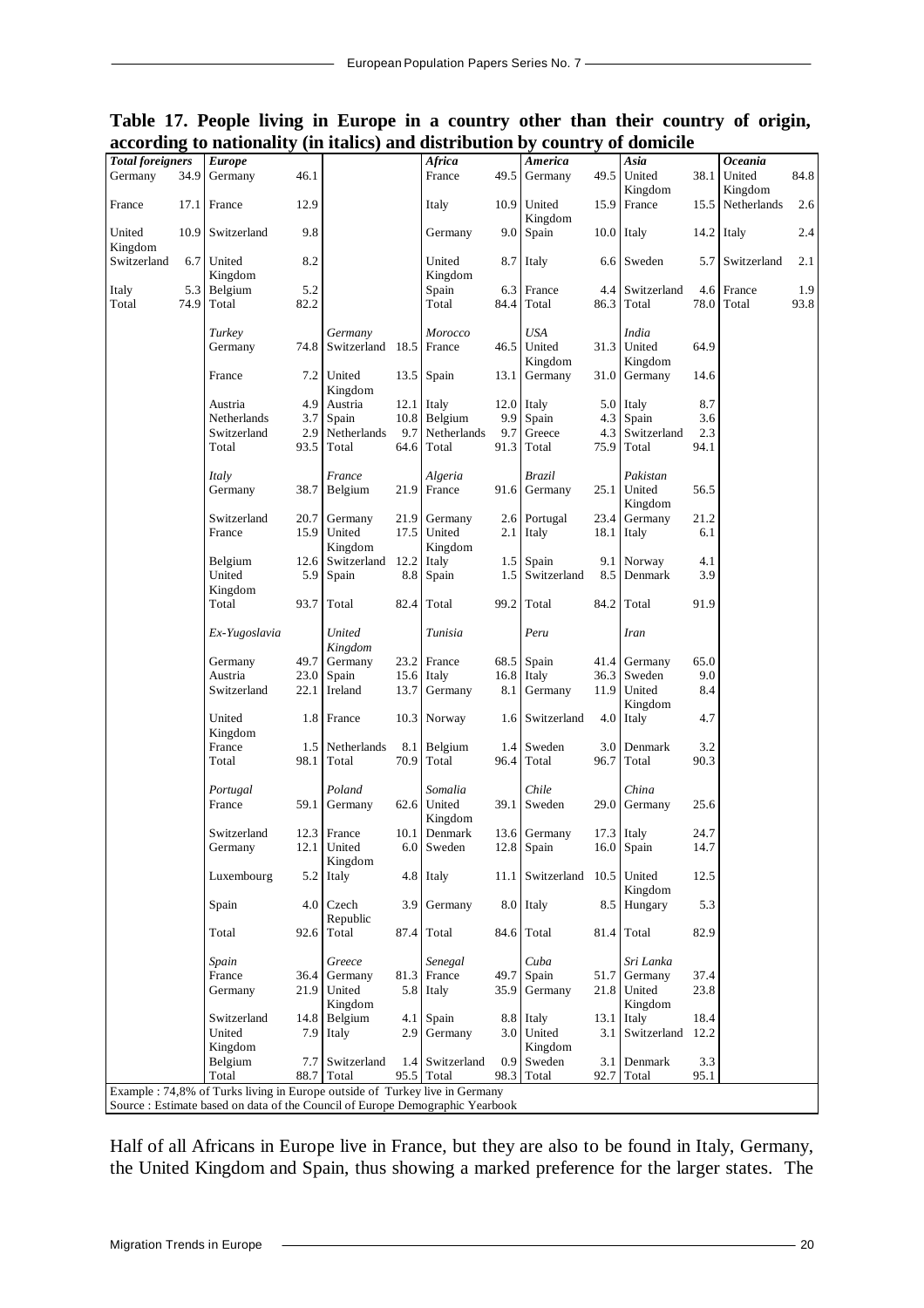African presence in Europe is mainly determined by historic ties, with more than 9 out of every 10 Algerians, for example, living in France. Geographical proximity accounts for the large number of Moroccans living in the Mediterranean countries, and also the substantial Tunisian presence in France and Italy. The Somalians, for their part, live mainly in the United Kingdom although they can also be found in Scandinavia.

The American community consists primarily of US nationals, a third of whom live in the United Kingdom and another third in Germany. Brazilians are attracted mainly to Germany and Portugal, whereas Peruvians tend to gravitate towards Spain and Italy. Chileans are divided between Sweden, Germany, Spain and Switzerland, while 50% of the Cuban population in Europe lives in Spain.

The United Kingdom has historic links with various Asian countries, which is why 38% of Asians in Europe are to be found in this country. That percentage rises to 65% in the case of Hindus, and 56.5% for Pakistanis. Iranians, the third-largest Asian community in Europe, live mainly in Germany, whereas the Chinase tend to be concentrated in Germany, Italy, Spain and the United Kingdom. There is also a large Philippine population in Italy and a Middle Eastern community in Greece. Finally, nationals of Oceania in Europe are mainly to be found in the United Kingdom (Table 10).

#### **3.3 Breakdown of foreigners residing in the member states by gender and age**

Overall, it is estimated that males account for roughly 54% of foreign nationals living in Europe (Graph 4). The percentage varies from country to country, ranging from 41.6% in Iceland to 58.3% in Portugal.



**Figure 4. Proportion of men among foreigners living in different States, at 1 January 2000.**

Recent data, however, show that female migration is gaining ground, particularly in the case of migration to Greece (where females accounted for more than 60% of inflows in 1997, OECD 2000). Other countries whose foreign population is predominantly male, but whose recent inflows have been dominated by women, are Switzerland, Belgium, Finland and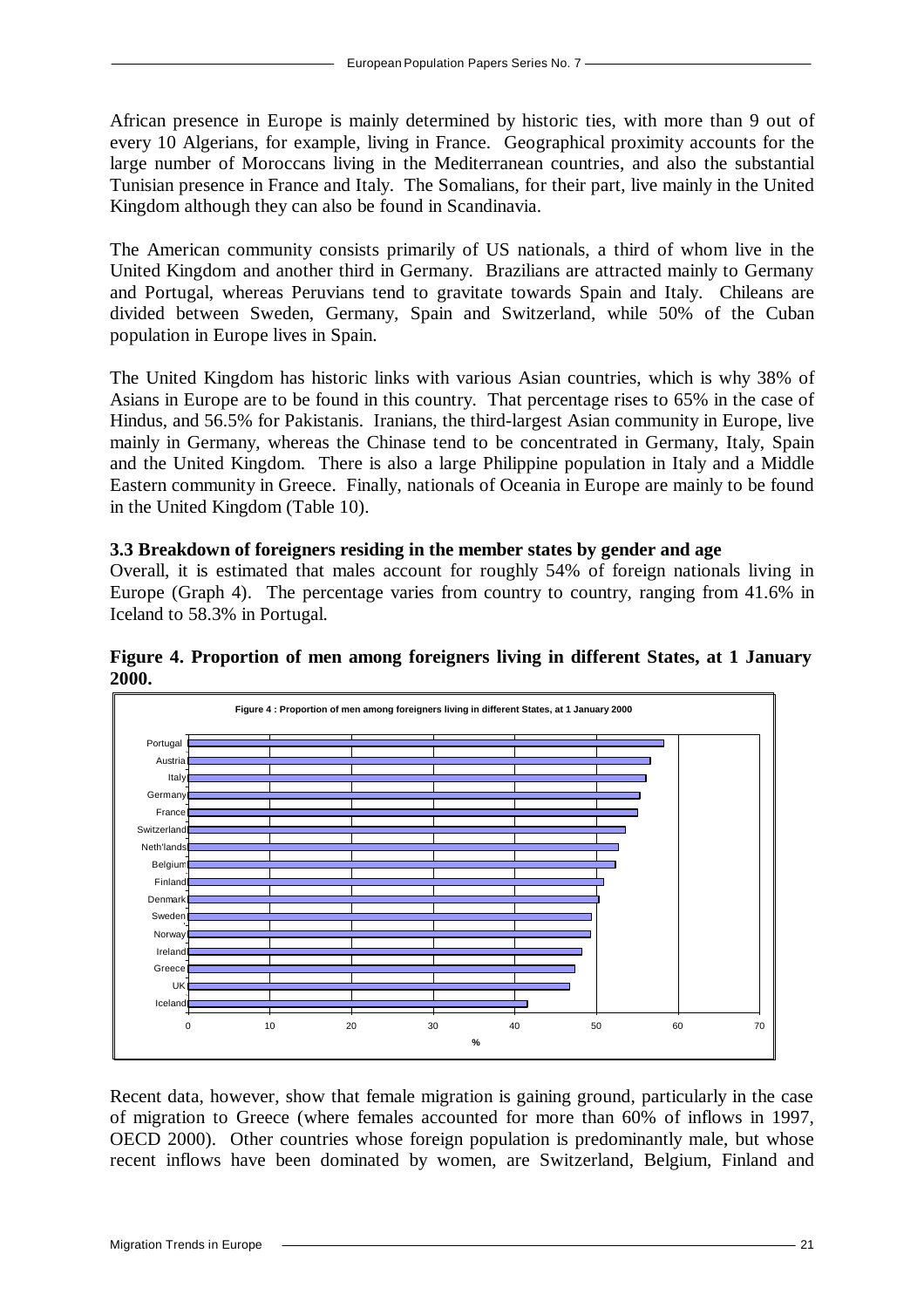Portugal. In Germany, however, men accounted for the bulk of inflows at the end of the  $20<sup>th</sup>$ century.

Generally speaking, therefore, the 1990s saw an increase in the proportion of women in migration flows, due to the large number of family reunions and a decline in labour flows over the period 1996-1998.

Foreign nationals in Europe also tend to be between the ages of 20 and 64 (Graph 5). There is, however, a sizeable proportion (nearly 10%) of foreign nationals aged 65 or over in Belgium, France and, most notably, the United Kingdom, indicating a certain ageing of this population. At the same time, over 30% of foreign nationals in Denmark, and almost 30% in the Netherlands, France, Finland and Germany, are under the age of 20. Although they vary slightly according to the rules governing family reunion, these figures invariably reflect the important role played by occupational activity and family reunion in migration trends.



**Figure 5. Composition by age of the foreign population, at 1 January 2000.**

**Table 18. Structure by age of immigrants entering some European countries in 1997**

|                                                     | $0-14$ years | 15-24 years | $0-24$ years | 25-64 years | <b>15-64 years</b> | $65$ years et + |       |
|-----------------------------------------------------|--------------|-------------|--------------|-------------|--------------------|-----------------|-------|
| Austria                                             | 13.0         | 28.0        | 41.0         | 56.4        | 84.4               | 2.6             | 100.0 |
| <b>Belgium</b>                                      | 15.9         | 24.5        | 40.4         | 56.3        | 80.8               | 3.3             | 100.0 |
| <b>Denmark</b>                                      | 17.9         | 33.3        | 51.2         | 47.2        | 80.5               | 1.6             | 100.0 |
| <b>Spain</b>                                        | 19.1         | 14.9        | 34.0         | 59.7        | 74.6               | 6.3             | 100.0 |
| Finland                                             | 23.1         | 19.8        | 42.9         | 50.9        | 70.7               | 6.2             | 100.0 |
| <b>Germany</b>                                      | 13.8         | 26.4        | 40.2         | 56.7        | 83.1               | 3.1             | 100.0 |
| Greece                                              | 4.8          | 26.5        | 31.3         | 66.4        | 92.9               | 2.3             | 100.0 |
| <b>Hungary</b>                                      | 14.2         | $\cdots$    | $\cdots$     | $\cdots$    | 76.0               | 9.8             | 100.0 |
| <b>Ireland</b>                                      | 15.3         | 39.1        | 54.4         | 44.3        | 83.4               | 1.3             | 100.0 |
| Luxembourg                                          | 16.0         | 22.0        | 38.0         | 59.9        | 81.9               | 2.1             | 100.0 |
| <b>Netherlands</b>                                  | 18.3         | 25.9        | 44.2         | 54.6        | 80.5               | 1.2             | 100.0 |
| Poland                                              | 16.5         | 9.9         | 26.4         | 60.6        | 70.5               | 13.0            | 100.0 |
| <b>Norway</b>                                       | 18.4         | 27.8        | 46.2         | 52.1        | 79.9               | 1.7             | 100.0 |
| <b>Sweden</b>                                       | 22.2         | 20.5        | 42.7         | 55.3        | 75.8               | 2.0             | 100.0 |
| <b>Switzerland</b>                                  | 15.8         | 25.3        | 41.1         | 57.5        | 82.8               | 1.4             | 100.0 |
| <b>United Kingdom</b>                               | 11.7         | 50.5        | 62.2         | 36.7        | 87.2               | 1.1             | 100.0 |
| Source: Eurostat and national statistical yearbooks |              |             |              |             |                    |                 |       |

If one looks, moreover, at the age structure of immigrants (Table 18), it will be observed that there is a high proportion of under-24-year-olds, who account for 62% of entrants in the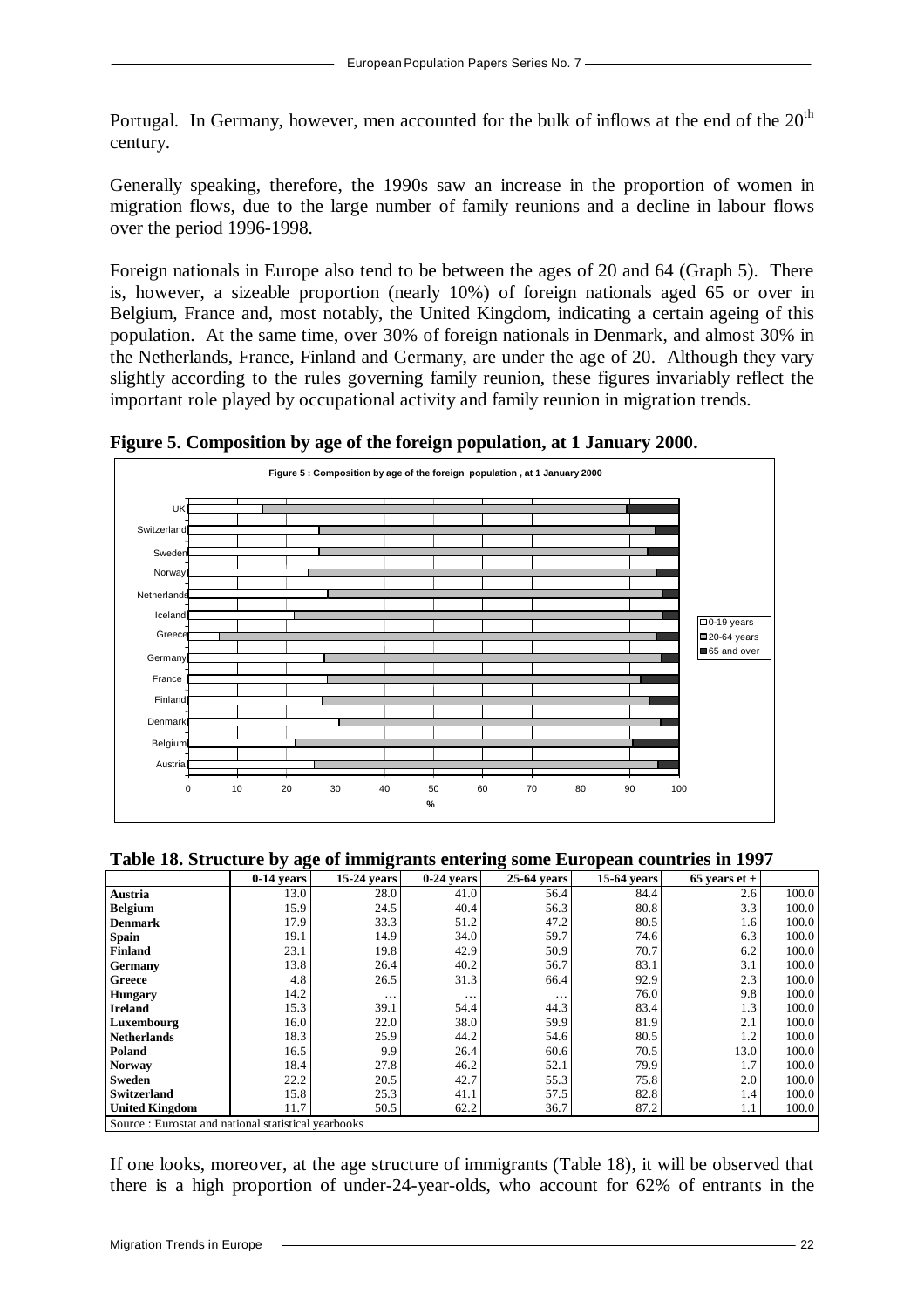United Kingdom and 51% in Denmark. Regardless of the country concerned, persons of working age (15-64 years) account for nearly four immigrants in five.

## **4. Future migration trends**

Two factors provide some clues as to how migration is likely to develop in the future: firstly, the availability of potential immigrants in countries which act as sources of labour; and secondly, "demand" in the host countries, which is heavily dependent on demographic and economic trends in these countries.

#### **4.1 Potential immigrants: new migration flows to Europe**

Various changes in migration flows to Europe have been observed in recent years, as described above. A close look at these changes allows us, to some extent, to predict future migration flows and to identify potential immigrants.

In particular, there is nothing to indicate that the countries of southern Europe will once again become sources of labour. With a birth rate of around 1.2 children per woman, their population is set to decline as from the end of this decade, and population ageing in these countries is also expected to be particularly pronounced.

The former Yugoslav republics have generated a large stream of migrants. With governments in some countries now keen to limit this migration, however, and with the political situation in the region gradually returning to normal, the flow of migrants is likely to diminish in future.

Turkey is another major source of labour. The growth of the Turkish population, however, will tend to ease off over the next few decades and it is likely that the number of workers wishing to leave Turkey will gradually fall.

Eastern European countries have already seen a marked decline in their populations, partly because of very low birth rates and partly because average life expectancy has either decreased or levelled off. It seems likely, therefore, that migration flows to Europe will be characterised by an influx of workers from other parts of the world where the birth rate is still high.

One major source of labour for Europe's Mediterranean states will undoubtedly be the Maghreb. Another source could be India and its neighbours, European immigration policies permitting.

At the same time, closer European integration will probably mean greater international mobility within Europe: in particular, we are likely to see an increase in the number of retired people moving to the Mediterranean countries.

## **4.2 Migration demand: replacement migration**

The focus of the immigration debate has recently shifted to include the issue of population ageing and labour shortages. The debate over replacement migration received special attention at the beginning of 2000 with the United Nations report on the main industrialised countries (UN, 2000), although there had already been a number of studies and discussions on the subject (OECD, 1991).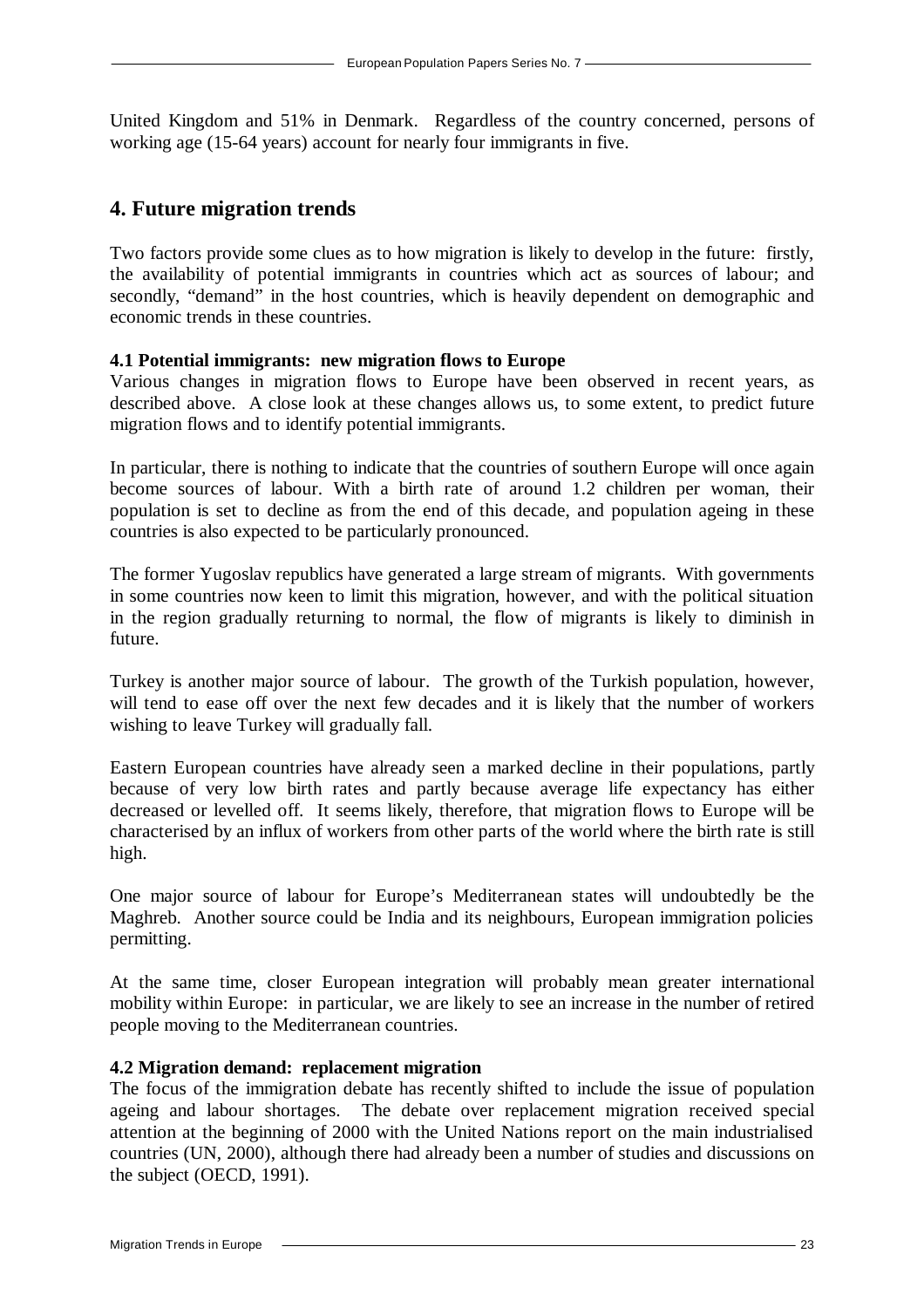The relations between demographic trends, changes in the working population and migration flows are certainly crucial, but they are also complex. By 2050, according to the United Nations (2000), of all the member states, only Albania, Iceland, Ireland, Luxembourg and Turkey are expected to have positive natural growth rates (Table  $19<sup>8</sup>$ ). All the other states should see their populations fall.

|                                                                        | Average annual growth rate |           |           |           | Percentage of 15-59 year olds |      |      |
|------------------------------------------------------------------------|----------------------------|-----------|-----------|-----------|-------------------------------|------|------|
|                                                                        |                            |           |           |           |                               |      |      |
|                                                                        | 1995-2000                  | 2000-2005 | 2010-2015 | 2020-2025 | 2045-2050                     | 2000 | 2050 |
| <b>Albania</b>                                                         | $-0.32$                    | 0.63      | 0.76      | 0.61      | 0.07                          | 61.1 | 56.4 |
| <b>Austria</b>                                                         | 0.08                       | $-0.10$   | $-0.27$   | $-0.34$   | $-0.83$                       | 62.6 | 47.4 |
| <b>Belgium</b>                                                         | 0.22                       | 0.01      | $-0.05$   | $-0.08$   | $-0.33$                       | 60.6 | 50.3 |
| <b>Bulgaria</b>                                                        | $-1.12$                    | $-0.98$   | $-1.05$   | $-1.09$   | $-1.30$                       | 62.6 | 47.6 |
| Croatia                                                                | 0.09                       | 0.03      | $-0.12$   | $-0.26$   | $-0.36$                       | 61.8 | 53.0 |
| <b>Cyprus</b>                                                          | 1.05                       | 0.77      | 0.55      | 0.32      | $-0.06$                       | 61.2 | 53.4 |
| <b>Czech Republic</b>                                                  | $-0.11$                    | $-0.10$   | $-0.22$   | $-0.34$   | $-0.65$                       | 65.2 | 46.3 |
| <b>Denmark</b>                                                         | 0.35                       | 0.16      | $-0.01$   | $-0.02$   | $-0.30$                       | 61.8 | 53.0 |
| <b>Estonia</b>                                                         | $-1.26$                    | $-1.14$   | $-1.02$   | $-1.20$   | $-1.51$                       | 62.1 | 48.5 |
| <b>Finland</b>                                                         | 0.25                       | 0.07      | $-0.03$   | $-0.10$   | $-0.39$                       | 62.0 | 50.6 |
| <b>France</b>                                                          | 0.37                       | 0.36      | 0.22      | 0.11      | $-0.16$                       | 60.7 | 51.3 |
| Georgia                                                                | $-0.34$                    | $-0.53$   | $-0.74$   | $-0.92$   | $-1.46$                       | 60.8 | 49.8 |
| <b>Germany</b>                                                         | 0.09                       | $-0.04$   | $-0.17$   | $-0.24$   | $-0.52$                       | 61.2 | 49.5 |
| Greece                                                                 | 0.30                       | 0.04      | $-0.20$   | $-0.34$   | $-0.61$                       | 61.5 | 46.2 |
| <b>Hungary</b>                                                         | $-0.49$                    | $-0.50$   | $-0.50$   | $-0.54$   | $-0.66$                       | 63.3 | 49.4 |
| <b>Iceland</b>                                                         | 0.87                       | 0.67      | 0.52      | 0.44      | 0.05                          | 61.6 | 53.2 |
| <b>Ireland</b>                                                         | 1.05                       | 0.96      | 0.97      | 0.65      | 0.40                          | 63.2 | 53.3 |
| Italy                                                                  | 0.08                       | $-0.13$   | $-0.41$   | $-0.56$   | $-0.98$                       | 61.7 | 46.2 |
| Latvia                                                                 | $-0.77$                    | $-0.56$   | $-0.56$   | $-0.67$   | $-0.74$                       | 61.7 | 47.5 |
| Lithuania                                                              | $-0.10$                    | $-0.24$   | $-0.32$   | $-0.38$   | $-0.62$                       | 62.0 | 48.1 |
| Luxembourg                                                             | 1.28                       | 1.20      | 1.09      | 1.05      | 0.79                          | 62.0 | 57.1 |
| <b>Malta</b>                                                           | 0.63                       | 0.40      | 0.31      | 0.10      | $-0.24$                       | 62.9 | 51.1 |
| <b>Netherlands</b>                                                     | 0.52                       | 0.35      | 0.13      | 0.08      | $-0.29$                       | 63.4 | 52.5 |
| Norway                                                                 | 0.50                       | 0.37      | 0.24      | 0.28      | $-0.01$                       | 60.7 | 51.7 |
| Poland                                                                 | 0.01                       | $-0.09$   | $-0.12$   | $-0.26$   | $-0.47$                       | 64.3 | 48.7 |
| Portugal                                                               | 0.20                       | 0.13      | $-0.10$   | $-0.22$   | $-0.50$                       | 62.5 | 49.9 |
| Romania                                                                | $-0.22$                    | $-0.26$   | $-0.35$   | $-0.42$   | $-0.58$                       | 62.9 | 50.0 |
| <b>Russian Federation</b>                                              | $-0.36$                    | $-0.64$   | $-0.54$   | $-0.63$   | $-0.82$                       | 63.5 | 49.3 |
| Slovakia                                                               | 0.13                       | 0.08      | $-0.04$   | $-0.25$   | $-0.67$                       | 65.1 | 50.0 |
| Slovenia                                                               | $-0.02$                    | $-0.12$   | $-0.31$   | $-0.46$   | $-0.91$                       | 65.0 | 45.1 |
| <b>Spain</b>                                                           | 0.09                       | $-0.02$   | $-0.28$   | $-0.46$   | $-0.95$                       | 63.5 | 44.5 |
| <b>Sweden</b>                                                          | 0.03                       | $-0.13$   | $-0.18$   | $-0.12$   | $-0.37$                       | 59.4 | 48.3 |
| <b>Switzerland</b>                                                     | 0.15                       | $-0.06$   | $-0.29$   | $-0.39$   | $-0.86$                       | 62.1 | 48.6 |
| <b>FYROM</b>                                                           | 0.71                       | 0.30      | 0.04      | $-0.08$   | $-0.47$                       | 63.0 | 52.0 |
| <b>Turkey</b>                                                          | 1.62                       | 1.32      | 1.00      | 0.88      | 0.34                          | 61.5 | 57.5 |
| <b>Ukraine</b>                                                         | $-0.78$                    | $-0.94$   | $-0.86$   | $-0.94$   | $-1.25$                       | 61.6 | 49.0 |
| <b>United Kingdom</b>                                                  | 0.27                       | 0.18      | 0.10      | 0.10      | $-0.25$                       | 60.4 | 51.1 |
| Source : United Nations, World Population Prospects. The 2000 Revision |                            |           |           |           |                               |      |      |

**Table 19. Rate of demographic growth projected for 2000-2050 and proportion of 15-59 year olds**

This demographic decline will be accompanied by a sharp drop in the proportion of economically active people in the population, especially in countries with a low birth rate. With the exception of Italy, however, most European countries should manage to keep the number of workers at the same level over the next 20 years (Feld, 2000). Provided that existing human resources are utilised (Bagavos et Fotakis, 2000), there is only a small chance that we will see a sharp increase in migration in response to a demand for replacement workers over the next 20 years. The expected changes in migration patterns over the coming period may be described as "tendential": the various demographic projections compiled,

 $\overline{a}$ 

<sup>&</sup>lt;sup>8</sup> Between 1995 and 2000, most eastern European countries already had negative growth rates. Italy, Spain and Germany will shortly join the list of countries whose population is declining.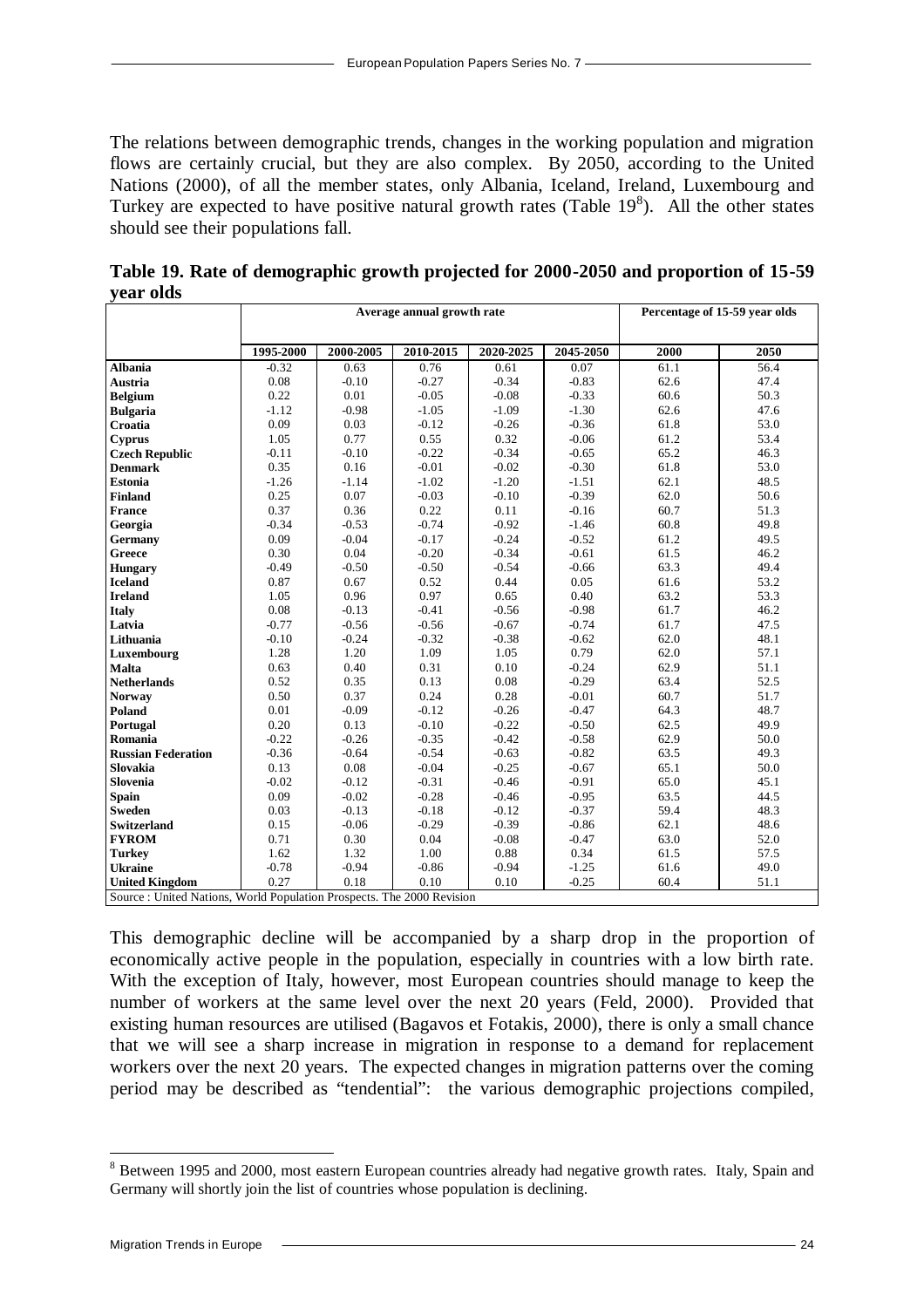either by member states, or by Eurostat, assume a certain stability in terms of flows, moreover (Table 20).

|                                                                                   | <b>Observed</b> | <b>Estimated</b> |          |              |          |                |
|-----------------------------------------------------------------------------------|-----------------|------------------|----------|--------------|----------|----------------|
|                                                                                   | 1990-94         | 1995-99          | 2000-04  | 2005-09      | 2010-14  | 2015-19        |
| <b>Belgium</b>                                                                    | 96              | 52               | 43       | 36           | 31       | 26             |
| <b>Denmark</b>                                                                    | 53              | 78               | 55       | 47           | 59       | 59             |
| Germany                                                                           | 2813            | 1475             | 900      | 900          | 700      | 700            |
| Greece                                                                            | 290             | 125              | 111      | 121          | 125      | 125            |
| Spain                                                                             | 120             | 175              | 175      | 175          | 175      | 175            |
| <b>France</b>                                                                     | 320             | 252              | 250      | 250          | 250      | 250            |
| <b>Ireland</b>                                                                    | $-24$           | $\Omega$         | $\Omega$ | $\Omega$     | $\Omega$ | $\Omega$       |
| <b>Italy</b>                                                                      | 533             | 249              | 252      | 258          | 266      | 276            |
| Luxembourg                                                                        | 21              | 13               | 13       | 13           | 13       | 13             |
| <b>Netherlands</b>                                                                | 207             | 142              | 189      | 176          | 160      | 147            |
| Austria                                                                           | 295             | 22               | 17       | 29           | 66       | 94             |
| Portugal                                                                          | -64             | 42               | 70       | 110          | 125      | 125            |
| <b>Finland</b>                                                                    | 45              | 21               | 20       | 20           | 20       | 20             |
| Table 2 : Foreign population distributed                                          | 162             | 41               | 44       | 45           | 45       | 46             |
| according to origin in 1981 and 2000                                              |                 |                  |          |              |          |                |
| <b>United Kingdom</b>                                                             | 376             | 394              | 325      | 325          | 325      | 325            |
| <b>Iceland</b>                                                                    | $-1$            | $\mathbf{0}$     | $\Omega$ | $\mathbf{0}$ | $\Omega$ | $\overline{0}$ |
| Liechtenstein                                                                     | 1.2             | 0.4              | 0.4      | 0.3          | 0.3      | 0.3            |
| <b>Norway</b>                                                                     | 40              | 35               | 35       | 35           | 35       | 35             |
| <b>Switzerland</b>                                                                | 235             | 96               | 108      | 11           | 11       | 17             |
| Hypotheses from the latest projections made by statistical institutes or Eurostat |                 |                  |          |              |          |                |
| Source: Eurostat, 2000                                                            |                 |                  |          |              |          |                |

| Table 20. Hypotheses for the most recent demographic projections |  |  |
|------------------------------------------------------------------|--|--|
|                                                                  |  |  |

As regards the more distant future (2020-2050), although it is unlikely to change the course of expected demographic trends, migration may help to mitigate the effects of population ageing, at least in the short term since, after all, migrants age too. For the period 2020-2050, therefore, we might expect to see a growing demand for workers in most member states, which in that case could only be offset through the use of non-European labour.